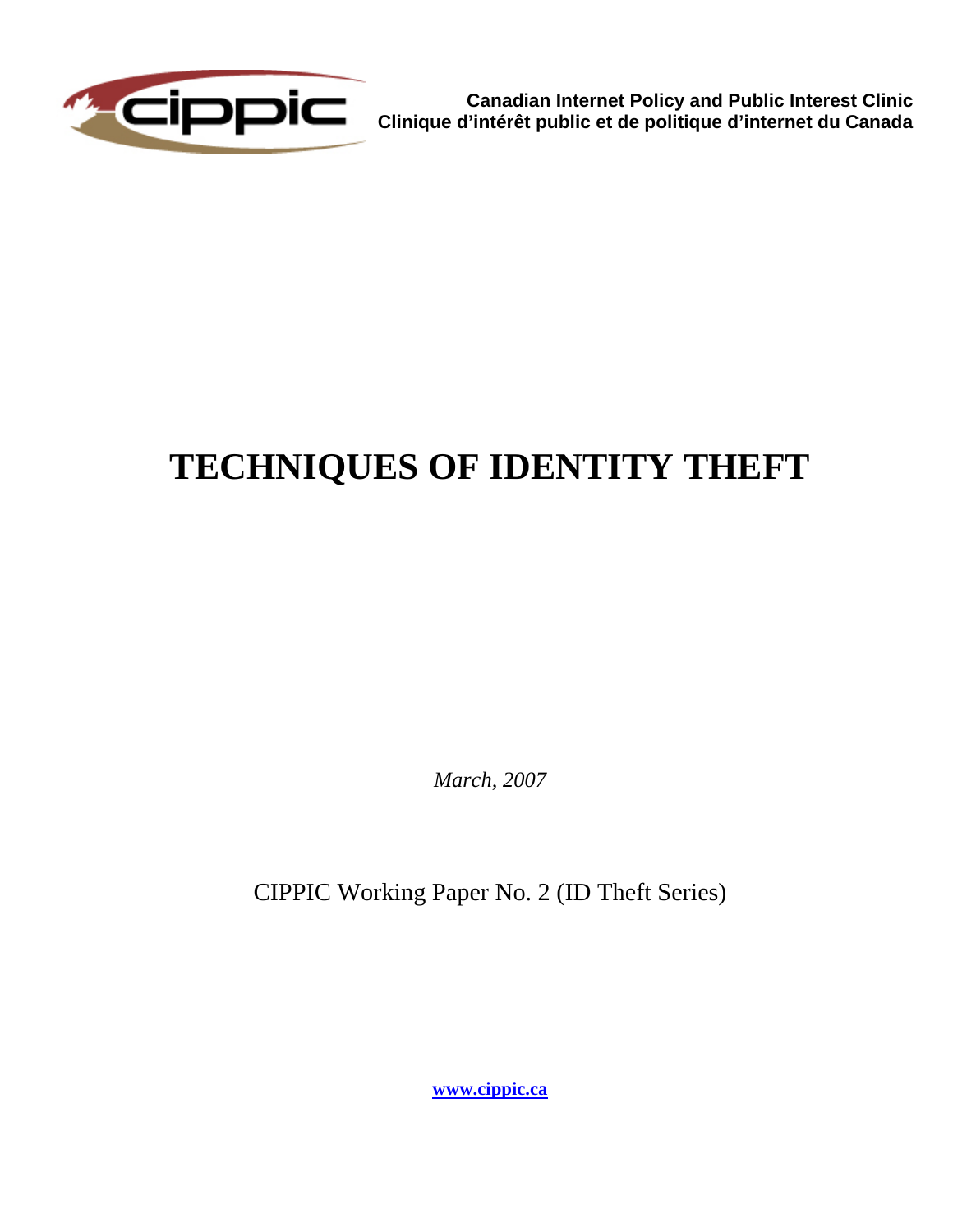#### **CIPPIC Identity Theft Working Paper Series**

This series of working papers, researched in 2006, is designed to provide relevant and useful information to public and private sector organizations struggling with the growing problem of identity theft and fraud. It is funded by a grant from the Ontario Research Network on Electronic Commerce (ORNEC), a consortium of private sector organizations, government agencies, and academic institutions. These working papers are part of a broader ORNEC research project on identity theft, involving researchers from multiple disciplines and four post-secondary institutions. For more information on the ORNEC project, see [www.ornec.ca](http://www.ornec.ca/) .

Senior Researcher: Wendy Parkes Research Assistant: Thomas Legault Project Director: Philippa Lawson

#### **Suggested Citation:**

CIPPIC (2007), "Techniques of Identity Theft", CIPPIC Working Paper No.2 (ID Theft Series), March 2007, Ottawa: Canadian Internet Policy and Public Interest Clinic.

#### **Working Paper Series:**

No.1: Identity Theft: Introduction and Background

No.2: Techniques of Identity Theft

No.3: Legislative Approaches to Identity Theft

No.3A: Canadian Legislation Relevant to Identity Theft: Annotated Review

No.3B: United States Legislation Relevant to Identity Theft: Annotated Review

No.3C: Australian, French, and U.K. Legislation Relevant to Identity Theft: Annotated Review

No.4: Caselaw on Identity Theft

No.5: Enforcement of Identity Theft Laws

No.6: Policy Approaches to Identity Theft

No.7: Identity Theft: Bibliography

#### **CIPPIC**

The Canadian Internet Policy and Public Interest Clinic (CIPPIC) was established at the Faculty of Law, University of Ottawa, in 2003. CIPPIC's mission is to fill voids in law and public policy formation on issues arising from the use of new technologies. The clinic provides undergraduate and graduate law students with a hands-on educational experience in public interest research and advocacy, while fulfilling its mission of contributing effectively to the development of law and policy on emerging issues.

Canadian Internet Policy and Public Interest Clinic (CIPPIC) University of Ottawa, Faculty of Law 57 Louis Pasteur, Ottawa, ON K1N 6N5 tel: 613-562-5800 x2553 fax: 613-562-5417 [www.cippic.ca](http://www.cippic.ca/)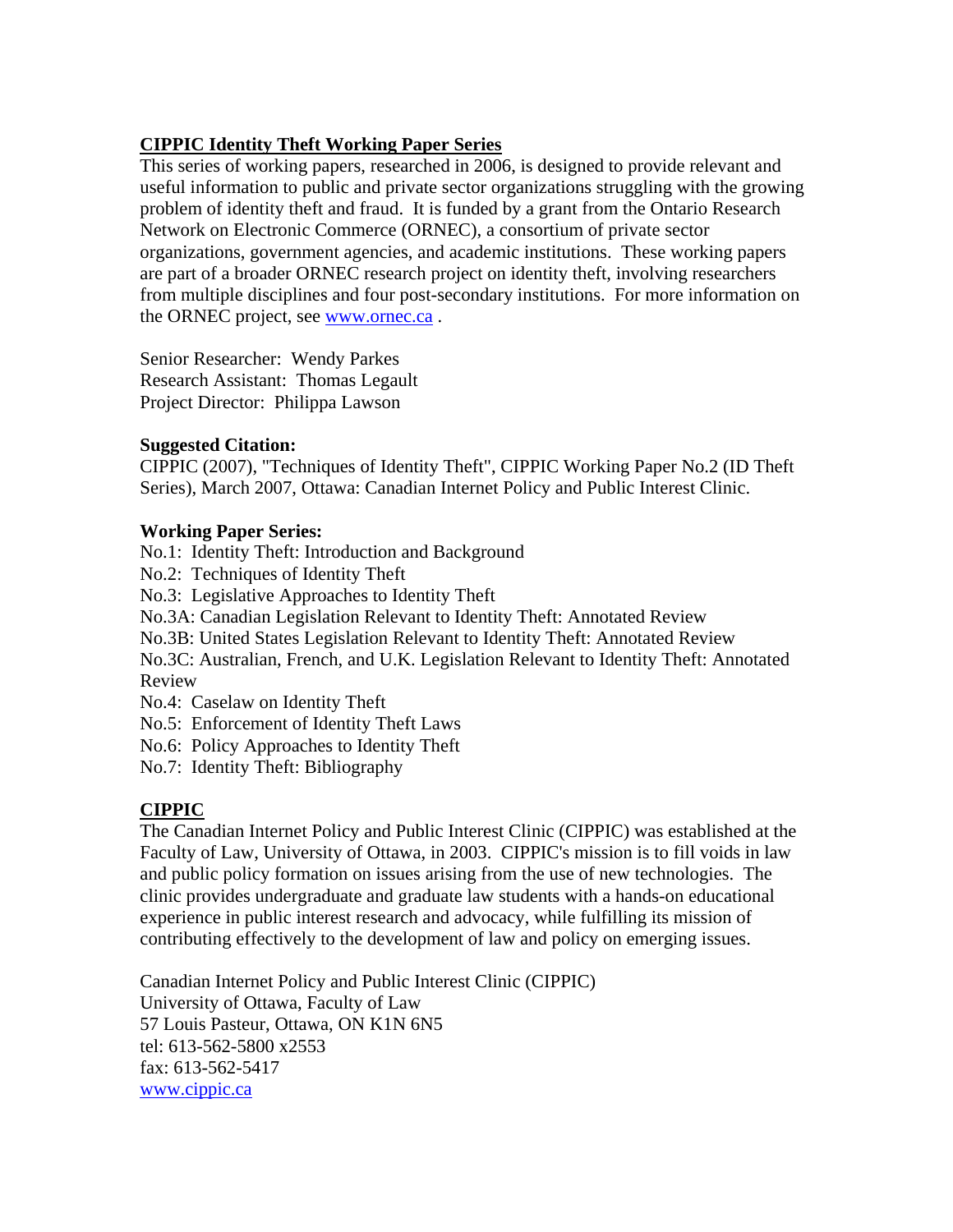#### **EXECUTIVE SUMMARY**

This paper presents an inventory of the main techniques used by identity thieves. It begins with a review of the types of personal information collected by identity thieves. The paper then describes 23 different techniques employed by identity thieves to acquire personal information.

These techniques are listed under three headings: 1) physical theft; 2) technology-based theft; and, 3) social engineering. Examples of how stolen personal information can be used to commit identity fraud are also identified and the ability of victims in Canada and the U.S. to detect identity theft is briefly reviewed. Appendices A and B contain examples of pharming and phishing techniques, while Appendix C contains a glossary of terms.

This review shows that identity thieves use a wide variety of techniques, ranging from straightforward theft of personal belongings to highly sophisticated computer-based theft. Most thefts are of an off-line nature, with lost or stolen wallets, chequebooks or credit cards a major source of the personal information sought and used by identity thieves. However, use of the internet is becoming more frequent and presents special challenges.

Identity theft techniques are constantly being refined and expanded. This makes it harder to prevent and detect identity theft and for law enforcement agencies to apprehend thieves.

The inventory provides a foundation for further papers in this series, examining legislative, judicial, and policy approaches to the problem and the challenges facing law enforcement agencies.

#### **NOTE RE TERMINOLOGY**

The term "identity theft", as used in this Working Paper series, refers broadly to the combination of unauthorized collection and fraudulent use of someone else's personal information. It thus encompasses a number of activities, including collection of personal information (which may or may not be undertaken in an illegal manner), creation of false identity documents, and fraudulent use of the personal information. Many commentators have pointed out that the term "identity theft" is commonly used to mean "identity fraud", and that the concepts of "theft" and "fraud" should be separated. While we have attempted to separate these concepts, we use the term "identity theft" in the broader sense described above. The issue of terminology is discussed further in this first paper of the ID Theft Working Paper series.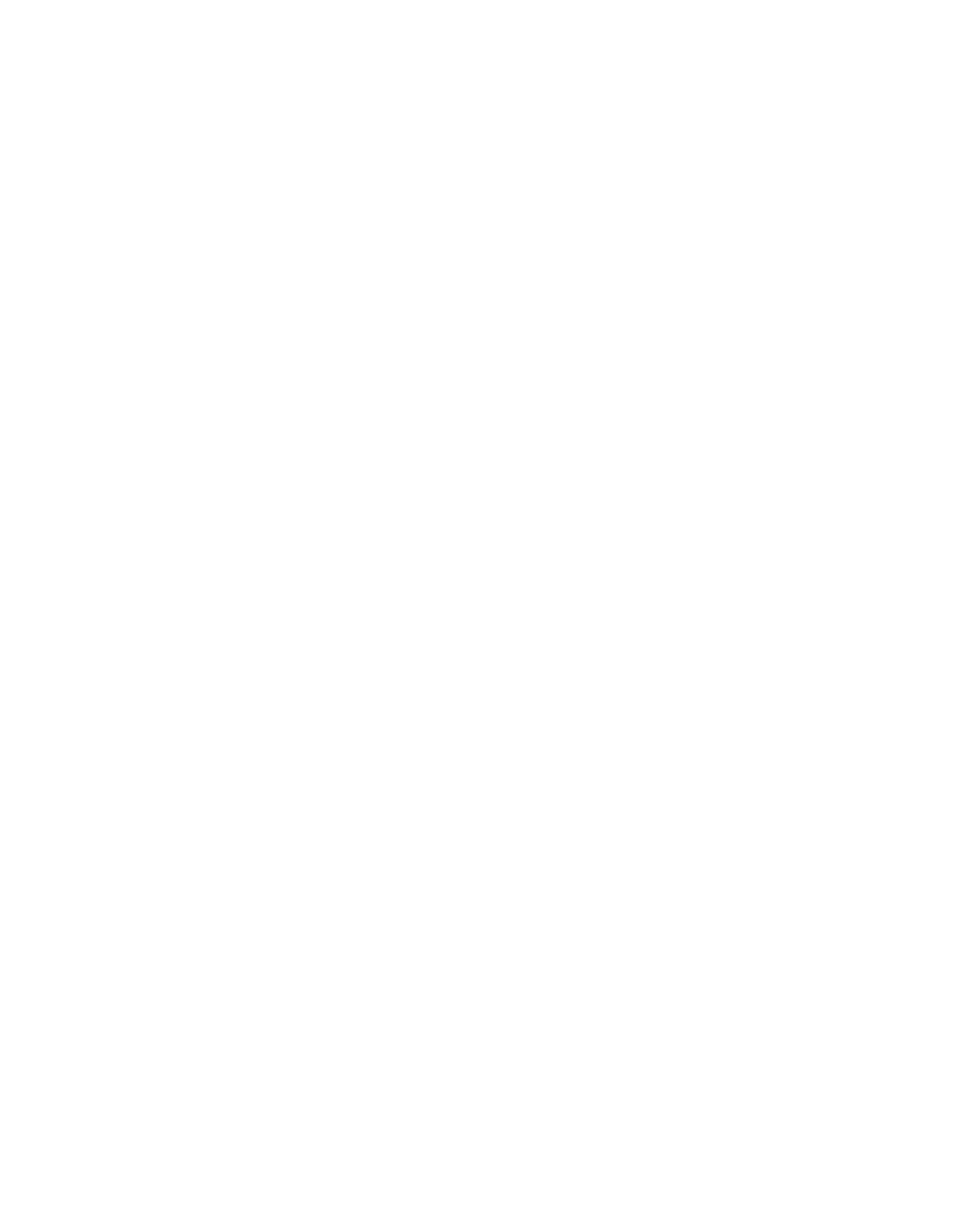# **TABLE OF CONTENTS**

| 1.               |         |                                                                                |  |
|------------------|---------|--------------------------------------------------------------------------------|--|
| 2.               |         |                                                                                |  |
| 3.               |         |                                                                                |  |
|                  | 3.1.    |                                                                                |  |
|                  | 3.1.1.  | Theft of Wallets, Purses, Cell Phones, Computers and other Sources of Personal |  |
|                  |         |                                                                                |  |
|                  | 3.1.2.  |                                                                                |  |
|                  | 3.1.3.  |                                                                                |  |
|                  | 3.1.4.  |                                                                                |  |
|                  | 3.1.5.  |                                                                                |  |
|                  | 3.1.6.  |                                                                                |  |
|                  | 3.1.7.  |                                                                                |  |
|                  | 3.1.8.  |                                                                                |  |
|                  | 3.1.9.  |                                                                                |  |
|                  | 3.1.10. |                                                                                |  |
|                  | 3.1.11. |                                                                                |  |
|                  | 3.2.    |                                                                                |  |
|                  | 3.2.1.  |                                                                                |  |
|                  | 3.2.2.  |                                                                                |  |
|                  | 3.2.3.  |                                                                                |  |
|                  | 3.2.4.  |                                                                                |  |
|                  | 3.2.5.  |                                                                                |  |
|                  | 3.2.6.  |                                                                                |  |
|                  | 3.2.7.  |                                                                                |  |
|                  | 3.2.8.  |                                                                                |  |
|                  | 3.3.    |                                                                                |  |
|                  | 3.3.1.  |                                                                                |  |
|                  | 3.3.2.  |                                                                                |  |
|                  | 3.3.3.  |                                                                                |  |
|                  | 3.3.4.  |                                                                                |  |
| $\overline{4}$ . |         |                                                                                |  |
|                  | 4.1.    |                                                                                |  |
|                  | 4.2.    |                                                                                |  |
|                  | 4.3.    |                                                                                |  |
|                  | 4.4.    |                                                                                |  |
|                  | 4.5.    |                                                                                |  |
|                  | 4.6.    |                                                                                |  |
|                  | 4.7.    |                                                                                |  |
|                  | 4.8.    |                                                                                |  |
|                  | 4.9.    |                                                                                |  |
|                  | 4.10.   |                                                                                |  |
|                  | 4.11.   |                                                                                |  |
|                  | 4.12.   |                                                                                |  |
|                  | 4.13.   |                                                                                |  |
|                  | 4.14.   |                                                                                |  |
|                  | 4.15.   |                                                                                |  |
|                  | 4.16.   |                                                                                |  |
|                  | 4.17.   |                                                                                |  |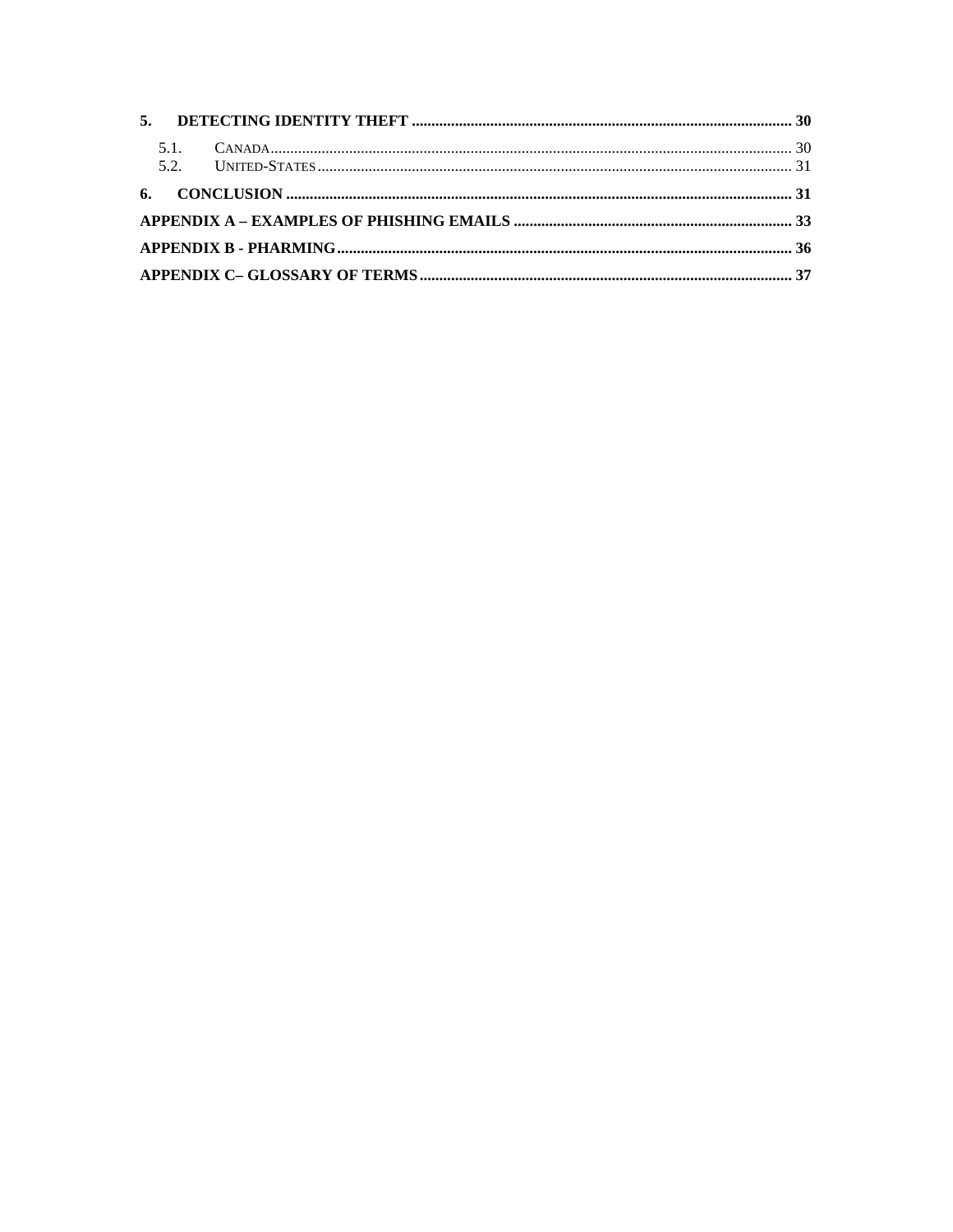#### <span id="page-6-0"></span>**1. INTRODUCTION**

In order to prevent, detect and deal with the aftermath of identity theft, it helps to have an understanding of how it happens in the first place. Many of the techniques used are relatively straightforward, such as simple theft of wallets, mail and credit cards. Other techniques are quite complex, sophisticated and technology-based. Thieves are constantly developing new and improved ways to acquire personal information to use in a fraudulent manner or to create false identities for the same purpose.

This paper focuses on the techniques used by identity thieves. First, the types of personal information sought by identity thieves are listed. This is followed by an inventory of the actual techniques employed by identity thieves to acquire this personal information. Examples of how stolen personal information can be used to commit identity fraud are identified. The ability of victims in Canada and the U.S. to detect identity theft is briefly reviewed. Appendices A and B contains examples of phishing and pharming techniques. Appendix C contains a glossary of terms.

## **2. WHAT TYPES OF PERSONAL INFORMATION DO THIEVES STEAL?**

Acquiring the personal information of another person is the key to success for identity thieves. There is no standard definition for "personal information".<sup>1</sup> However, the information needed will usually be more than an address or telephone number. In Canada, the Office of the Information and Privacy Commissioner of British Columbia refers to it as "information forming the biographical core of an individual".<sup>[2](#page-6-2)</sup> Date of birth, social insurance number, driver's licence number, vehicle registration certificate, bank account or credit card number and other unique identifiers are examples of personal information.

Craats has identified twelve types of personal information most sought after by identity thieves:

- (i) Credit card numbers
- (ii) CW2 numbers (found on the back of credit cards)
- (iii) Credit reports
- (iv) Social Security (SIN) numbers
- (v) Driver's licence numbers
- (vi) ATM numbers
- (vii) Telephone calling cards
- (viii) Mortgage details
- (ix) Date of birth
- (x) Passwords and PINs

<sup>&</sup>lt;sup>1</sup><br><sup>1</sup> Personal information is sometimes referred to as "personally identifiable information".<br><sup>2</sup> Office of the Information and Driveau Commissioner for British Columbia Investigation

<span id="page-6-2"></span><span id="page-6-1"></span> $2$  Office of the Information and Privacy Commissioner for British Columbia, Investigation Report F06-01 (31 March 2006) at 13, online: Office of the Information & Privacy Commissioner [http://www.oipcbc.org/orders/investigation\\_reports/InvestigationReportF06-01.pdf](http://www.oipcbc.org/orders/investigation_reports/InvestigationReportF06-01.pdf).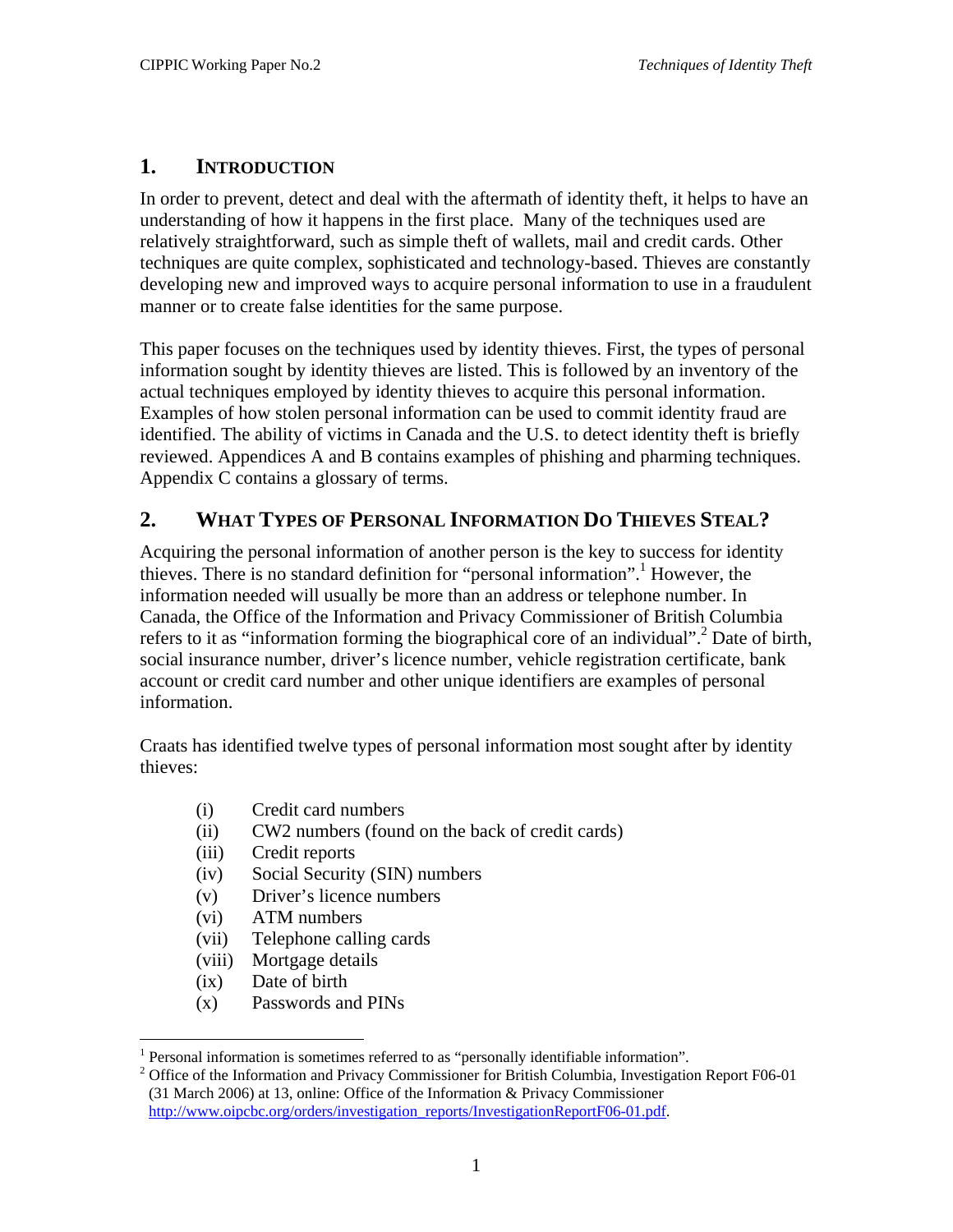- (xi) Home address
- (xii) Phone numbers<sup>[3](#page-7-0)</sup>

According to research conducted at Carnegie-Mellon University, nearly 90% of the U.S. population could be uniquely identified through the use of only three pieces of information: a person's date-of-birth, sex, and postal code.<sup>4</sup> Clearly, not much personal information needs to be acquired in order for identity thieves to succeed.

The following table provides examples of personally identifiable information identity thieves often try to acquire.

# **Table 1 – Types of Personal Information Collected by Thieves**

| Name                          | Gender                          | Age                                                      |
|-------------------------------|---------------------------------|----------------------------------------------------------|
| Date of birth                 | Place of birth                  | Birth certificate                                        |
| Mother's maiden name          | <b>Marital</b> status           | Ethnic origin                                            |
| Address (current and former)  | Telephone numbers               | Email address                                            |
| Social insurance number (SIN) | Driver's licence number         | Health card number                                       |
| Passport number               | Permanent resident (PR)<br>card | Account credentials<br>(username, password,<br>PIN, etc) |
| <b>Employment history</b>     | Family information              | <b>Educational history</b>                               |
| Medical history               | Number of dependents            | Information on your<br>spouse                            |

#### **Personal information**

#### **Property information**

| <b>Property Addresses</b>                           | Vehicle plate number |  |
|-----------------------------------------------------|----------------------|--|
| Vehicle registration number   Information on assets |                      |  |

#### **Financial information**

| Credit card numbers | Calling card numbers and | Liabilities |
|---------------------|--------------------------|-------------|
|                     | personal identification  |             |
|                     | numbers (PIN)            |             |

<span id="page-7-0"></span><sup>3</sup> Rennay Craats, *Identity Theft: the scary new crime that targets all of us* (Altitude Publishing: Toronto,  $2005$ ) at 179.

<span id="page-7-1"></span>Information and Privacy Commissioner of Ontario, *Identity Theft Revisited: Security is Not Enough* (September, 2005) at 3, online: IPC - Office of the Information and Privacy Commissioner/Ontario <http://www.ipc.on.ca/index.asp?navid=46&fid1=233&fid2=4>.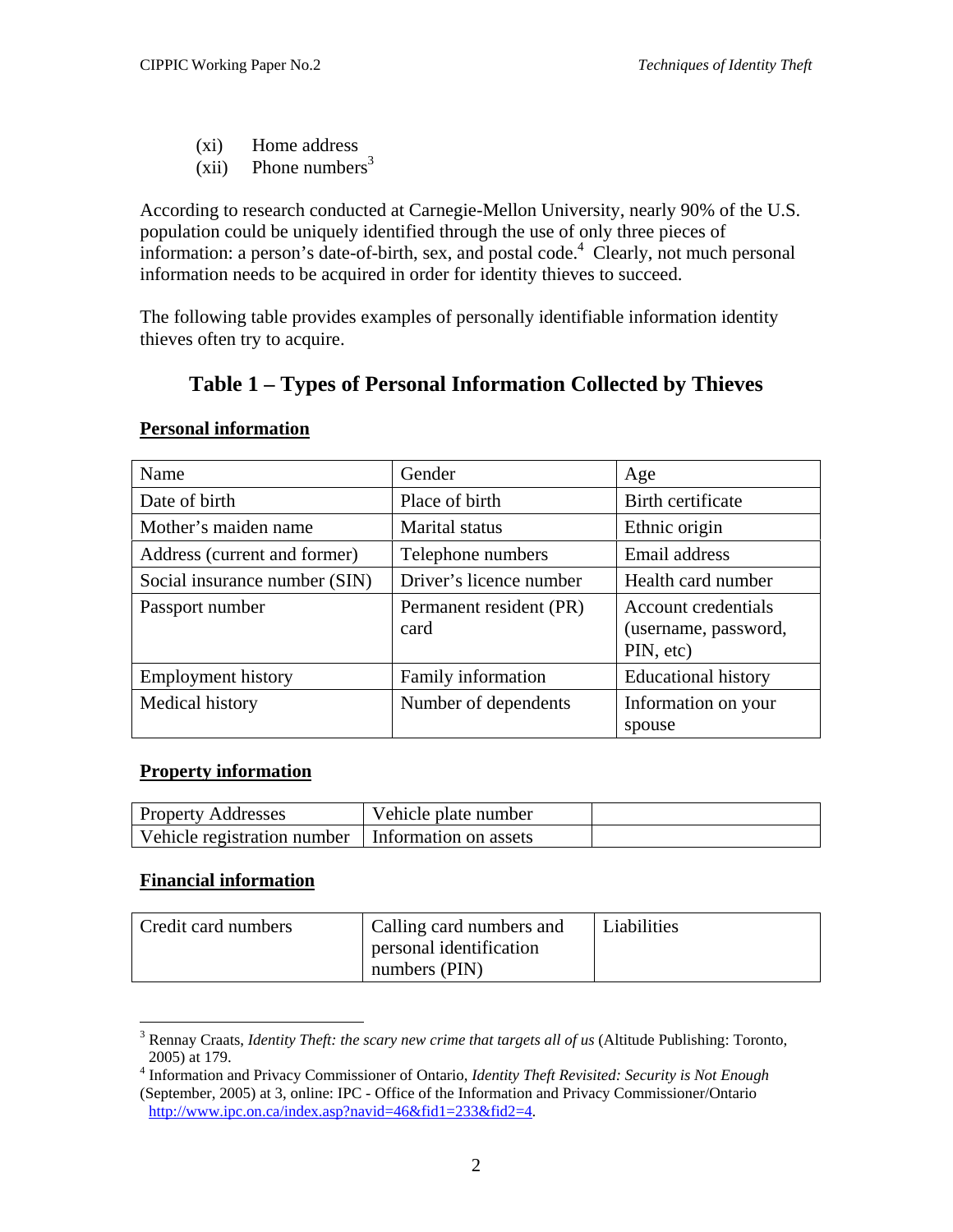<span id="page-8-0"></span>

| Debit card numbers and<br>personal identification<br>numbers (PIN) | Tax payer identification<br>number | Actual or estimated income |
|--------------------------------------------------------------------|------------------------------------|----------------------------|
| <b>Bank account numbers</b>                                        | Mortgage details                   | Investments information    |
| Outstanding debt                                                   |                                    |                            |

#### **Biometric information**

| <b>Fingerprints</b> | Voice print | Retina image       |
|---------------------|-------------|--------------------|
| Height              | Weight      | Eye and hair color |

## **3. HOW DO THIEVES ACQUIRE PERSONAL INFORMATION?**

Acquiring personal information is the first step of an identity theft crime. The goal is to obtain sufficient information about the victim to be able to conduct transactions in the victim's name.

Much of this information is readily available, even to the most unsophisticated of thieves. As noted by a fraud investigator for a New York accounting firm:

As long as we live in a free country with ready access to information, and information is important, - and we're not going to control that – criminals out there will find a way to obtain that information and commit identity theft. [5](#page-8-1)

Personal information can be collected from a variety of sources and by a variety of methods, some relatively simple and low tech (such as: reading obituaries; stealing mail from homes, businesses and mailboxes; breaking into offices or vehicles to steal files; stealing luggage and briefcases; and rummaging through home and businesses' garbage) and others more sophisticated (such as: stealing or hacking into computers; impersonating clients when calling insurers, credit card companies; using the services of online information brokers; and duplicating magnetic strips on the back of cards). These methods can be exercised either in person or virtually through the internet, phone lines or cell phones.

The methods employed keep expanding. As law enforcement agencies get better at detecting favoured techniques, thieves turn to new methods. The electronic environment and constantly evolving technologies provide them with ever-expanding and new windows of opportunity.

Personal information is not only acquired directly by the thief, but may also be purchased from a third party, such as the operator of a phishing site or an employee who has stolen information. Online "carder networks" have emerged, though which identity thieves illegally buy and sell stolen personal information. Also, a small amount of personal

<span id="page-8-1"></span><sup>5</sup> *Craats*, *supra* note 3 at 182.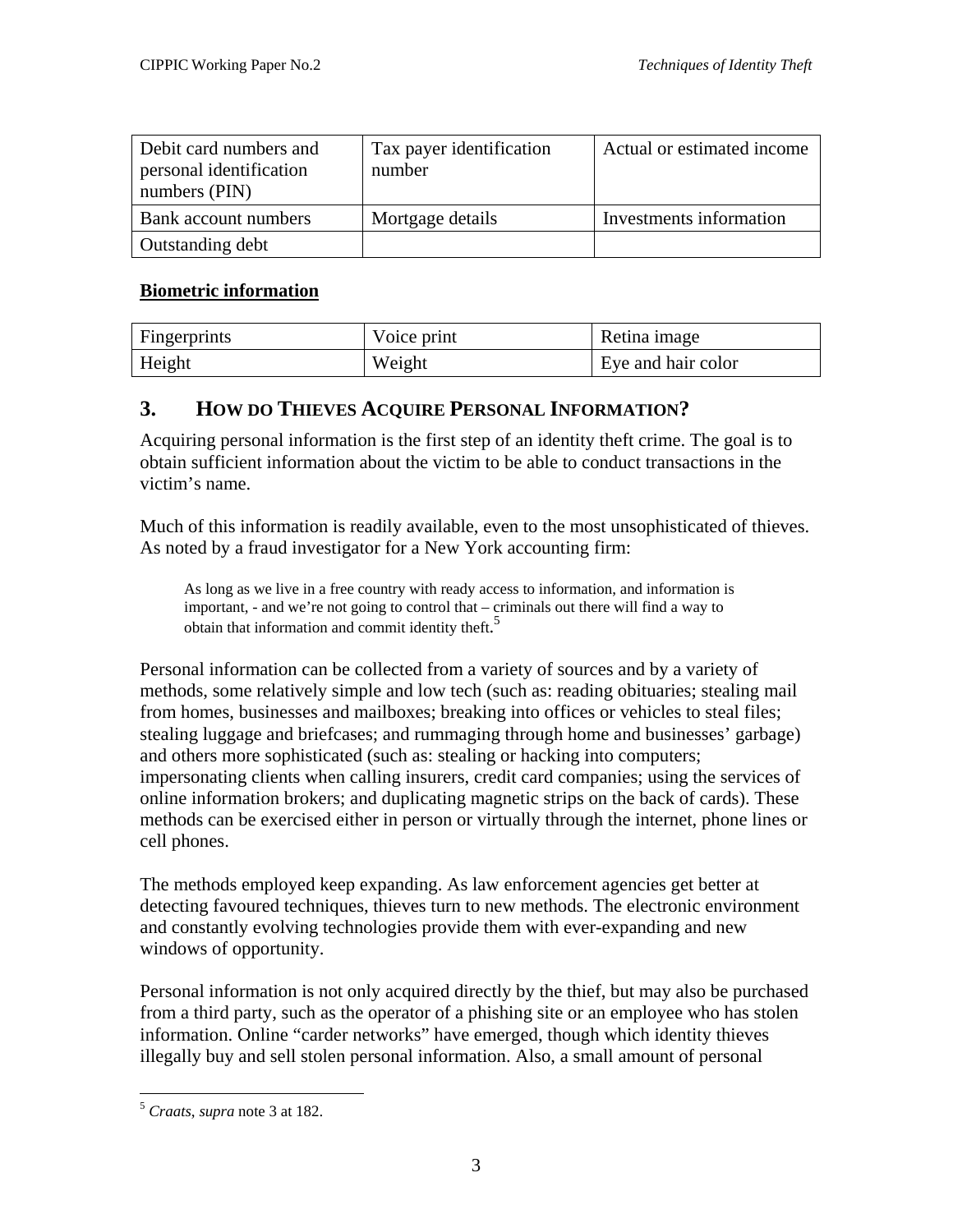$\overline{a}$ 

information may be used to acquire yet additional personal information, and copies of identity documents. This process, known as "identity breeding", is described below.

[Figure 3.1](#page-9-0) illustrates the frequency and distribution of different personal information acquisition techniques in the United States, based on a survey conducted in 200[6](#page-9-1).<sup>6</sup> Identity theft is often regarded as a high-tech crime. Yet, it is telling that acquisition of personal information via the internet accounted for less than 10% of cases reported by respondents to this survey. According to these reports, identity thieves continue to rely largely on low-tech methods to acquire personal information of victims.

<span id="page-9-0"></span>

**Figure 3.1 - Victims who knew how their information was obtained**

The remainder of this section reviews discusses the best known techniques used by thieves to steal or acquire personal information.

<span id="page-9-1"></span><sup>&</sup>lt;sup>6</sup> Javelin Strategy and Research, 2006 Identity Fraud Survey Report Brochure (January 2006), online Javelin Strategy and Research <http://www.javelinstrategy.com/uploads/2006IDFBrochure.pdf>. 5000 American adults, including 505 victims, representative of the U.S. census demographics distribution were interviewed for this survey.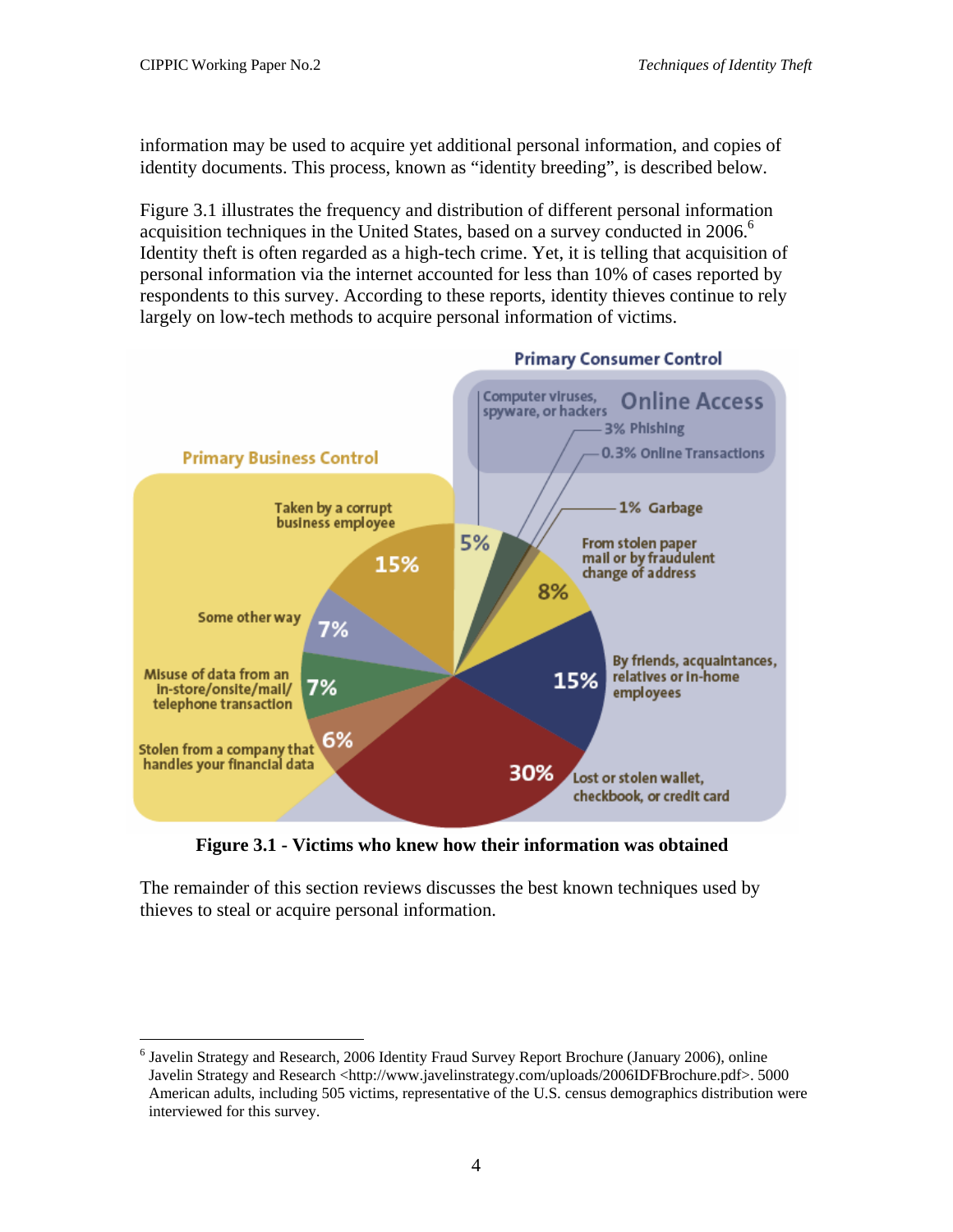#### <span id="page-10-0"></span>**3.1. Techniques involving Physical Theft**

#### 3.1.1. Theft of Wallets, Purses, Cell Phones, Computers and other Sources of Personal Information

Wallets and purses and cell phones can be stolen, or they can be lost or forgotten and then discovered by an unscrupulous person. Computers, especially laptops, and other storage media containing personal information, such as disks or tapes, may also be lost or stolen. Credit cards, debit and calling cards, cheques, drivers licences, account information, Social Insurance Numbers (SINs) – all these and other pieces of key personal information can be in the hands of thieves literally in one swipe. Card receipts can be forgotten at restaurants, at a cashier counter, or at an ATM machine, where they may be picked up by thieves.

Portable computers containing databases of personal information are a particularly rich target for thieves. On Friday, September 26, 2003, two well dressed men walked into the Calgary offices of the Canada Customs and Revenue Agency (CCRA) and stole 15 DELL laptop computers valued in excess of \$60,000.00.<sup>[7](#page-10-1)</sup> Four computers containing confidential personal information on more than 120,000 Canadians were also stolen from CCRA's Laval offices on September 4, 2003.<sup>[8](#page-10-2)</sup> The personal information of thousands of Canadians became at risk for identity theft and fraud as a result. At the time of publication, there was no indication that identity theft had occurred as a result of this security breach.

In May 2005, the U.S. Department of Justice reported that a laptop containing information on 80,000 departmental employees was stolen.<sup>[9](#page-10-3)</sup> A similar situation occurred at the University of California, Berkeley. This time, personal information, including social security numbers (SSN), was stored, unencrypted, on the laptop.<sup>[10](#page-10-4)</sup>

#### 3.1.2. Dumpster Diving

Identity thieves may sort through household garbage, searching for pieces of paper containing financial and other personal information. Certain businesses are especially vulnerable to dumpster diving. These include hotels, rental car companies and others that swipe credit cards for reservations and then discard, rather than destroy the copies, once the customer has paid.<sup>11</sup> These paper copies then make their way into often readily accessible garbage disposal units, where they may be found by an identity thief.

1

<span id="page-10-1"></span> $7$  City of Calgary, Follow-up to shop breaking at the Canada Customs and Revenue Agency offices (6 October 2003), online: The City of Calgary

<sup>&</sup>lt;http://www.gov.calgary.ab.ca/citybeat/public/2003/10/release.20031006\_193103\_7097\_0>.

<span id="page-10-2"></span>Robert Fife, *"*Theft threatens privacy of 120,000" *Canada.com News* (30 September 2003), online: PSSG - Information Risk Management, Privacy + Cyberliability Specialists

<sup>&</sup>lt;http://www.projectscope.com/images/RevCanTaxtheft.pdf>. 9 *Identity Theft Revisited*, *supra* note 4 at 6. 10 *Ibid.* at 7. 11 *Craats*, *supra* note 3 at 39.

<span id="page-10-3"></span>

<span id="page-10-4"></span>

<span id="page-10-5"></span>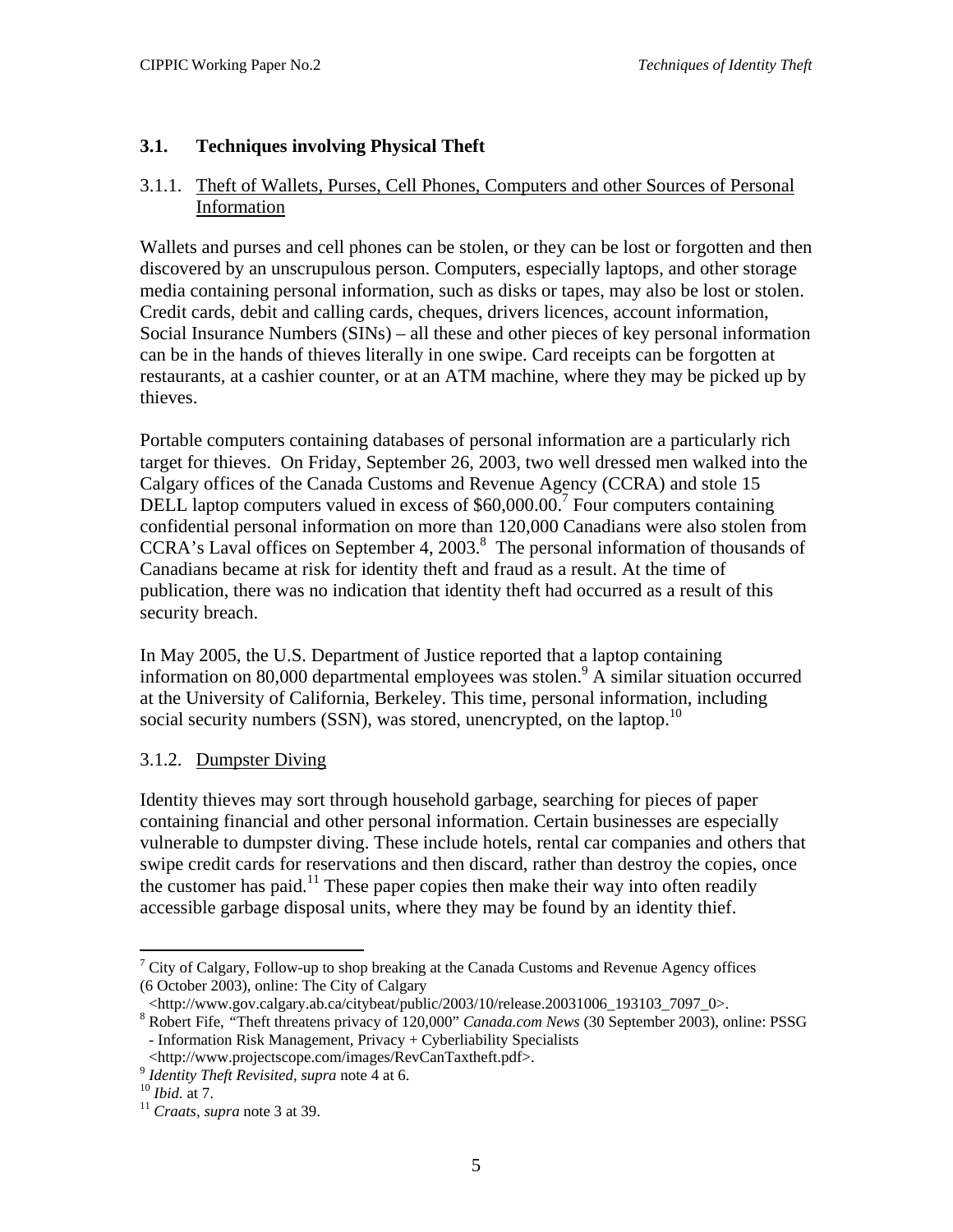#### <span id="page-11-0"></span>3.1.3. Change of address

Thieves redirect mail for two main reasons:1) Mail is an abundant source of personal information; and 2) Redirecting mail gives a thief more time to engage in fraudulent transactions before the victim detects any suspicious activity.

Thieves can arrange to have a victim's mail redirected, either on a specific account of the victim through the institution that provides that account, or for all of a victim's mail, by using Canada Post's Change of Address Service (Redirection).<sup>12</sup> Very little information about the victim is needed in order to have Canada Post redirect his or her mail. Canada Post requires the following information to complete this process online:

- Old/New address
- Move Date
- Contact information (phone number, email address)
- Credit Card number and expiration
- Required to assist in authentication:
	- o Date of birth
	- o Social Insurance Number (optional)
	- o Driver's License number and Province of issue (optional)
	- $\circ$  Knowledge of your personal credit history<sup>[13](#page-11-2)</sup>

A man and a woman were arrested for committing this fraud in Ottawa in March 2006.<sup>[14](#page-11-3)</sup> The mail of several victims was redirected using a change of address form. The victims had provided all the necessary personal information to the thieves by replying to an online job offer. According to the article, the police were provided information on the fraud by Canada Post corporate security.

In the United States when a change of address is hand-written, verification notices must be sent to both the current and forwarding addresses. In another example of the use of this technique, the notice sent by the U.S. postal service arrived one week after some of the victim's mail had been forwarded; however, by then the damage was done.<sup>15</sup>

#### 3.1.4. Mail Theft

Mail theft is an especially easy way to steal personal information. Mail can be stolen from home and business mailboxes and from garbage and recycling bins. Mail provides

 $\overline{a}$ <sup>12</sup> Canada Post, Change of Address Service (Redirection), online:

<span id="page-11-2"></span><span id="page-11-1"></span>

http://www.canadapost.ca/tools/pg/manual/e01-e.asp.<br>
<sup>13</sup> Manage My Mail, online: Canada Post <https://ssl.postescanada-<br>
canadapost.ca/tools/mmm/ssl/bin/GettingStarted.asp?lang=en>.

<span id="page-11-3"></span> $14$  Globe and Mail, "Canada Post tip leads to arrests in identity scam" (9 March 2006), online: globeandmail.com <http://www.theglobeandmail.com/servlet/story/RTGAM.20060309.<br>gtpost09/BNStory/Technology/home>.<br><sup>15</sup> abc7naws.com "Charas Of AM.

<span id="page-11-4"></span>abc7news.com, "'Change Of Address' System Causing ID Theft?" (15 March 2006), online: abc7news.com <http://abclocal.go.com/kgo/story?section=7on\_your\_side&id=3996599>.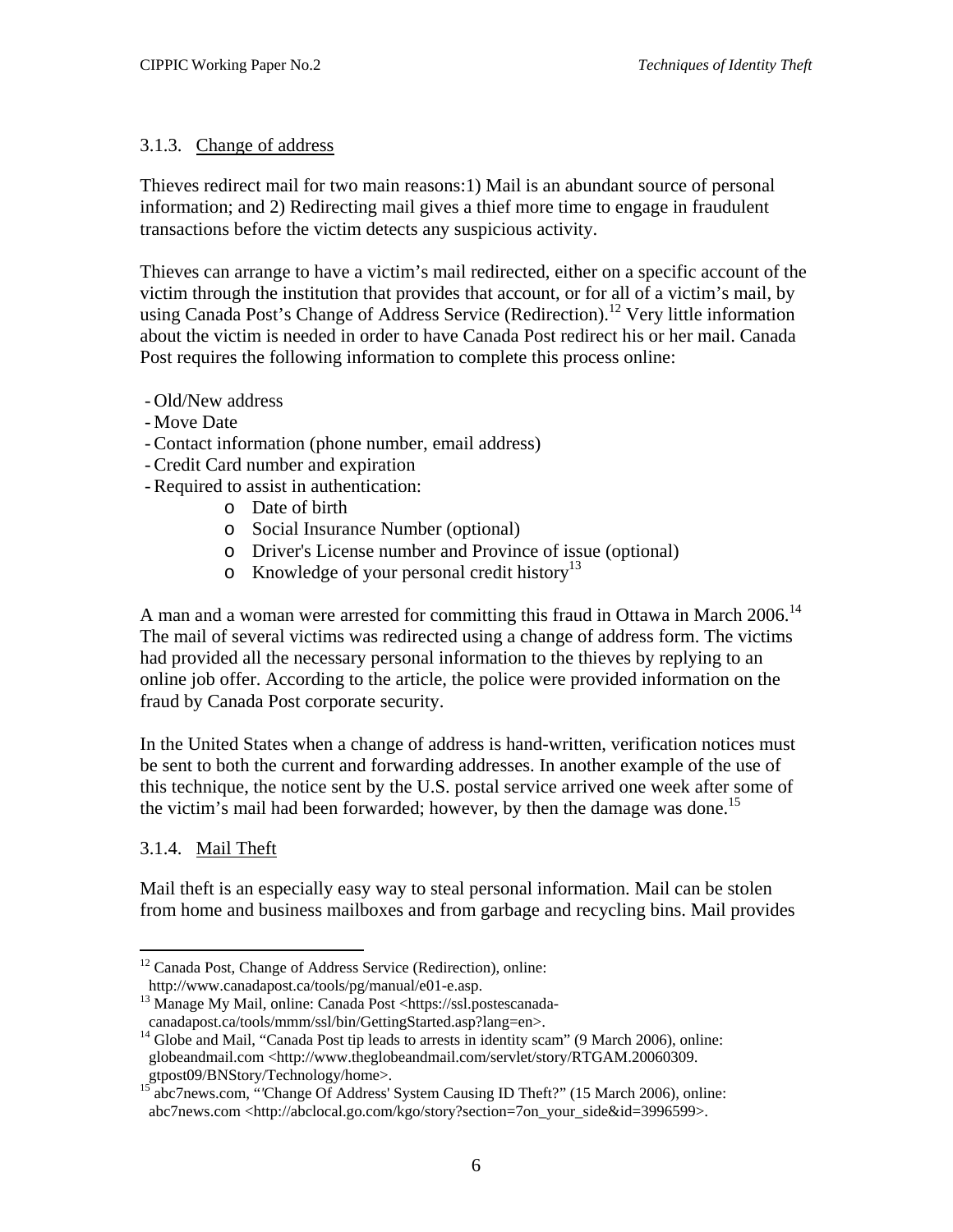<span id="page-12-0"></span>an excellent source of personal information – such as bank and credit card statements, driver's licence renewals, pre-approved credit card applications, discarded utility bills and so forth. These may provide key details, such as the name of the victim's bank, account number, signature (from cancelled cheques, driver's licence), driver's licence number and credit card numbers and limits. In CALPIRG's survey of U.S. law enforcement officials, 68% of officers surveyed cited mail theft as a top concern related to identity theft.<sup>[16](#page-12-1)</sup>

The proliferation of unsolicited pre-approved credit card applications with personal information already typed onto them has made discarded mail an especially good target in the United States. Thieves complete these applications, substituting a new address; the credit cards thus obtained can then be used to rack up charges in the name of the victim. In Canada, unsolicited credit card applications do not contain sufficient personal information for a thief to obtain a card in someone else's name.

The use of mail theft to further identity theft crimes is well documented in Canada. In 2004, a thief was sentenced to four and half years for fraud Bradley stole credit cards from the postal service and produced other forged documents to further his fraud.<sup>17</sup> Another convicted thief forged postal service mail keys in order to gain access to personal information which he then used to obtain credit cards. McNeil was not charged with mail theft but for possession of a homemade mail key.<sup>18</sup>

#### 3.1.5. Reshipping

This scam involves a company engaging the victim in what appears to be a legitimate business, that of repackaging small electronic items such as cameras or laptop computers and reshipping them abroad.<sup>19</sup> Wire transfers for auction goods may also be provided, with a request to forward funds to another account. The proposition is presented as an easy way to make money. The scheme is a mixture of theft of personal information, credit card fraud and auction fraud. It is often set up over the internet, on chat rooms, or on bulletin boards for job postings.

The "employee" is asked to complete payroll application forms, which request personal information such as address, name and SIN number. Bank accounts are then opened and loans taken out in the individual's name, with or without his or her knowledge?

Eventually cheques are returned and the "employee" is held responsible for them as well as for shipping costs. The goods involved are invariably stolen, often by purchasers using stolen credit cards obtained through phishing sites or "carder networks". Thus, the

1

<span id="page-12-1"></span><sup>&</sup>lt;sup>16</sup> Jennette Gayer, Policing Privacy: Law Enforcement's Response to Identity Theft (CALPIRG Education Fund, May 2003) at 10, online: CALPIRG [http://www.calpirg.org/reports/policingprivacy2003.pdf.](http://www.calpirg.org/reports/policingprivacy2003.pdf)<br>
<sup>17</sup> R. v. Bradley, [2004] A.J. No. 1278 (Alta. C.A.) (Q.L.), 2004 ABCA 362.<br>
<sup>18</sup> R. v. McNeil, [2006] B.C.J. No. 187 (B.C.C.

<span id="page-12-2"></span>

<span id="page-12-3"></span>

<span id="page-12-4"></span>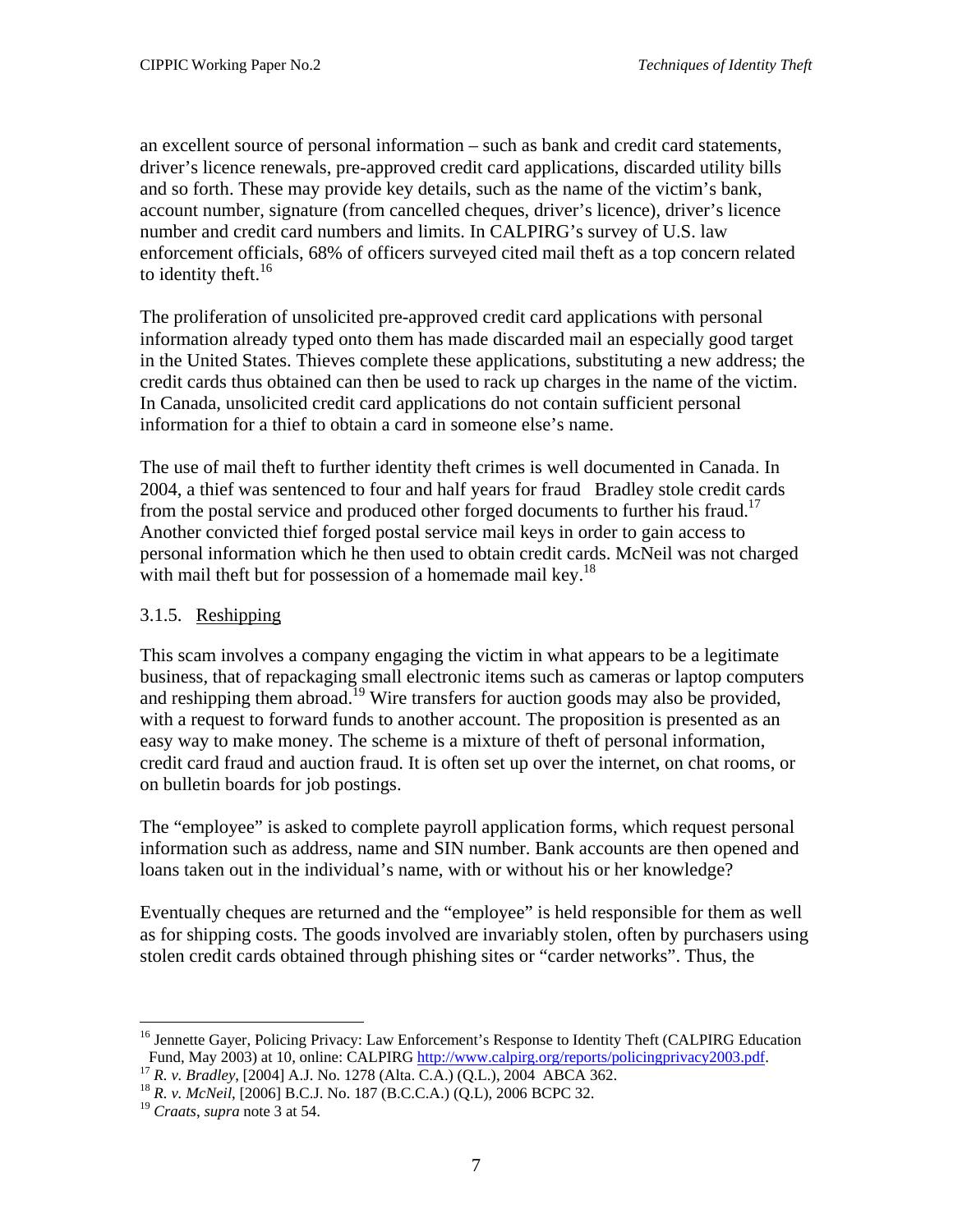<span id="page-13-0"></span>"employee" comes to realize he or she has not only been "scammed" and has had his or her identity stolen, but has also unknowingly committed criminal acts.

#### 3.1.6. Government Records

1

In an effort to take advantage of the online context in order to reduce costs, improve service delivery, and enhance openness and accountability, governments are making public records accessible online and through other electronic means. While such improved access has significant public benefits, it can also carry enormous costs for individuals whose personal information is accessed and abused by identity thieves.

A good example of this is in Florida, where a slew of records, including marriage and divorce records, property deeds and military discharge papers, were put online in  $2002$  $2002$ <sup>20</sup> Although no cases of identity theft have been linked to the exposure of this information, the documents contained enough personal information for an identity thief to be highly successful. The Florida Legislature has ordered the masking of data to be completed throughout the state by the beginning of 2006. The Social Security Number of Jeb Bush was uncovered using these online documents.

The risk posed by personal information contained in court records has been recognized as a concern in Canada. The issue was raised in a 2003 discussion paper on open courts and electronic access to court records.<sup>21</sup> Certain court records, for example family law court records, can contain a wealth of personal information. In a family law case, the court record will contain, among other documents, financial statements and income tax returns for three years.<sup>22</sup> The income tax return documents contain sufficient personal information to enable an identity theft to engage in many of the activities described in Section [4. How do Thieves Use Stolen Personal Information?](#page-27-1) 

Some government kiosks located in public places such as malls and government buildings can be a source of information about other citizens for an identity thief "in the know". Governments in both Canada and the U.S. are trying to reduce costs and improve service delivery through the use of such kiosks.

In Ontario, kiosks offering automobile licensing services have been used by thieves in an elaborate scheme to steal automobiles by pretending to be the owner of the vehicle.

<http://www.washingtonpost.com/wp-dyn/content/article/2005/05/24/AR2005052401347\_pf.html>. 21 Canadian Judicial Council, Judges Technology Advisory Committee, *Discussion Paper: Open Courts,* 

<span id="page-13-1"></span><sup>20</sup> Washington Post, "A Matter of Public Record"*,* online: washingtonpost.com

<span id="page-13-2"></span>*Electronic Access to Court Records, And Privacy* (May, 2003), online: Canadian Judicial Council <http://www.cjc-ccm.gc.ca/cmslib/general/OpenCourts-2-EN.pdf>.

<span id="page-13-3"></span><sup>&</sup>lt;sup>22</sup> *Ibid.* at 31. The privacy risks posed by court records are currently limited by "practical obscurity". "Practical obscurity" has come to refer to the inaccessibility of individual pieces of information or documents created, filed and stored using traditional paper methods relative to the accessibility of information contained in or documents referred to in a computerized compilation. Practical obscurity creates physical inconvenience by requiring that individuals attend at each courthouse to examine the dockets.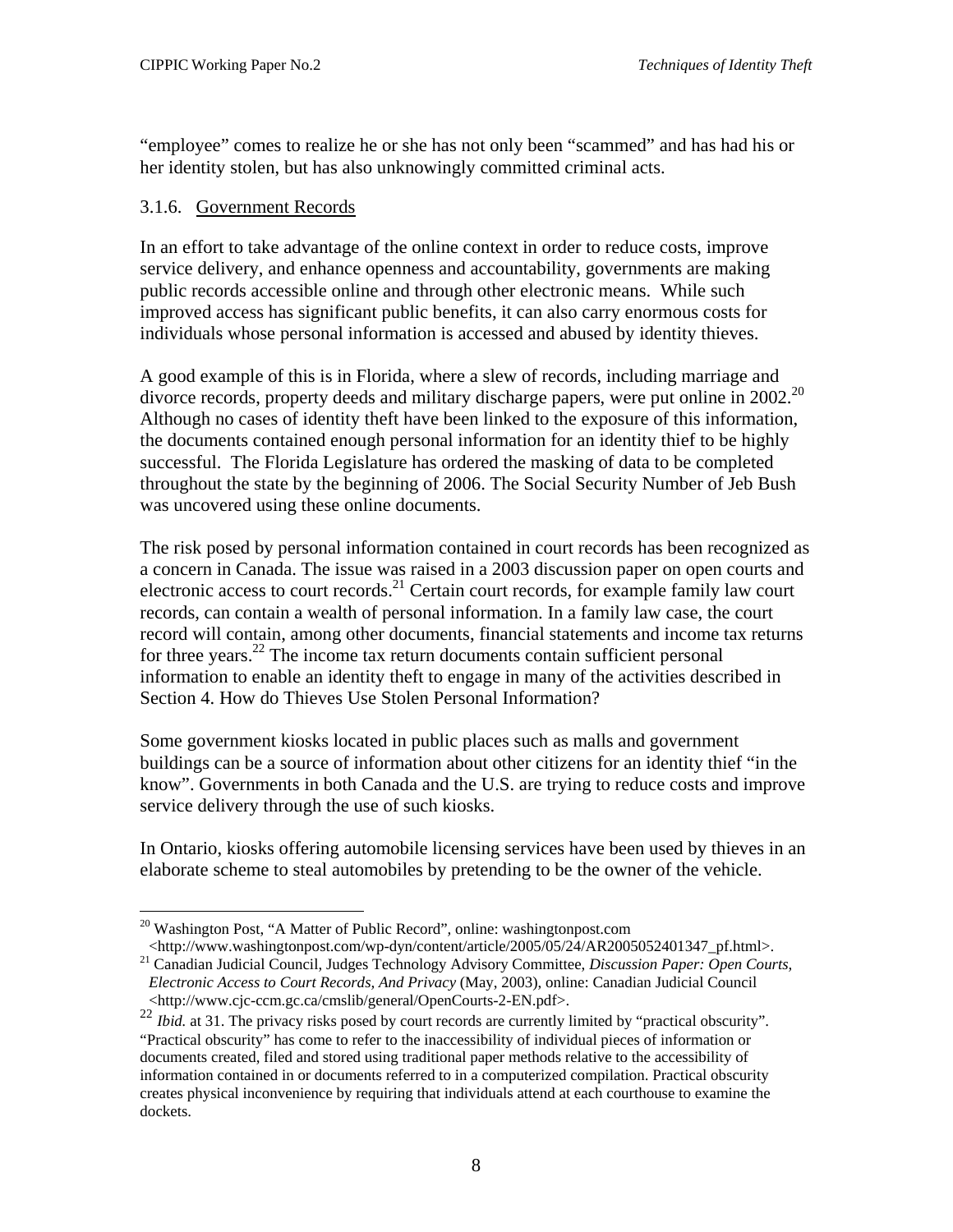<span id="page-14-0"></span>Having made note of a vehicle's licence plate number, the criminals pay \$20 for a Used Vehicle Information Package (UVIP) at a self-serve Ontario Ministry of Transport kiosk. This package included, in at least some cases, the owner's name and address. The thieves then forge a letter from the owner to obtain a copy of the ownership permit, from which a forged driver's licence is made. Again pretending to be the owner, they then obtain a new key for the vehicle, and proceed to steal it. $^{23}$ 

#### 3.1.7. Tombstone Theft

The personal information of deceased persons can be accessed from newspaper obituaries and headstones. Obituaries provide birthdates, full names and frequently, critical family information. Careless funeral homes may provide personal information to thieves posing as the deceased's insurance company. An identity thief can use this information to create accounts and take out loans without repaying them.

For example, in Atlanta, the identities of 80 recently deceased persons were sold for \$600 each; the names and information were used to secure car loans totalling \$1.5 million. A career identity thief, using information obtained from a funeral home, and from the employer and bank of the deceased, was able to withdraw money from the latter's bank account. $24$ 

#### 3.1.8. Skimming (magnetic strip duplication) $\frac{25}{2}$  $\frac{25}{2}$  $\frac{25}{2}$

Personal information may be stolen from the magnetic strip on debit and credit cards (or other cards), through the use of small electronic devices called "skimmers" or "wedges". By swiping the card through a skimmer (usually concealed under the counter or in an apron), a thief can copy the information stored on the debit or credit card's magnetic strip and use it in the creation of additional cards for fraudulent purposes. Any card with a magnetic strip - even a library card - can be reprogrammed, using a process similar to the one used by hotels issuing room cards instead of keys.<sup>[26](#page-14-4)</sup>

This can happen in an instant, without the owner of the card being aware of the theft. In 2004, thieves in Calgary duplicated the debit cards of 35 ATM users within an hour.<sup>[27](#page-14-5)</sup> Instances of unauthorized skimming have been reported in gas stations, restaurants, and at ATM machines.

1

<span id="page-14-1"></span>

<sup>&</sup>lt;sup>23</sup> Market Place, GTA, CBC, online: CBC.CA<br>
<http://www.cbc.ca/consumers/market/files/cars/gta/learn.html>.

<span id="page-14-3"></span><span id="page-14-2"></span>

 $\frac{24}{2}$  *Craats, supra* note 3 at 41-42. <sup>25</sup> Financial institutions do not regard debit or credit card fraud as a form of identity theft. However, it is generally regarded as such by the public and media, and it can be an important starting point for identity

<span id="page-14-4"></span>theft. 26 Nathanson Centre, *Organized Crime in Canada: A Quarterly Summary* (July to September 2003), online: Nathanson Centre for the Study of Organized Crime and Corruption [http://www.yorku.ca/nathanson/CurrentEvents/2003\\_Q3.htm](http://www.yorku.ca/nathanson/CurrentEvents/2003_Q3.htm). 2[7](http://www.yorku.ca/nathanson/CurrentEvents/2003_Q3.htm) *Craats*, *supra* note 3 at 60.

<span id="page-14-5"></span>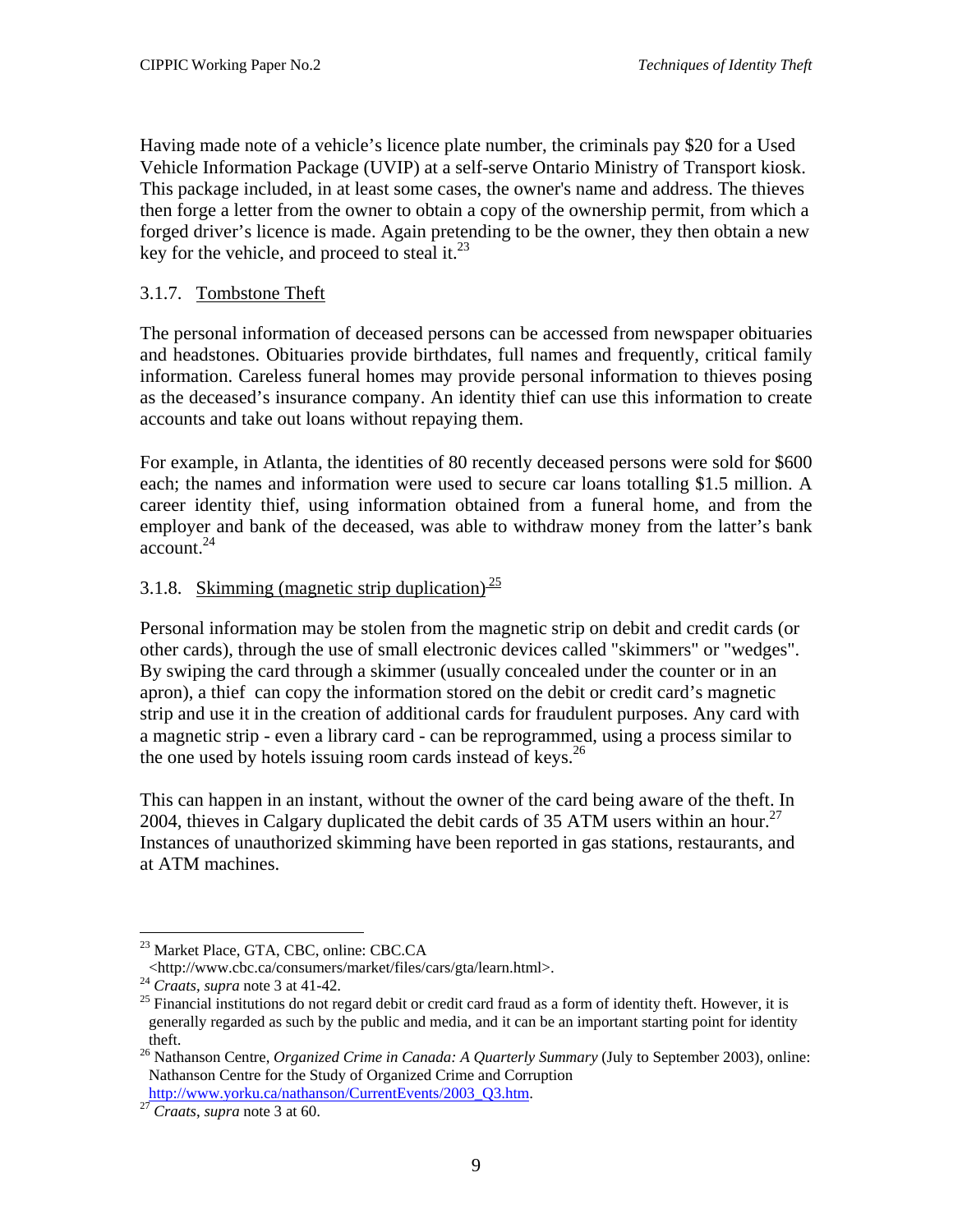The skimmer is an electronic device that is sold legally.<sup>28</sup> It can read and write the magnetic strip commonly found on the back of credit, debit and calling cards. Skimmers are used in cash terminals to accept card payments. Certain transactions involve many sub-transactions that require the use of software. For example, a transaction can include processing the payment on the card and processing a credit to a rewards program. These complex transactions are handled by specialized software. The software will obtain the card data when the card is swiped in the skimmer. Once the data is obtained, it is used to carry out the different steps of the transaction.

The collection of this information is necessary for many organizations. It includes the account number, expiry date, name of the cardholder, etc.<sup>29</sup> It is conceivable that the personal information obtained at cash terminals could be used by identity thieves if not properly secured by the retailer.

Skimmers can be attached to a waiter's apron or be hidden under the counter. The transaction seems normal to the consumer, but in fact the card is swiped a second time, in the hidden skimmer, while the legitimate transaction is being processed by the sales terminal.

More sophisticated thieves attach portable readers onto ATM card slots, which read the card and pull the numbers from it. A small high resolution camera may also be installed in order to film the victim entering his or her personal identification number (PIN). Alternatively, the thieves may simply look over the victim's shoulder in order to record the PIN being entered. This is often referred to as "shoulder surfing". Another form of shoulder surfing is the use of a camera- equipped cell phone or miniaturized digital camera to snatch a picture of the credit card of the person at the front of the checkout line.

Other thieves will create fake ATM machines equipped with a skimmer and camera, and place them in public places. To the unsuspecting user, the ATM machine seems out of order and after a few swipes, the user gives up, leaving his or her personal information behind. Some thieves even have gone as far as installing real, albeit modified, ATM machines to capture card information.<sup>30</sup> This occurred recently in Ontario, where a customer was notified by her bank that her debit card was potentially compromised and it was necessary to cancel her card.<sup>31</sup>

The personal information culled from these cards may be used by the thieves themselves, or may be sold to others. The owner's identity can then be used to make unauthorized charges applied to the card. A secondary card can be created, extending the fraud further.

<span id="page-15-0"></span> $\overline{a}$ <sup>28</sup> Card Swipe Magnetic Card Readers, online: E System Sales

<sup>&</sup>lt;http://ezcashregister.com/card\_readers.htm>.

<span id="page-15-1"></span><sup>&</sup>lt;sup>29</sup> Magnetic stripe card, online: Wikipedia <http://en.wikipedia.org/wiki/Magnetic\_stripe\_card>.<br><sup>30</sup> Nathanson Center, supra note 26.<br><sup>31</sup> The London Free Press, "Identity theft comes close to home" (23 February 2006), o

<span id="page-15-2"></span>

<span id="page-15-3"></span>Press <http://www.lfpress.ca/newsstand/Business/2006/02/23/1457797-sun.html>.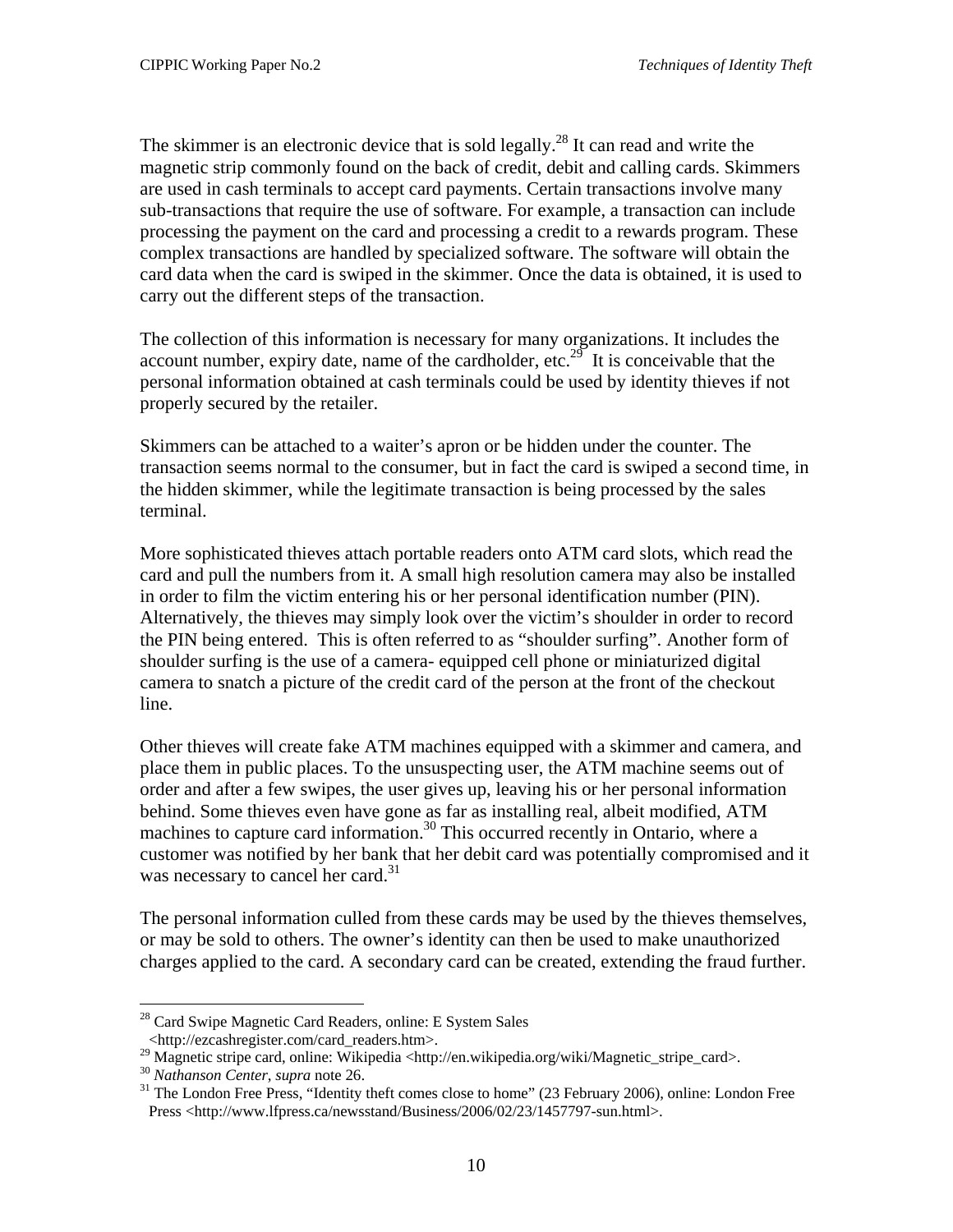<span id="page-16-0"></span>Skimming is not limited to debit, credit and calling cards. Many other cards or documents use magnetic strips to store information. For example, airline boarding passes also contain a wealth of information on the individual.<sup>32</sup> Hotel key cards can also be used, not to acquire personal information but to create fake debit and credit cards, since they use the same technology.

In August 2003 in Canada, five Russians were arrested for debit card fraud. Their scam involved the purchase and subsequent modification of five ATM machines. The machines were modified to capture all the necessary information to reproduce the card. They also captured the PIN number entered. About 4,000 people fell victim to the scam, all of whom were reimbursed by the banks. This fraud was the biggest debit-card fraud in Canadian history.<sup>[33](#page-16-2)</sup>

A smaller occurrence of skimming occurred in Alberta in 2005. The fraud was perpetrated by an employee of two gas stations. When a customer used either a credit or debit card for a purchase, the employee, Imran Safdar Naqvi, swiped the card using the skimmer and then observed the PIN number entered by the purchaser. The fraud was for a total amount of  $$117,188.00.^{34}$  $$117,188.00.^{34}$  $$117,188.00.^{34}$ 

#### 3.1.9. Insider Theft

Identity theft often originates from within organizations holding personal information. Individuals are vulnerable because large data banks, governments and corporations hold a wealth of personal information over which the former have little or no control. This may include ATM card numbers, PIN codes, credit card numbers and expiry information, passwords, account information, and other personal information of value to thieves.

To a considerable extent, the security of this information is only as good as the integrity of the employees. Identity theft may originate with fraud by a disgruntled or financially strapped employee who sells personal information.

A recent US study revealed that up to 70 % of personal data stolen from companies was taken by internal employees.<sup>35</sup> Canadian financial institutions are also victims of insider abuse. Almost half of Canadian companies responding to a survey in DATE reported experiencing an internal security breach in the period between November 2005 and

1

<span id="page-16-1"></span> $32$  Guardian Unlimited, "Q. What could a boarding pass tell an identity fraudster about you? A. Way too much" (3 May 2006), online: Guardian Unlimited

<span id="page-16-3"></span><span id="page-16-2"></span>

<sup>&</sup>lt;http://www.guardian.co.uk/idcards/story/0,,1766266,00.html>. 33 *Nathanson Center*, *supra* note 26. 34 *R. v. Naqvi*, [2005] A.J. No. 1593 (Alta. Prov. Ct. (Crim. Div.)) (Q.L.) 2005 A.B.P.C. 339 at 1& 2,

<span id="page-16-4"></span><sup>&</sup>lt;sup>35</sup> Collins, J.M. and Hoffman, S.K., "Identity Theft: Predator Profiles", submitted to Security Journal (2004). Manuscript available from JudithCollins - judithc@msu.edu.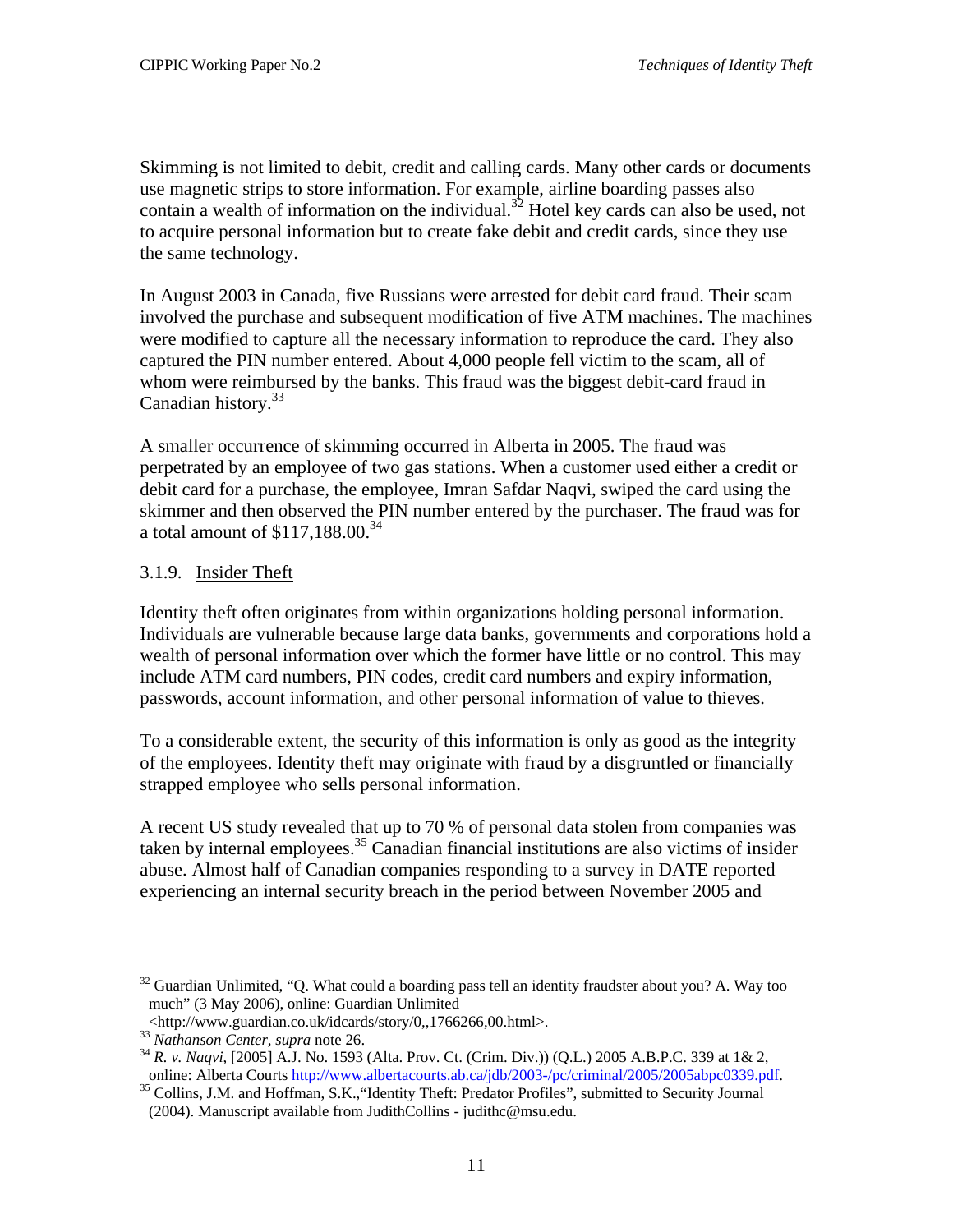February 2006.<sup>36</sup> The federal Privacy Commissioner has noted that poor information management practices, particularly in data storage and retention, are the biggest problems facing organizations when it comes to identity theft committed by internal employees.<sup>37</sup>

An Ottawa-based former employee of Clarica financial services was charged in April 2006 with stealing \$650,000 by impersonating company clients. The 105 charges of theft, fraud, impersonation and forgery referred to acts carried out between 1998 and 2004. Money was allegedly stolen in two ways: 1) by telling the company that clients wanted to redeem money from their accounts, and then forging their signature on the cheques, and 2) by stealing money from clients that was supposed to have been reinvested.<sup>[38](#page-17-2)</sup>

Even the Bank of Canada and its clients are not immune from identity thieves. In 2006, the personal information of 29 individuals was stolen from the Bank's payroll deduction database and counterfeit identity documents were created as part of a scheme to fraudulently redeem Canada Savings Bonds of customers across the country. The information, consisting of names, ages, birthdates, SINs and home addresses, was also used to obtain fraudulent credit cards and open cellular phone accounts. In all, the Bank of Canada was defrauded of more than \$100,000. The pair of thieves, one of whom has been charged with fraud and possession of property obtained by crime, worked for a call centre operated under contract on behalf of the bank.<sup>[39](#page-17-3)</sup>

In April 2006, the Ottawa RCMP and Ottawa Police Service arrested two individuals in connection with incidents of identity fraud which had victimized eight account holders of the Canada Savings Bond (CSB) Payroll Savings Program, for a total of about \$100,000. The individuals were employed by EDS, one of the bank's contractors.<sup>[40](#page-17-4)</sup>

In 2002 an employee of Teledata Communications Inc. of Long Island, New York, a company offering banks and other companies access to consumer credit information from commercial credit history bureaus, used his access to client codes and passwords to download credit reports. A network of twenty credit card fraudsters used this information to steal the money and identities of the clients concerned. Over the course of three years, the information of more than 30,000 people was stolen, leading to losses estimated to be between \$50 and \$100 million, including the life savings of some victims.<sup>[41](#page-17-5)</sup>

<span id="page-17-0"></span> $36$  Neil Sutton, "Canadian financial institutions among global leaders in security", IT Business (13 June) 2006), online: IT Business  $\frac{http://www.itbusiness.ca/it/client/en/home/News.argv?id=39775&cid=7}{1/400}$ .<br>
<sup>37</sup> *Identity Theft Revisited, supra* note 4 at 5.<br>
<sup>38</sup> Ottawa Citizen (26 April 2006) at C1.<br>
<sup>39</sup> Ottawa Citizen (8 April 8, 2006) and Ottawa RCM

<span id="page-17-1"></span>

<span id="page-17-2"></span>

<span id="page-17-3"></span>

<span id="page-17-4"></span>itWorkCanada <http://www.itworldcanada.com/a/Security/3185acb5-1b95-4019-8bf9-

<span id="page-17-5"></span>

a146ecf8446f.html>. 41 *Craats*, *supra* note 3 at 92 – 97.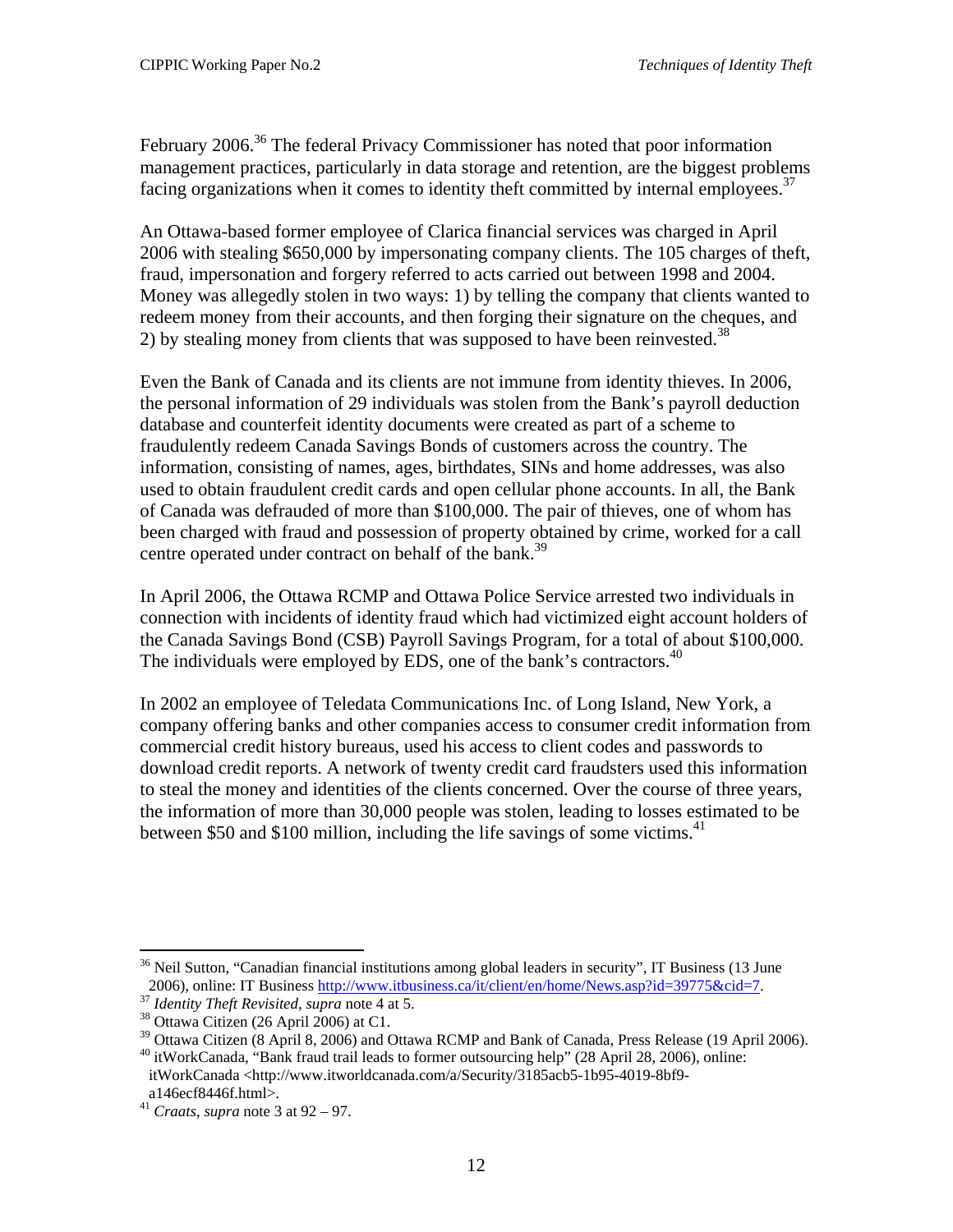#### <span id="page-18-0"></span>3.1.10. Purchasing stolen personal information

This is one of the easiest ways to acquire personal information about unsuspecting victims. Personal information can be acquired via "carder networks" and other underground networks which specialize in personal information trafficking. The personal information available from these sources will usually be the result of insider abuse or the remote exploitation of computer vulnerabilities to access large client databases.<sup>42</sup>

In 2003-2004, a large "carder network" was dismantled by the Computer Crime and Intellectual Property Section of the Criminal Division of the U.S. Department of Justice, and other U.S. Attorneys' offices and law enforcement agencies.<sup>43</sup>

In the Alberta case mentioned above in s. 3.1.8, the thief sold debit and credit card information acquired by skimming to a high school acquaintance. He charged \$100.00 for each skimmed card and realized a total profit of over \$117,000 before he was caught.<sup>[44](#page-18-3)</sup>

#### 3.1.11. Identity Consolidation – "Breeding"

Once an identity thief has obtained a small quantity of information, it is possible to obtain more personal information using the available information. This process is called "identity breeding". For example, an identity thief who has the driver's licence and health care card of an individual can use these identification documents to obtain a replacement SIN card for the victim, and then engage in financially-rewarding fraudulent activities in the victim's name. To obtain a replacement SIN card, a birth certificate must first be obtained. Requirements to obtain a birth certificate depend on the province of birth. In Quebec, the required information is limited to one document bearing their current home address and one piece of photo ID.<sup>[45](#page-18-4)</sup>

#### **3.2. Technology-Based Identity Theft Techniques**

#### 3.2.1. Phishing

Phishing is a hybrid technique in the sense that is involves both the use of technological means and social engineering by masquerading as a trustworthy organization in an e-mail message. The e-mail message is used to lure victims into providing account and other personal information. . A new and fast growing online scam, "phishing" now accounts for  $20 - 25$  % of identity theft incidents.<sup>46</sup>

<sup>1</sup> 

<span id="page-18-2"></span><span id="page-18-1"></span><sup>&</sup>lt;sup>42</sup> *Identity Theft Revisited, supra* note 4 at 24.<br><sup>43</sup> U.S Department of Homeland Security, "U.S. Secret Service's Operation Firewall Nets 28 Arrests" at 1, online: United States Secret Service <http://www.secretservice.gov/press/pub2304.pdf>.<br><sup>44</sup> *Navqi*, *supra* note 34 at 1- 2.<br><sup>45</sup> Conditions pour obtenir un certificat de naissance, online: Directeur de l'état civil

<span id="page-18-3"></span>

<span id="page-18-4"></span>

<span id="page-18-5"></span>[<sup>&</sup>lt;http://www.etatcivil.gouv.qc.ca/English/Conditions.htm](http://www.etatcivil.gouv.qc.ca/English/Conditions.htm)>. 46 Rosie Lombardi, "Myths about identity theft debunked by experts", IT World Canada (22 March 2006), online: Webwereld <http://www.webwereld.nl/articles/40378/myths-about-identity-theft-debunked-byexperts.html>.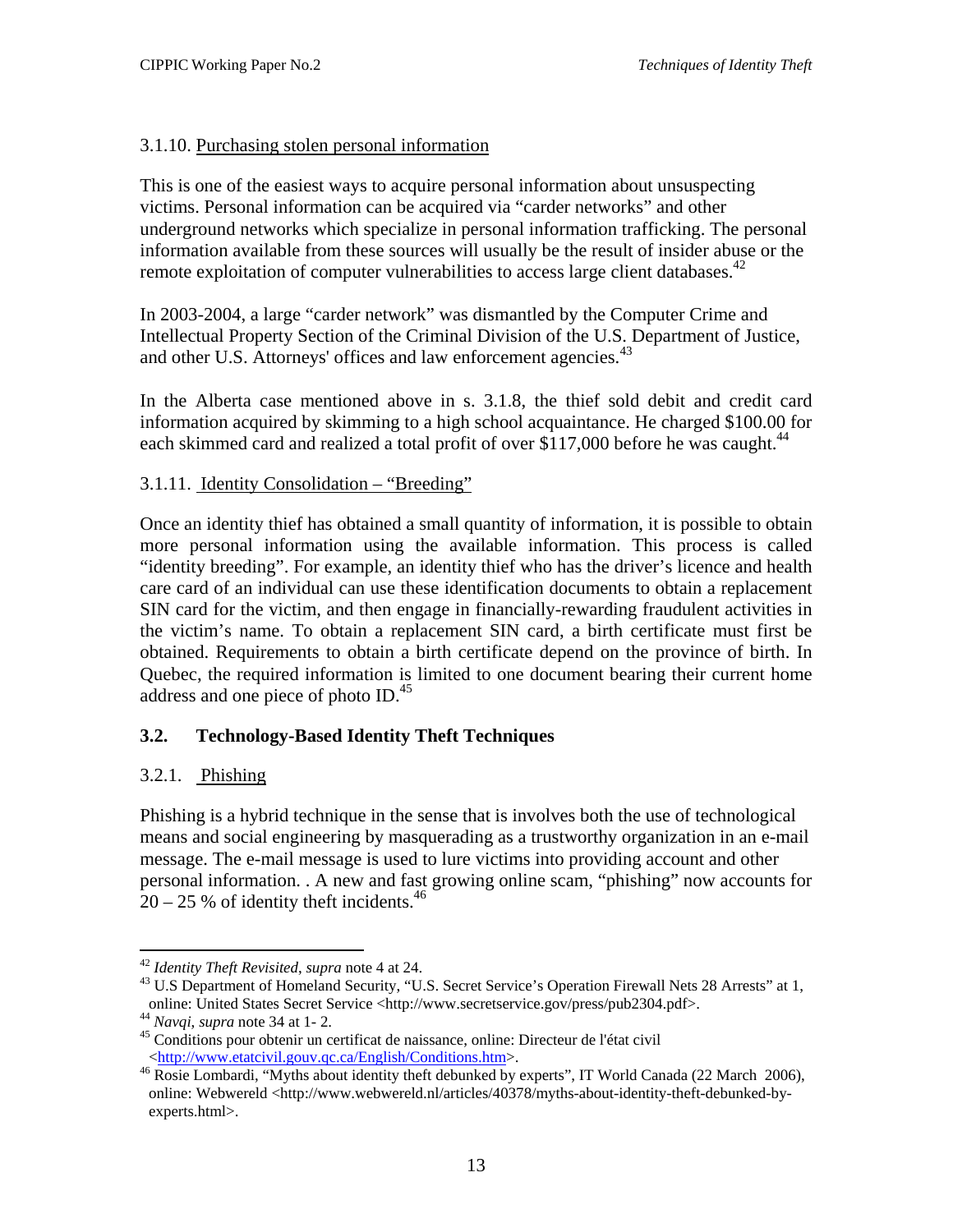Phishing messages have become extremely sophisticated, such that consumers cannot easily distinguish them from legitimate messages from the targeted institution. They typically contain an alert that something is wrong with the victim's account, or ask that personal information and passwords be updated, corrected or verified. In an ironic twist, some phishing messages even come in the form of a fraud alert. The message is written in a language similar to that used by the organization; it will also use the same colors and logos - this is known as "spoofing". There is a sense of urgency to the message. The urgent nature of the message may dupe even those who are not customers of the company being impersonated to respond. Phishing messages may also direct the user to a fake web site (see "pharming", below), or to send in the information by fax or phone. Worms and viruses may spread the phishing e-mail further, via victims' address books.

These sites also count on the lack of awareness by the average user of details which distinguish legitimate web sites from unlawful duplicates. For example, the domain name of spoofed sites often use slight variations of the real site's domain name (such as [www.amaazon.ca](http://www.amaazon.ca/) instead of [www.amazon.ca](http://www.amazon.ca/)).

According to Robert Siciliano, a security consultant, unwitting individuals respond to five of every 100 phishing emails that ask for personal information.<sup>47</sup> Individuals respond to these emails because they look authentic. In fact, when U.S. adults participating in a study were asked to determine if emails were fraudulent, the error rate was approximately 30%<sup>48</sup> It should be noted that some phishing sites and emails look so realistic they have the potential to fool even the most prudent internet users.

Most phishing scams are directed at U.S. consumers. However, the Anti-Phishing Working Group in April 2005 found more than 2,850 active sites, masquerading as almost 80 different legitimate companies, in 68 countries.<sup>49</sup> It is estimated that in the month of April 2004, three billion phishing e-mails were sent around the world.<sup>50</sup> Gartner estimated in April 2004 that 1.78 million Americans had responded to phishers.<sup>51</sup>

Clients of Canadian financial institutions are also often the targets of phishing scams. A recent poll conducted by Ipsos-Reid found that 24% of Canadians have received emails purporting to be from a financial institution that asked them to verify their input account, password or personal information.<sup>52</sup> Fourteen percent of Canadian recipients have become victims of these schemes. According to AOL Canada's Phishing Study, almost one out of every three Canadians surveyed have received an email from a company seeking confirmation of their account information. Alarmingly, 12 per cent surveyed

<span id="page-19-0"></span><sup>&</sup>lt;sup>47</sup> Journal Sentinel, "Banks must do more to fight identity theft, expert says" (8 February 2006), online:<br>http://www.jsonline.com/story/index.aspx?id=391823.

<span id="page-19-1"></span><sup>&</sup>lt;sup>48</sup> Rachael Lininger and Russel Dean Vines, *Phishing – Cutting the Identity Theft Line* (Indianapolis, Indiana: Wiley Publishing, 2005) at 1.<br> $^{49}$  Ibid at 51

<span id="page-19-2"></span>

<span id="page-19-4"></span><span id="page-19-3"></span>

<sup>&</sup>lt;sup>50</sup> *Craats*, *supra* note 3 at 164.<br><sup>51</sup> Gartner, About Gartner, online: http://www.gartner.com/it/about\_gartner.jsp. 52 Ipsos-Reid, Concerns over Identity Theft on the Rise (22 November 2005).

<span id="page-19-5"></span>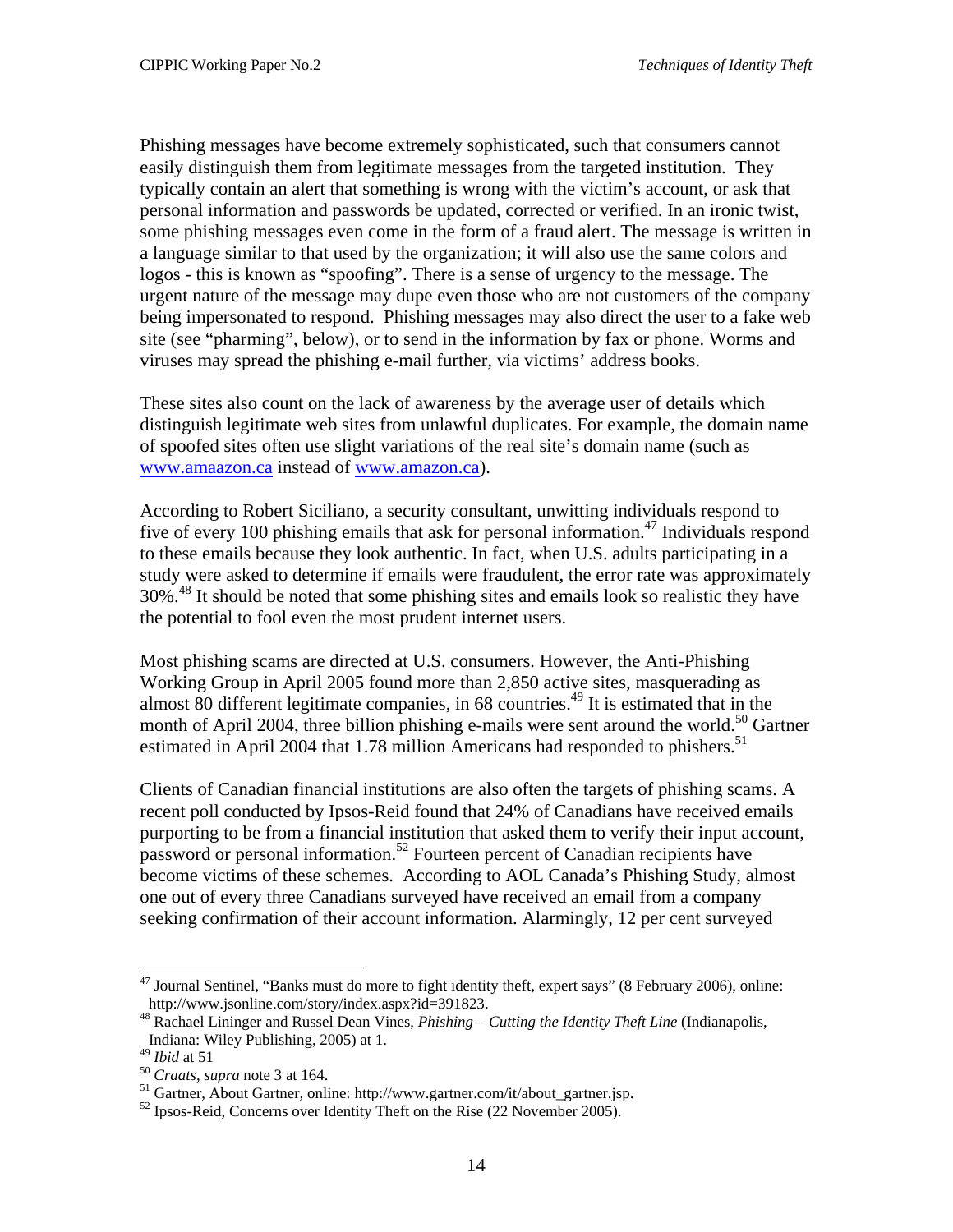<span id="page-20-0"></span>admitted to clicking through an email link or URL to "confirm" their account information.<sup>53</sup>

The various steps involved in phishing are illustrated in Appendix A.

#### 3.2.2. Pharming

The term "pharming" is derived from the term "phishing", which is discussed in s.3.3.1. Pharming is also known as "domain spoofing". It is the use of a spoofed website to entice unwitting individuals into giving up their personal information. [54](#page-20-2)

Pharming can be accomplished using two different techniques. In the first technique, the computer host's file is compromised by entries which map legitimate domain names to illegitimate IP addresses. The second technique is known as Domain Name System (DNS) poisoning. Vulnerabilities in DNS software are exploited in order to gain control over the domain name of an existing website. The numeric address associated with the textual domain name is then changed. The result is that when an unsuspecting user enters the website address that has been changed into their browser, they will automatically be brought to the spoofed site. Their browser's address bar will show the correct address, but the site displayed will be a fake one. The different steps involved in establishing a pharming scam are outlined in Appendix B.

In both cases, the internet user is fooled into thinking that the site is legitimate.

#### 3.2.3. DNS Cache poisoning

 $\overline{a}$ 

This technique resembles that of pharming, in that unsuspecting internet users are directed to a fake website that looks remarkably like that of a legitimate organization. The main difference is that the tampering of the DNS record is done locally on the computer used to access a website, instead of in a DNS server. The tampering is done in a file called the "hosts file". $55$ 

DNS cache poisoning will usually be perpetrated using a Trojan Horse application, a virus or some spyware. The application will add a record for a valid site into the computer's host file. The IP address placed in the record will redirect the user to the thief's website instead of to the real website. Users are then asked to enter their personal

<span id="page-20-1"></span><sup>53</sup> AOL Canada, Identity Theft Rated Primary Online Security Concern Among Canadians (29 March

<span id="page-20-2"></span><sup>2005),</sup> online: AOL.ca <http://canada.aol.com/press/press\_03\_29\_05.adp> [AOL]. 54 The Washington Post, "Citibank Phish Spoofs 2-Factor Authentication" (10 July 2006), online: washingtonpost.com

<span id="page-20-3"></span>

<sup>&</sup>lt;http://blog.washingtonpost.com/securityfix/2006/07/citibank\_phish\_spoofs\_2factor\_1.html>. 55 Hosts file, online: Wikipedia <http://en.wikipedia.org/wiki/Hosts\_file>. When a textual internet address needs to be translated into a numeric IP address, the operating system will try to find this association in the hosts file first. If a numeric IP associated with the textual address is not found in the hosts file, a request will be sent to a DNS server.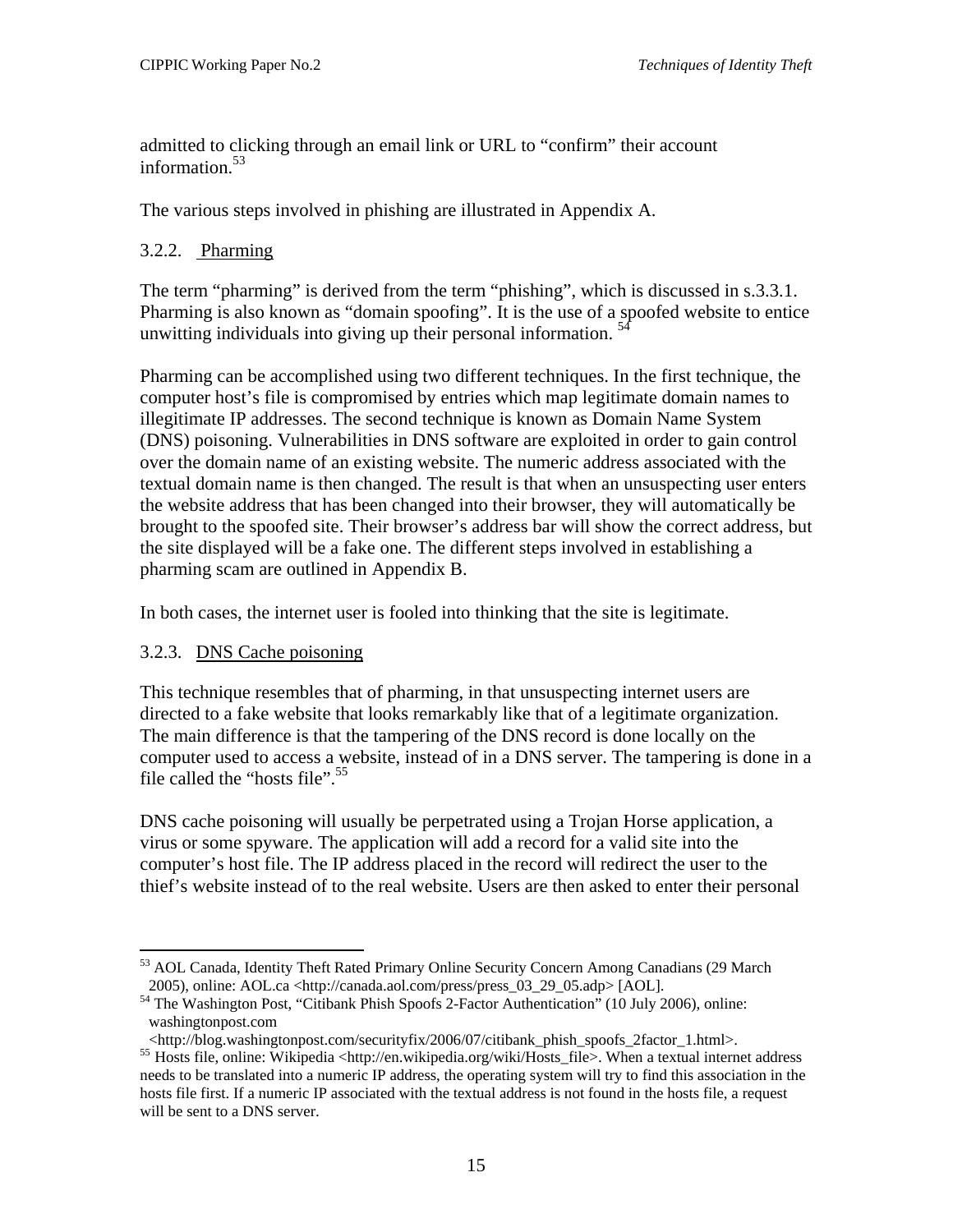<span id="page-21-0"></span>information. In 2006, clients of more than 100 financial institutions in the United States and Europe were targeted by such an attack.<sup>[56](#page-21-1)</sup>

#### 3.2.4. Spyware, Malware and viruses

Spyware is known for causing system slowdowns or crashes as well as unwanted advertising and interminable pop-up messages. But it can also have more serious consequences, including identity theft. This is because certain forms of spyware enable the activities of computer users to be tracked and the contents of the hard drive to be accessed.<sup>[57](#page-21-2)</sup>

Although firewalls, anti-virus programs and anti-spyware programs can help prevent the installation of spyware onto personal computers, they must be kept up-to-date and are not foolproof in any case. Many users continue to be tricked into installing spyware or malware-laden software onto their computers. According to an Aladdin Knowledge Systems study, spyware is the fastest-growing threat to enterprises, increasing more rapidly than Trojans, viruses and other risks.<sup>58</sup> A Web@Work survey found that 92% of organizations surveyed reported being infected by some form of spyware. About 17% reported that at least one employee had launched a key logger or other hacking application.[59](#page-21-4)

Spyware can be attached to a computer to manipulate what happens on it, and to collect information about an individual or organization. Some spyware and other malware can be used with cell phones, smart phones and PDAs. Some software programs enable criminals to collect résumés, PIN codes, banking information, credit card numbers and other financial information, remotely and without the victim's knowledge.

Thieves keep developing new computerized techniques to acquire personal information. For example, a new type of spyware, called a "banking Trojan", has started to appear. This application integrates into the web browsers installed on a user's computer and monitors the user as he or she is navigating to websites. If the user navigates to the targeted bank's site, the program executes and replaces portions of the bank's website with a replica. The portion of the site replaced in this manner is usually the page where a user can log into his or her account. When the user enters his or her credentials, they are sent to the author of the banking Trojan instead of to the bank's site. As of 2006, these banking Trojans have been used mainly to target South American Banks. The first attack against a North American institution was in 2006 against American Express.<sup>[60](#page-21-5)</sup>

<span id="page-21-1"></span><sup>56</sup> Ryan Naraine, "Computer Virus 'Hijacks' American Express Web Site" *Fox News* (1 May 2006), online: FOXNews.com <http://www.foxnews.com/story/0,2933,193784,00.html>.<br><sup>57</sup> *Craats*, *supra* note 3 at 71.<br><sup>58</sup> Jason Turcotte, "Spyware threats skyrocket for enterprises", Application Development Trends (14 June

<span id="page-21-2"></span>

<span id="page-21-3"></span>

<span id="page-21-4"></span><sup>2006),</sup> online: Application Development Trends <http://www.adtmag.com/article.aspx?id=18724>. 59 "Websense Web@Work Survey: Nearly One in Five Organizations Hit by Keyloggers in 2006" (15 May 2006), online: FRESHNEWS.com <http://www.freshnews.com/cgi-

bin/jsj\_news/print.cgi?article\_ID=31879>. 60 *Naraine, supra* note 56.

<span id="page-21-5"></span>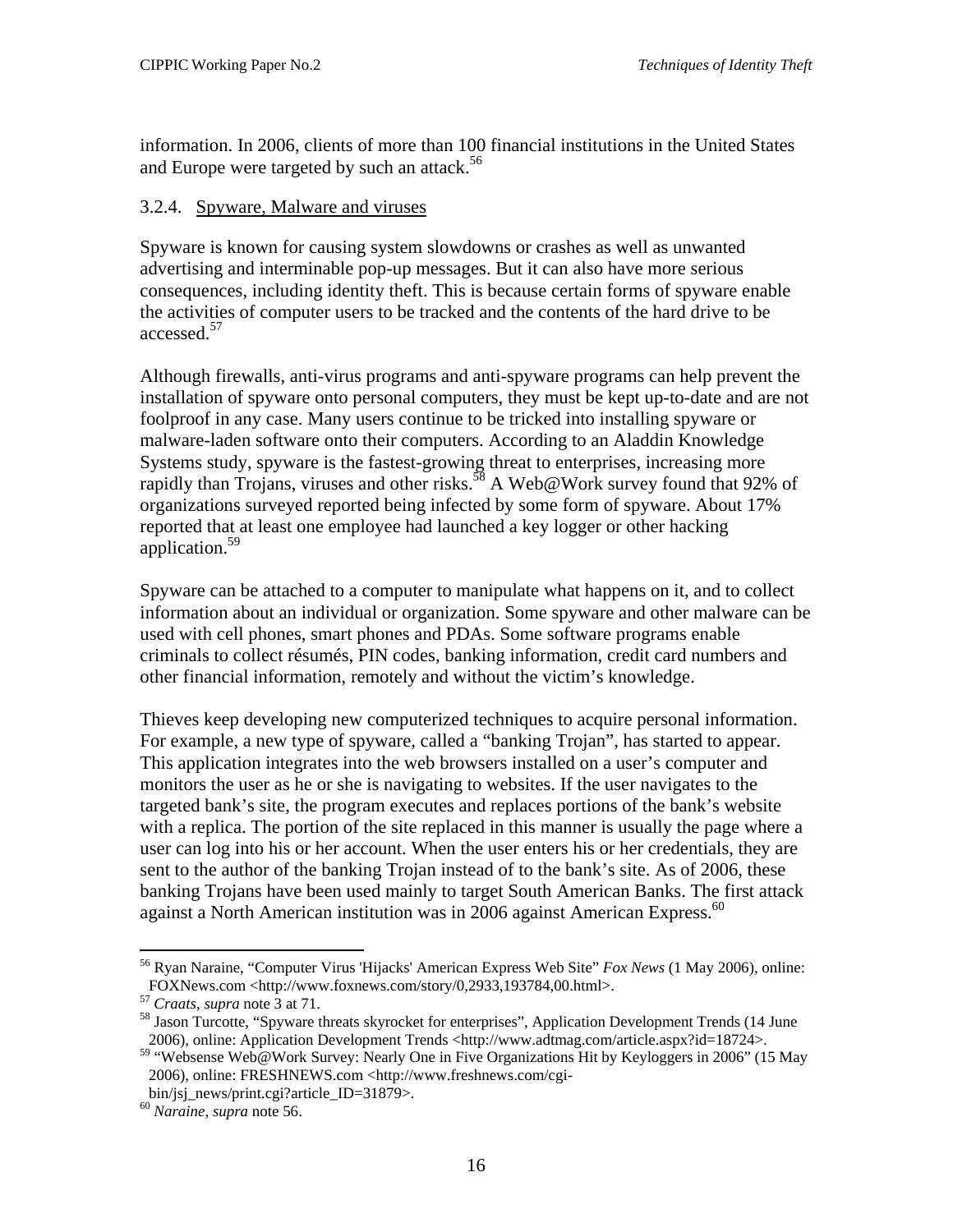<span id="page-22-0"></span>In a recent case, a Trojan was combined with phishing to target AOL subscribers. The result was the distribution of the Trojan to victims via email. When a person using an infected computer tried to log onto their AOL account the software would prevent them from doing so until the user provided credit card numbers, bank account numbers and other personal information.<sup>61</sup> This type of attack resembles the banking Trojan described above.

#### 3.2.5. Internet Searches and Google Hacking

A considerable amount of personal information can be obtained through searches of legitimate web sites, using search engines such as Google<sup>TM</sup>, locator pages, superpage sites and genealogy sites (which contain death records, birthplaces and sometimes Social Security numbers). $62$  Some sites and data banks also contain court records, registrations and background searches. U.S. sites such as NetDetectivesSoftware and DocuSearch.com contain detailed personal information, which thieves can access for about US\$200.<sup>[63](#page-22-3)</sup>

Google Hacking consists of using Google's search engine to find "hidden" documents on a website. Many organizations do not realize how much information can be exposed from their website when it is not properly configured and managed. These documents can contain information such as payroll details and employee files, including SINs.

As pointed out by Sullivan, identity thieves who acquire personal information using search engines and carefully crafted search queries are not necessarily computer geniuses.[64](#page-22-4) Tutorials on how to locate specific information using search engines are readily available and can be understood by a large majority of internet users.

There have been no reports of identity theft committed as a result of the use of Google hacking to acquire the personal information of Canadians. However, Google hacking "attacks" are on the rise world wide.<sup>65</sup>

#### 3.2.6. Exploiting computer systems' security vulnerabilities (cracking)

Other types of hacking involve exploiting known security holes or vulnerabilities in software such as Microsoft Windows. Corrupt data and a set of instructions are sent to the software running on a targeted computer. The corrupted data confuses the software and it will start to execute the new instructions sent by the cracker. The goal is usually to install

<span id="page-22-1"></span><sup>1</sup> 61 Robert McMillan, "Six charged in breakup of AOL identity theft ring" *IDG News Service* (29 September 2006), online: Computerworld<br>
<http://www.computerworld.com.au/index.php/id:1195237489:fp:4:fpid:1398720840>.

<span id="page-22-2"></span>

<span id="page-22-4"></span><span id="page-22-3"></span>

<sup>&</sup>lt;sup>62</sup> Craats, supra note 3 at 71.<br>
<sup>63</sup> Ibid. at 72.<br>
<sup>64</sup> Bob Sullivan, *Your Evil Twin: Behind the Identity Theft Epidemic* (Hoboken, New Jersey: John Wiley & Sons, 2004) at 209.

<span id="page-22-5"></span><sup>&</sup>lt;sup>65</sup> "Google hacking' attacks rising" (19 May 2006), online: Massey University

<sup>&</sup>lt;http://masseynews.massey.ac.nz/2006/Massey\_News/issue-08/stories/01-08-06.html>.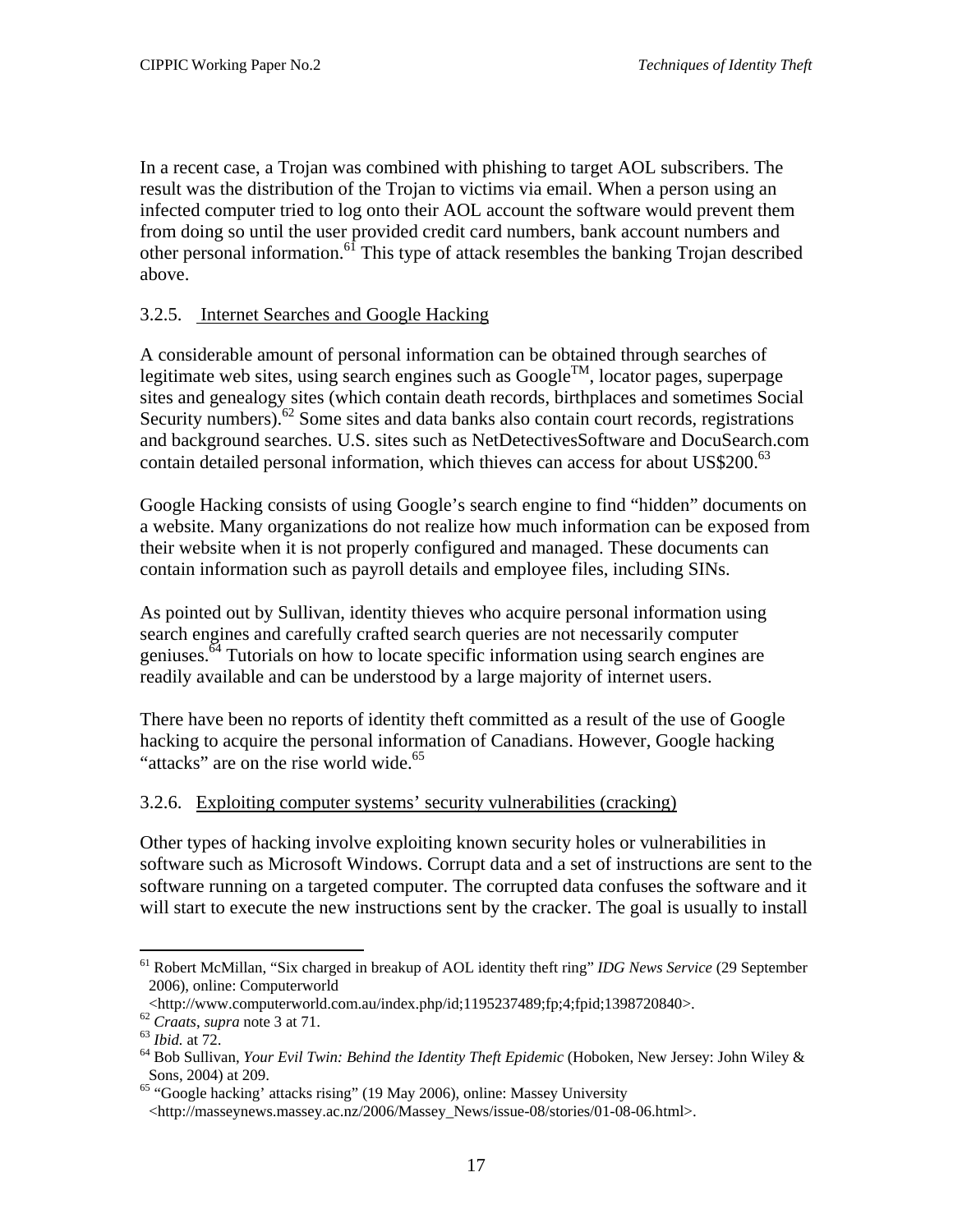<span id="page-23-0"></span>a "Trojan Horse" application, which opens a backdoor. The backdoor enables a connection to be made to the computers of an individual or a company without being noticed and allows personal information to be collected surreptitiously.

This technique differs from using spyware, as spyware applications run automatically. In Canada, RCMP statistics show that 120 cases were opened in 1997 and 269 in 2000 which involved "unauthorized use of a computer" and "mischief in relation to data".<sup>66</sup> In 1999, a resident of Thunder Bay was convicted of hacking, by which he illegally obtained passwords then used to gain free internet access.<sup>[67](#page-23-2)</sup>

Canadian banks are also targets of crackers. According to a study of financial institutions conducted by Deloitte between November 2005 and February 2006, 78 per cent of Canadian respondent companies said they had been subject to some kind of external security breach in the last 12 months.<sup>68</sup> Security breaches are discussed further in the CIPPIC White Paper entitled "Approaches to Security Breach Notification".

#### 3.2.7. Wardriving (Drive-by Identity Theft)

In this form of identity theft, thieves take advantage of wireless technology, which allows households to have several computers connected to a network at the same time. The thieves, sometimes referred to as "war drivers", drive through neighbourhoods, detecting Wi-Fi wireless networks. Wireless equipped laptops and PDAs and software readily available on the internet are used to find unsecured networks. For better detection range, antennas are built or bought, which vary from omni-directional to highly directional.

Once an unsecured network is located, the thief can use it to access the user's computers. It may be possible to obtain passwords and other personal information, such as bank and credit card information, from files stored in the computers on the network.

Information on unsecured wireless networks is circulated in a magazine called "2600", which first appeared in 1984.<sup>69</sup> This publication contains special passwords, codes and information about vulnerable areas for stealing bandwidth. According to Craats, "wardrivers" may assist other wardrivers through markings on buildings, showing vulnerable and protected areas - a form of "underground communication".<sup>[70](#page-23-5)</sup>

It should be noted that not all wardriving is done with the intent of accessing other computers. For many, this is a hobby similar to bird watching, or just a means of

<span id="page-23-1"></span><sup>66</sup> RCMP, Criminal Analysis Branch, Criminal Intelligence Program, *Hackers: a Canadian Police Perspective* (30 May 2001), online: Royal Canadian Mounted Police (RCMP) <http://www.rcmp-

<span id="page-23-2"></span>grc.gc.ca/crimint/hackers\_e.htm>.<br><sup>67</sup> Jen Ross, "Canada called 'hacker haven' for criminals" (19 May 1999), online: Electronic Frontier

<span id="page-23-4"></span><span id="page-23-3"></span>

Canada <http://www.efc.ca/pages/media/globe.17may99b.html>.<br>
<sup>68</sup> Sutton, supra note 36.<br>
<sup>69</sup> 2600: The Hacker Quarterly, online: 2600: The Hacker Quarterly <http://www.2600.com/>.<br>
<sup>70</sup> Craats, supra note 3 at 59.

<span id="page-23-5"></span>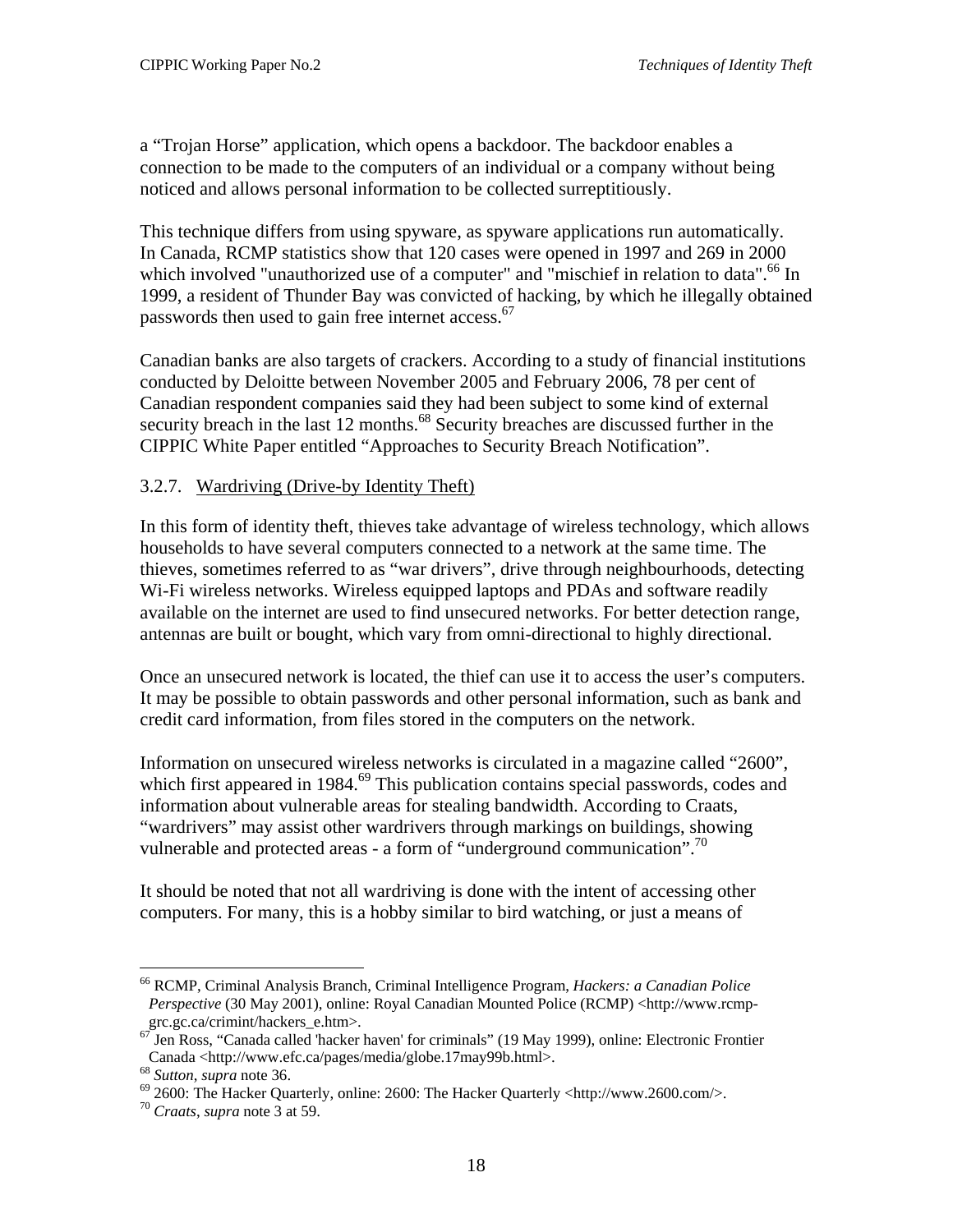<span id="page-24-0"></span>obtaining free internet access. Some wardrivers will indeed warn the network owners that their network is unsecured and vulnerable.

However, this was not the intent of Brian Salcedo, who tried to obtain credit card information from the Lowe's chain of home improvement stores in Southfield, Michigan. He and his partner accessed the company's central data centre using an unsecured Wi-Fi connection at one of the stores. From the data centre, they could access all of the other stores' networks. Salcedo modified a program which handled credit card transactions, so that it would store the card information in a location from where he could later retrieve it. For his role in the scheme, he was sentenced to nine years imprisonment.<sup>71</sup> His sentence was affirmed on appeal.

#### 3.2.8. Acquiring used computer equipment

Organizations regularly update their desktop computers and servers. The hard drives in discarded computers can contain the "mother lode" of the former owner's personal information.<sup>72</sup> This is also true for servers which contained databases on clients or users.

Often, when old equipment is discarded, the hard drives or other old storage equipment are not properly erased, to completely destroy any personally identifiable information they contain. [73](#page-24-3) Simply deleting files is not enough. When a file is deleted, its name is removed from the list of files on the hard drive but its content is still present on the hard drive. Unless and until old data is over-written multiple times by new data, any deleted information remains retrievable. The process of securely (completely) erasing data is called "white space wiping".

The potential risk posed by computer equipment inappropriately disposed of was highlighted by the actions of two graduate students at the Massachusetts Institute of Technology. They bought used computer hard drives and scanned them for personal information. Medical correspondence and credit card numbers are examples of the type of information they found.<sup>74</sup>

A similar scenario unfolded in British Columbia in March 2006, when 41 computer tape backups containing personal information of British Columbians were auctioned. The tapes contained information about medical conditions, details about applications for social assistance and caseworker entries containing intimate information about peoples' lives.<sup>75</sup> Although this information is unlikely to have been used by thieves, this example serves to illustrate the ease with which detailed personal information stored in electronic

<span id="page-24-1"></span><sup>&</sup>lt;sup>71</sup> Kevin Poulsen, "Crazy-Long Hacker Sentence Upheld" (11 July 2006), online: Wired News <http://www.wired.com/news/technology/0,71358-0.html>. 72 Office of District Attorney John J. Conte, Worcester County, *How to Protect Yourself from Identity* 

<span id="page-24-2"></span>*Theft*, online: http://www.worcesterda.com/Consumer\_Info/identity\_theft\_protect.html.<br><sup>73</sup> *Ibid.* 74 SecurityFocus, "Discarded computer hard drives prove a trove of personal info" (15 January 2003),

<span id="page-24-3"></span>

<span id="page-24-4"></span>online: http://www.securityfocus.com/news/2055. <sup>75</sup> *Identity Theft Revisited*, *supra* note 4 at 3.

<span id="page-24-5"></span>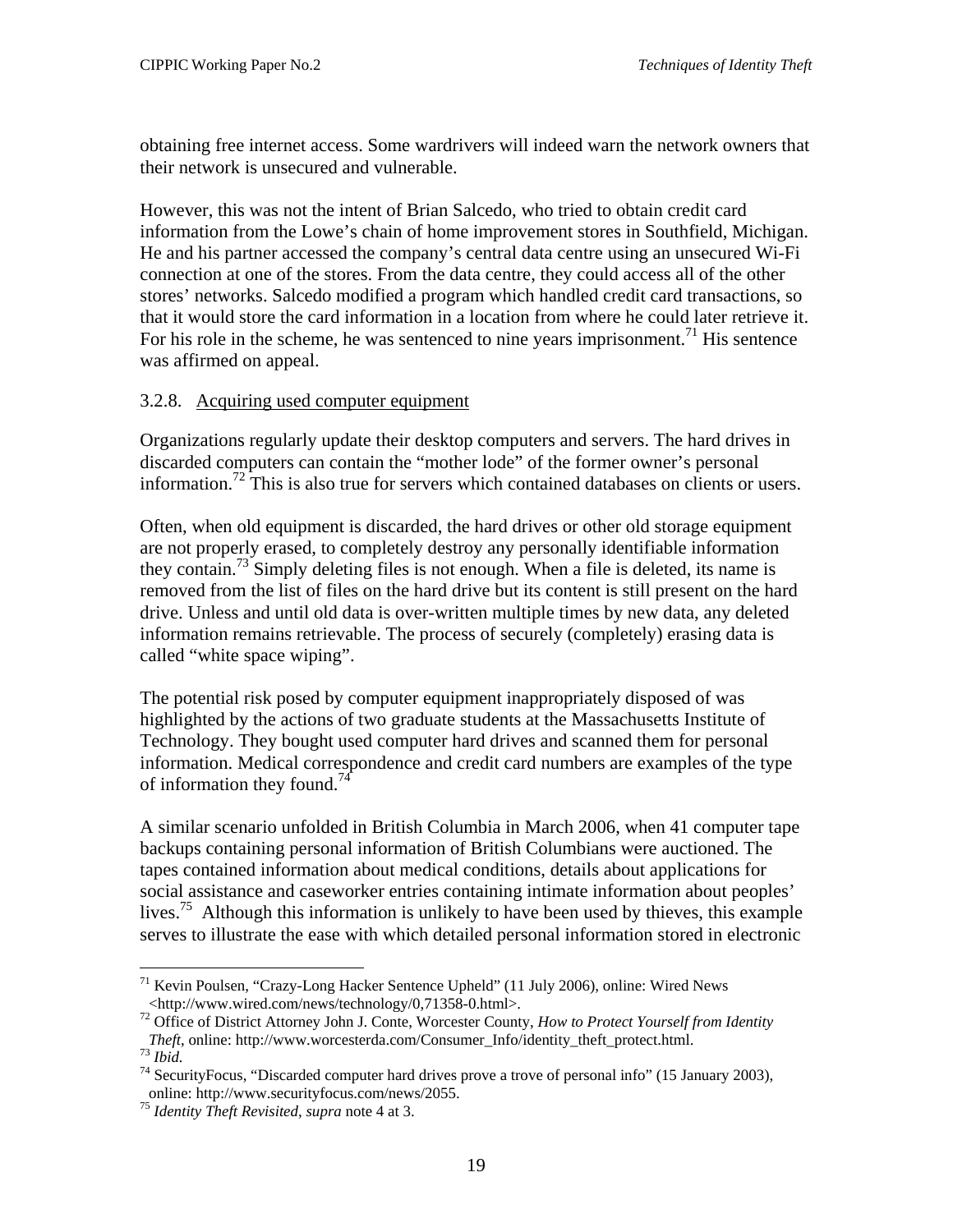<span id="page-25-0"></span>databases can be inadvertently disclosed to unauthorized persons and thus made vulnerable to abuse.

#### **3.3. Social Engineering Techniques**

Social engineering involves exploiting the natural tendency of a person to trust others, especially people with whom they have some sort of relationship. This trust can be exploited by thieves, using a variety of techniques, to acquire personal information.

#### 3.3.1. Pre-texting

Pre-texting is a relatively unsophisticated method of obtaining personal information, one which relies on "smooth talking". Social engineers trick the victim or third parties with whom the victim deals into revealing the victim's personal information. The key to their success is to win the trust of an individual and to thereby convince the person to go against their instincts or better judgment.

Social engineering can be used to acquire personally identifiable information directly or it can be a component of a more complex acquisition process. Social engineering can be exercised directly against the victim or against a third party with whom the victim has dealings, in order to acquire information about the victim.

Pre-texters attempting to get personal information about the victim from a third party will typically target companies with whom the victim may do business, or close relatives of the victim. They will contact the other party, pretending to be an employee of that company, or of another company with whom the victim does business, and ask for the victim's account information. They may pretend to conduct telemarketing surveys which require certain personal information to be provided.<sup>76</sup> They may pretend to call from a "do not call" registry or an anti-fraud organization, requesting personal information on the victim in order to sign up for protection programs. Pretexters also operate in internet chat rooms, where their targets are often children and young adults.

Other targets include employees of companies holding personal information. A "smooth talker" may be able to obtain key details about clients from customer service representatives, by pretending to be the victim or another employee at the company in question. Thieves experienced with this type of "social engineering" are often skilled at duping consumer service agents when telephoning – waiting for young-sounding or inexperienced agents to serve them.<sup>77</sup> Consumer service agents are often overworked and underpaid, which makes them easy targets for experienced social engineers. It is up to the organization to implement effective authentication procedures before disclosing personal information about customers to individuals purporting to be someone they may not be.

1

<span id="page-25-1"></span><sup>76</sup> *Craats*, *supra* note 3 at 63. 77 *Ibid.* at 22.

<span id="page-25-2"></span>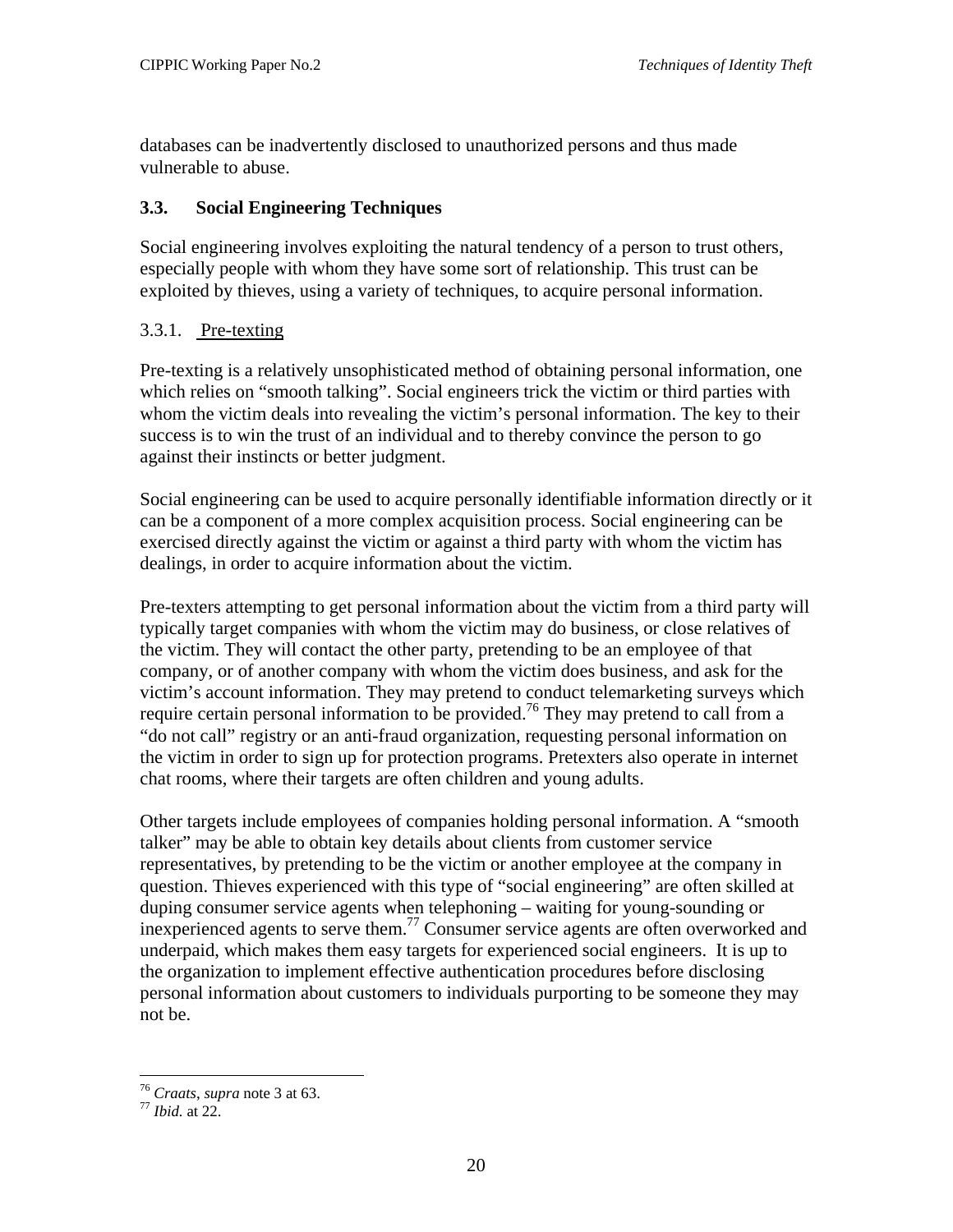<span id="page-26-0"></span>During the early 2000's, a small industry developed around the sale of cell phone records in Canada and the U.S. Although currently targeted by lawmakers, such services are still being advertised on the internet. In exchange for a fee, private investigators offer to obtain cell phone records of specific individuals. They manage to obtain the records, in many cases, by pretending to be the account holder or an employee of the company. This was the case in a highly publicized Canadian incident in which a journalist managed to obtain the Privacy Commissioner's cell phone records from all three Canadian cell phone providers[.78](#page-26-1)

In 2000 U.S., Government Accountability Office (GAO) investigators tested security procedures at different institutions. They were able to gain access to secure areas of federal buildings and commercial airports by wearing bogus badges. In 2002, they were also able to obtain various drivers' licences, even when their applications or supporting documentation had plain errors.<sup>[79](#page-26-2)</sup>

One of the most highly publicized cases of social engineering was the breach of the giant U.S. databroker ChoicePoint's authentication mechanism. Some scam artists, using social engineering techniques to pose as a legitimate business, were able to access 150,000 detailed records.<sup>80</sup> A similar case occurred in Canada in 2004. Individuals gained access to credit files of 1400 Canadians held by Equifax Canada Inc., one of the three major consumer reporting agencies in Canada. The individuals posed as legitimate credit grantors and were able somehow able to satisfy Equifax's authentication procedures.<sup>[81](#page-26-4)</sup>

#### 3.3.2. Obtaining credit reports

Thieves may pose as a business with a legitimate interest in getting a victim's credit report<sup>82</sup>. They can pose, for example, as a landlord, a potential employer or a used car seller. As shown by the ChoicePoint breach, the vetting procedures established by data aggregators and consumer reporting agencies are not insurmountable for committed identity thieves.<sup>[83](#page-26-6)</sup>

#### 3.3.3. Bogus Employment Schemes

Bogus employment advertisements can be used to obtain personal information, by requesting resumes or completed application forms. This happened recently in Ottawa,

<sup>1</sup> 78 Jonathon Gatehouse, "You are exposed" *MacLeans* (21 November 2005), online:

<span id="page-26-1"></span>[<sup>&</sup>lt;http://www.macleans.ca/topstories/canada/article.jsp?content=20051121\\_115779\\_115779>](http://www.macleans.ca/topstories/canada/article.jsp?content=20051121_115779_115779) and

<sup>`&</sup>quot;MacLean's Ability to Purchase Jennifer Stoddart's Phone "Records", *NYMITY News* (February 2006),

<span id="page-26-2"></span>

<span id="page-26-4"></span><span id="page-26-3"></span>

<sup>&</sup>lt;sup>79</sup> Sullivan, supra note 64 at 134 – 138.<br><sup>80</sup> Identity Theft Revisited, supra note 4 at 8.<br><sup>81</sup> Mark Hume, "Identity theft feared after credit information stolen" The Globe and Mail (16 March 2004), online: globeandmail.com<br>
<http://www.theglobeandmail.com/servlet/story/RTGAM.20040316.wxcredit0316/BNStory/Front>.

<sup>82</sup> Graeme R. Newman & Megan M. McNally, *Identity Theft Literature Review* (July 2005) at 43, online:

<span id="page-26-5"></span>National Criminal Justice Reference Service <http://www.ncjrs.gov/pdffiles1/nij/grants/210459.pdf>. 83 *Identity Theft Revisited*, *supra* note 4 at 11.

<span id="page-26-6"></span>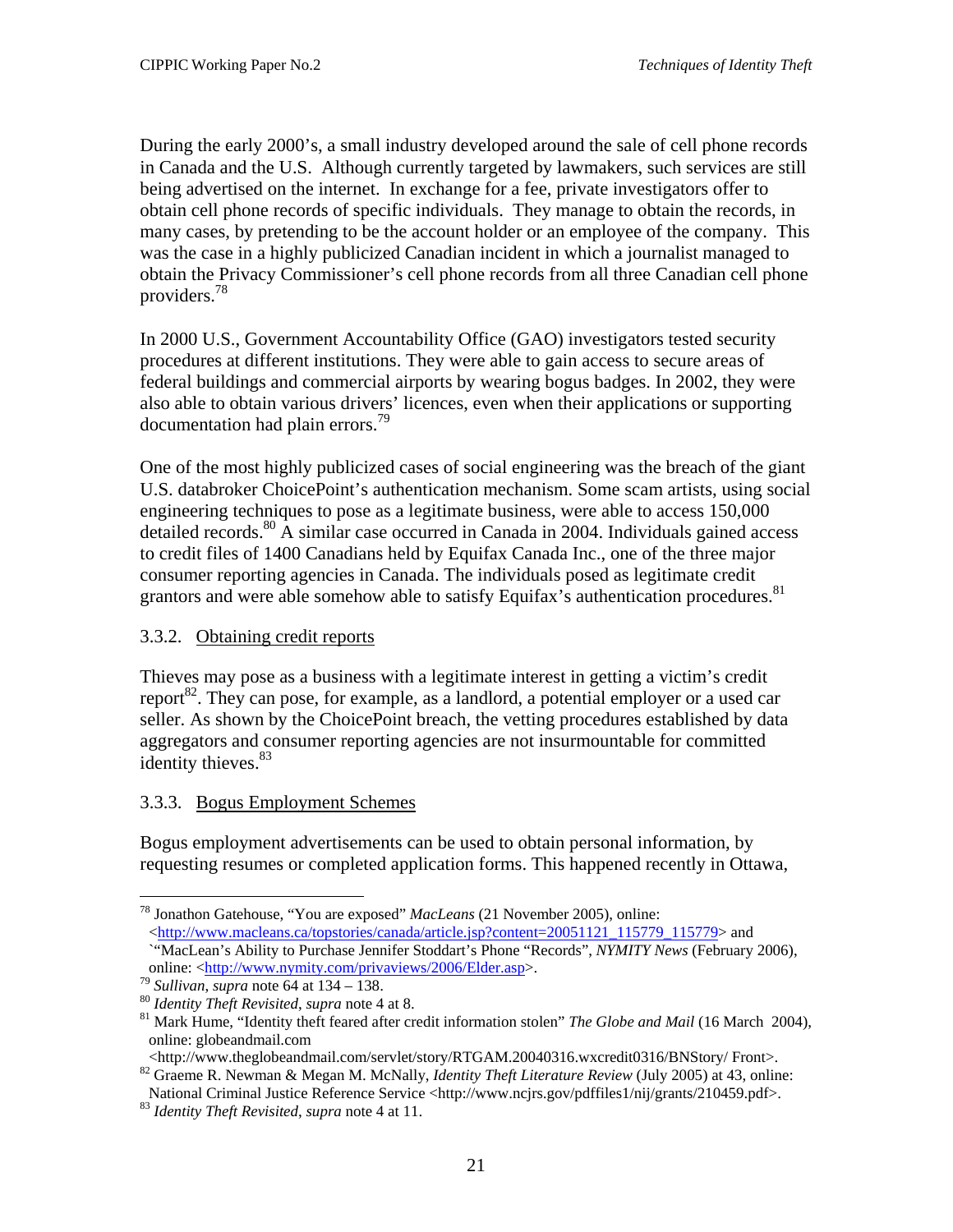<span id="page-27-0"></span>where a job listing was posted on a website and people were asked to submit resumes and provide a range of personal information on an application form, including SIN and driver's licence numbers.<sup>[84](#page-27-2)</sup>

A similar scheme occurred in British Columbia, when an identity thief posted construction manager positions in the newspaper. When individuals replied, they were asked to provide personal information. Using his photograph, the perpetrator then forged or applied for new identification using the applicants' personal information. Using the additional identification documents, he opened bank accounts and deposited forged cheques. Through his scheme, he obtained close to  $$80,000$  before being caught.<sup>[85](#page-27-3)</sup>

#### 3.3.4. Contests and Surveys

Personal information may be provided by individuals under the impression that they are entering a contest or participating in a survey. Their information is, however, then used by thieves. This can happen by means of written submissions to contests or draws for prizes, or through telephone and e-mail soliciting. Surveys and contests can also serve as the basis of phishing emails. Unsuspecting individuals will submit personal information for the chance to win prizes.

In Australia, an actress posing as a pollster conducting a retail survey asked respondents to provide the following information: person's full name, their date of birth, contact number, home address and mother's maiden name, their marital status, nationality, occupation, citizenship status and which bank they used. Of the 30 people stopped, 20 answered every question. Another seven answered every question except one, but only two people refused to answer any of the personal questions.<sup>[86](#page-27-4)</sup>

# <span id="page-27-1"></span>**4. HOW DO THIEVES USE STOLEN PERSONAL INFORMATION?**

Once enough personal information has been obtained about an individual, the thief is ready to start the second step of identity theft: unlawful use of the information. The unlawful use usually, but not necessarily, involves fraud.<sup>[87](#page-27-5)</sup>

An important feature of identity theft, when it comes to unlawful uses, is the offender's repeated victimization of a single individual. This may include repeatedly using a stolen credit card, taking over a card account, or using stolen personal information to open new accounts. The main reason why so many frauds can be committed is the fact that it may be a long time before a victim detects that something is wrong. According to the police guide on identity theft, it typically takes 14 months before victims of identity theft realize they have been victimized.

<span id="page-27-2"></span><sup>&</sup>lt;sup>84</sup> Ottawa Citizen (14 March 2006).

<span id="page-27-4"></span><span id="page-27-3"></span>

<sup>&</sup>lt;sup>85</sup> *R. v. Taft*, [2003] B.C.J. No. 444 (B.C.C.A) (Q.L.), 2003 B.C.C.A. 104. <sup>86</sup> Rohan Wenn, "Families fooled in privacy scams" *Seven Network (Operations) Ltd.* (23 May 2006),

<span id="page-27-5"></span>online: Yahoo! 7 News <http://seven.com.au/todaytonight/story/?id=28500>.<br><sup>87</sup> Some uses may not be fraudulent. For example, someone could take over another person's email account, and use it to send defamatory or threatening messages. The victim is not actually defrauded of anything.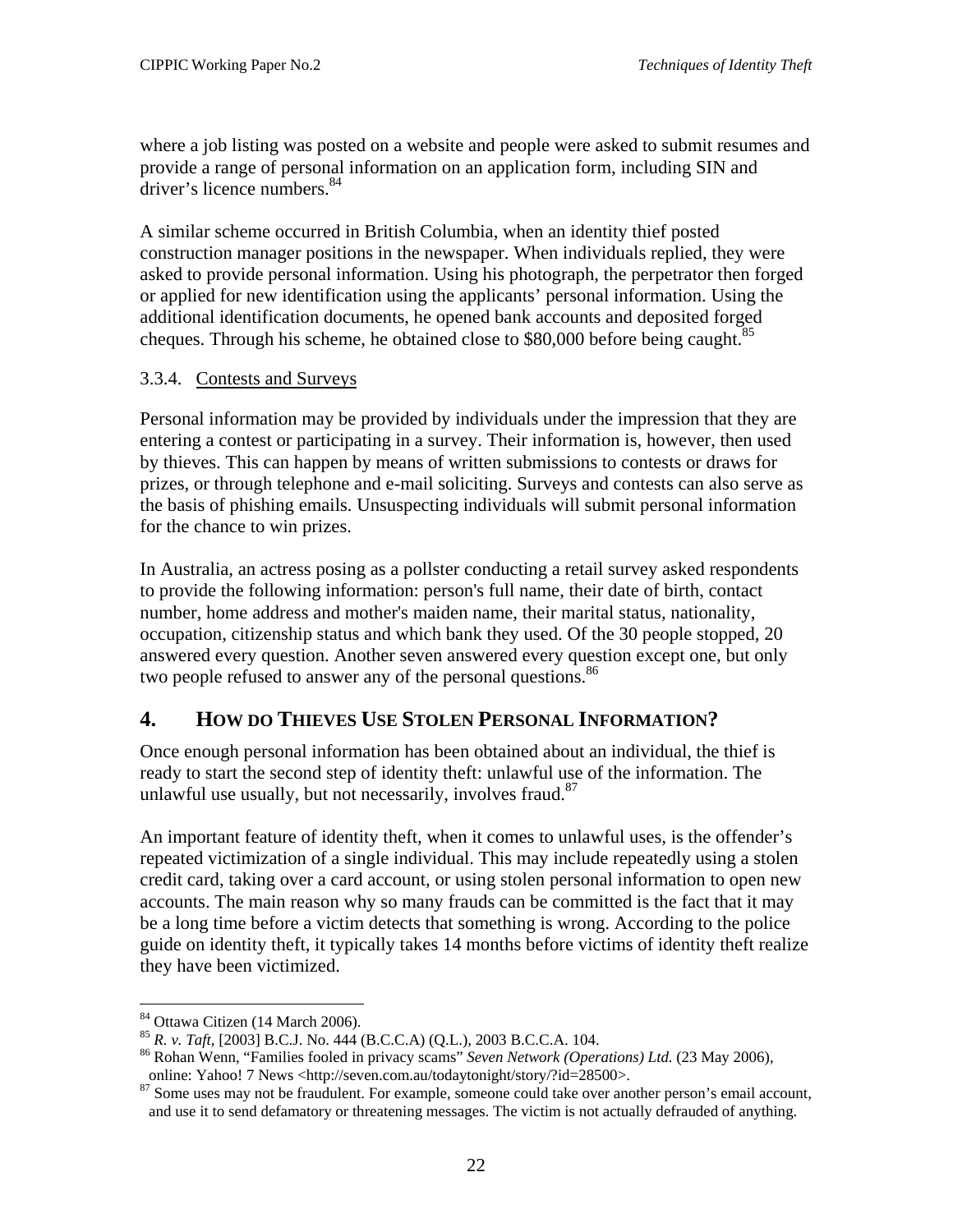$\overline{a}$ 

The repeat victimization of the same individual is evidenced by an Ipsos-Reid poll which shows that many of the victims or those who personally knew a victim of identity theft suffered more than one incident of fraud.<sup>88</sup> The statistics on the different outcomes from the poll are represented graphically in [Figure 4.1.](#page-28-0) Some possible outcomes are not represented in this figure, probably because none of the participants in the poll were victimized in that particular way.



<span id="page-28-0"></span>Outcomes of identity theft

**Figure 4.1 - Outcomes of identity theft** 

The same issues associated with the reporting of identity theft by victims also causes problems when conducting the inventory of unlawful uses. Certain unlawful uses might have occurred, and may still be occurring, without them being reported.

The remainder of this section provides examples of unlawful uses of personal information of victims.

<span id="page-28-1"></span><sup>88</sup> Ipsos-Reid, Concern about Identity Theft Growing in Canada (28 February 2005). The poll is based on the responses from 1001 adult Canadians.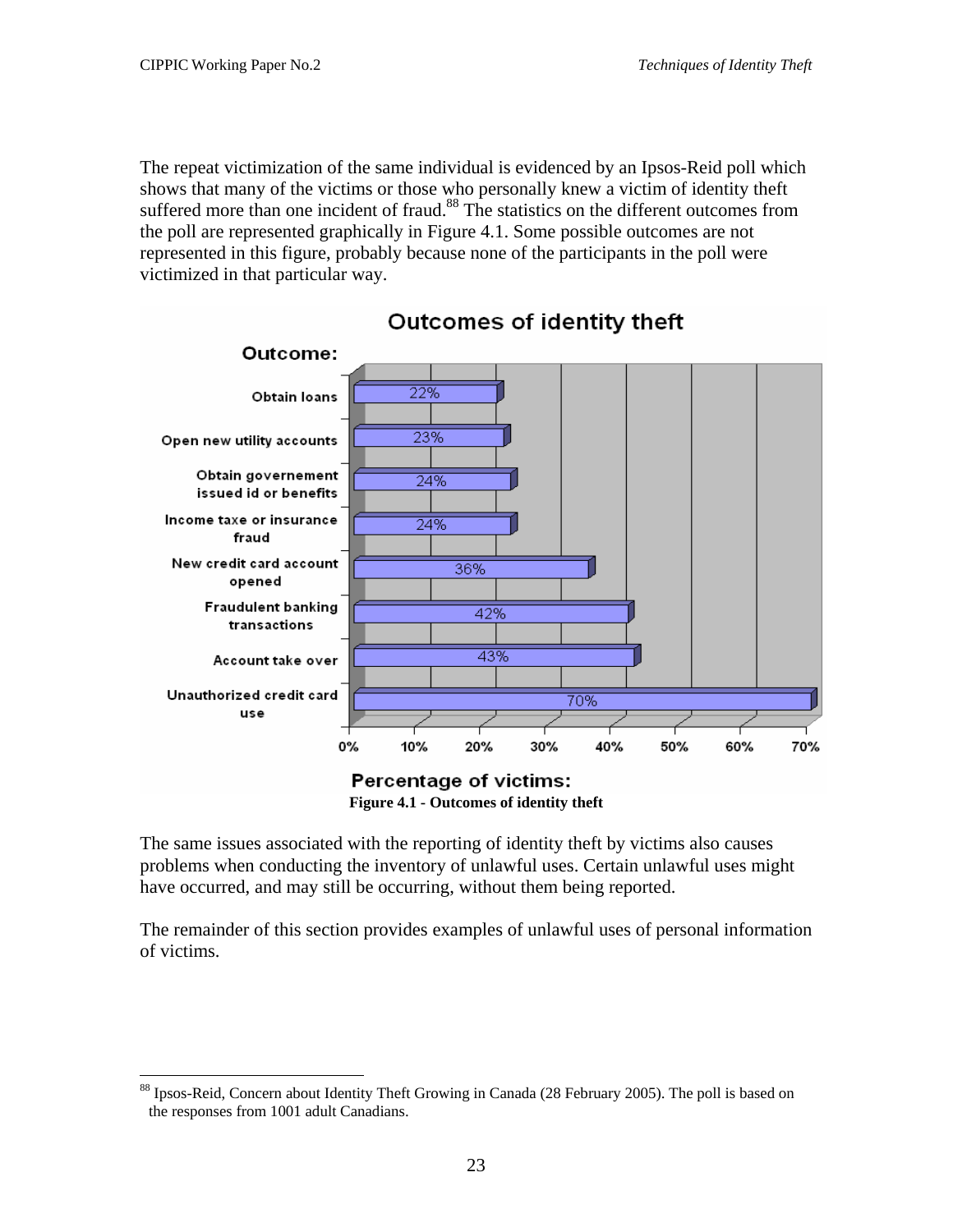#### <span id="page-29-0"></span>**4.1. Selling personal information**

This form of unlawful use will usually be committed by insiders or crackers who have stolen a good amount of personal information. Except under very limited circumstances, selling personal information to another individual is not illegal in Canada. Currently, the *Criminal Code* only makes illegal to sell or transfer credit card data (s. 342) or computer passwords (s. 342.1). Selling driver's licence numbers and social insurance numbers is not prohibited. Personal information sold can come from using any of the acquisition techniques described above.

The economic gain does not come from exploiting the information directly but rather by selling it on the black market to others who will ultimately use it to commit fraud. "Carder networks" are a good example of how thieves derive economic gains from stolen information without committing fraud using the credit card data.

According to Sergeant Jim Hyde of the Florida State Police, drug traffickers are increasingly engaging in identity theft, which is as lucrative as the drug trade but which lacks the harsh sentences of drug trafficking.<sup>[89](#page-29-1)</sup>

According to the Toronto Fraud Squad, a fake health card can be worth \$200, as foundation document, and could fetch up to \$5,000 if used to fraudulently obtain health care[.90](#page-29-2)

#### **4.2. Forging identity documents**

Thieves often use personal information to create fake credit and debit cards, fake driver's licences or vehicle registration certificates and other identity documents. These forgeries will then be used to commit fraud.

This occurred in the city of Toronto in October 2005. A theft ring created counterfeit health cards, driver's licences, credit cards and other key documents. They then used these as foundation documents to open new bank accounts.<sup>91</sup>

#### **4.3. Taking over existing accounts**

Once thieves have enough personal information of a particular victim they can contact organizations with whom the victim has existing accounts. When contacting these organizations, they will masquerade as the victim (see "pretexting", at s. 3.3.1 above).

Thieves take control of the accounts by changing the mailing address or the credentials used to access the account. A thief could take over a bank account and empty it out over a short period of time to avoid raising any suspicions.

<span id="page-29-1"></span><sup>&</sup>lt;sup>89</sup> Newman & McNally, supra note 82 at 26.

<span id="page-29-2"></span><sup>&</sup>lt;sup>90</sup> Gordon Atherley, *Identity Theft in Healthcare A White Paper*, Greyhead Associates (January 2006), at 8, online: Teranet Inc. [http://www.teranet.ca/corporate/publications/Identity\\_Theft\\_In\\_Healthcare.pdf.](http://www.teranet.ca/corporate/publications/Identity_Theft_In_Healthcare.pdf) 91 *Report F06-01*, *supra* note 2 at 7.

<span id="page-29-3"></span>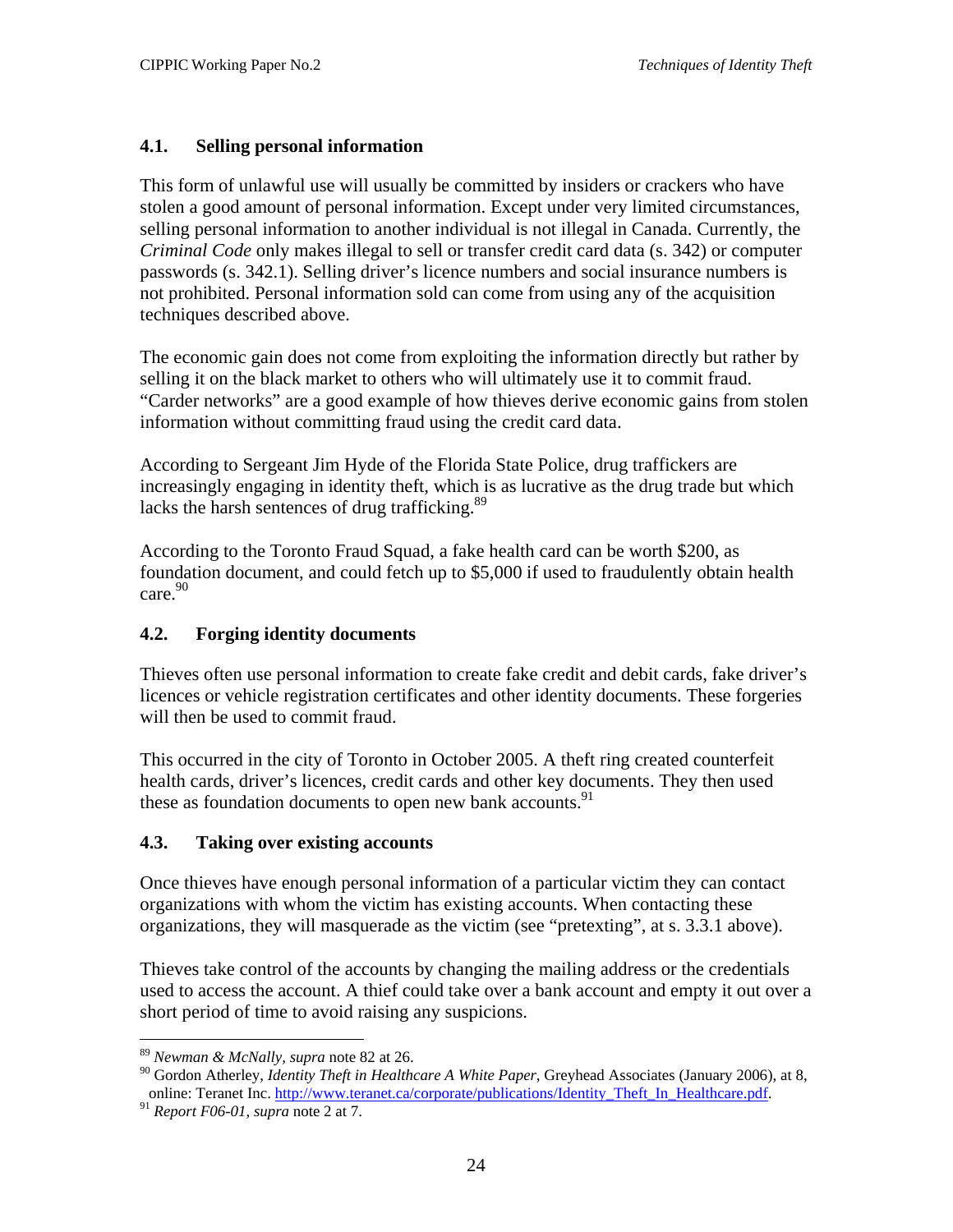#### <span id="page-30-0"></span>**4.4. Opening new accounts**

With a minimum of personally identifiable information, such as name, address and SIN, an identity thief can open all sorts of accounts, such as bank accounts, credit accounts (either credit cards, credit lines or loans), in-store accounts and cell phone accounts. Some thieves, as discussed below, go as far as obtaining mortgages in a victim's name. In some cases, student loans have been obtained using a series of assumed names.<sup>[92](#page-30-1)</sup>

Usually, once the account is opened, the thief will change the billing or correspondence address in order to conceal his or her activity from the victim. By changing the address, the thief has a longer window of opportunity to commit fraud using the new accounts. The victim usually will not realize something is wrong until a credit application is refused or a debt collector contacts him or her.

#### **4.5. Ordering goods online using a drop-site**

A thief may shop online using stolen personal information, and usually using a computer based in a different jurisdiction from that of the victim. A different country altogether is often used, frequently in Africa. The thief will order some items in the victim's name and using the victim's credit card number. The thief will ask the merchant to deliver them at a "drop site", where a trusted third party or associate will receive them. This associate repackages the items and ships them to the thief. If the authorities check out the drop site, the associate has a defence of plausible deniability.<sup>93</sup> Prosecuting the foreign conspirator(s) is almost impossible because of jurisdictional and resource issues.

This type of scheme is described in the 2003 Alberta case of *R. v. Lukian*.<sup>94</sup> Lukian obtained credit card numbers from the internet and used them to buy merchandise which was shipped to North Dakota. His accomplice would then re-package and re-ship the items back to Lukian in Edmonton.

#### **4.6. Securing employment**

An thief who has a criminal record may try to use another person's identity to secure a position which requires a criminal record check as a prerequisite. The thief can also masquerade as the victim in order to apply for positions for which the victim has the appropriate experience and/or education.<sup>95</sup> Finally, an thief may attempt to obtain employment under another's name to avoid paying income tax.

<span id="page-30-1"></span> $\overline{a}$ <sup>92</sup> *R. v. Thomas,* [2002] B.C.J. No. 734 (B.C. Prov. Ct. (Crim. Div.)) (Q.L.), 2002 B.C.P.C. 113.

<span id="page-30-2"></span><sup>93</sup> Michael J. Elston and Scott A. Stein, "International Cooperation in On-Line Identity Theft Investigations: A Hopeful Future but a Frustrating Present", online: International Society for the Reform of Criminal Law <http://www.isrcl.org/Papers/Elston%20and%20Stein.pdf>.<br><sup>94</sup> R. v. Lukian, [2003] A.J. No. 1495 (Alta. Q.B.) (Q.L.), 2003 A.B.Q.B. 989.

<span id="page-30-3"></span>

<span id="page-30-4"></span><sup>&</sup>lt;sup>95</sup> Office of the Privacy Commissioner of Canada, *Fact Sheet: Identity Theft: What it is and what you can do about it*, online: Privacy Commissioner of Canada <http://www.privcom.gc.ca/fs-fi/02\_05\_d\_10\_e.asp>.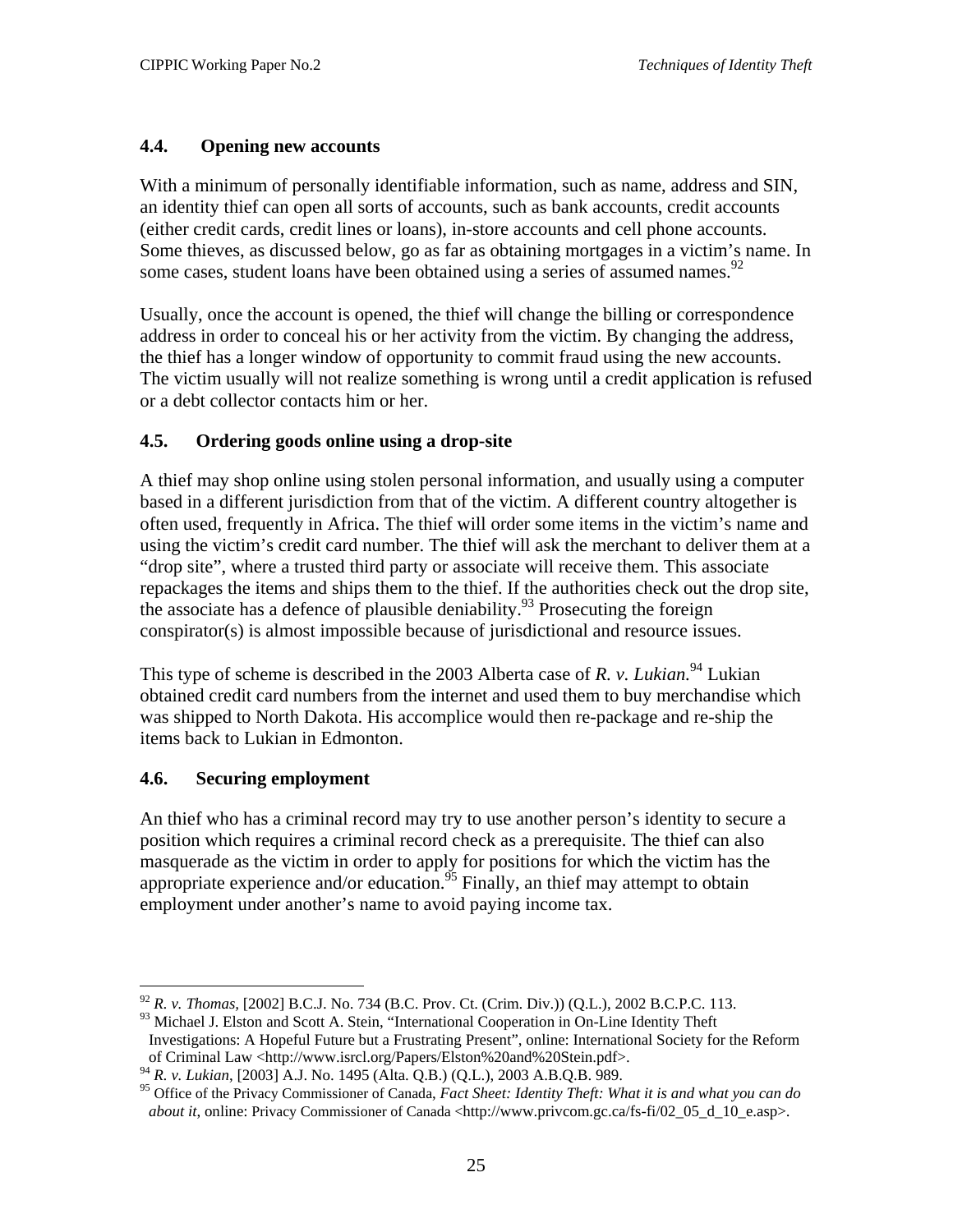#### <span id="page-31-0"></span>**4.7. Obtaining a passport**

Transnational criminal and terrorist organizations may, as part of their modus operandi, misuse fraudulently obtained travel documents to support their illegal activities.<sup>96</sup> Although Canadian passport rules have recently been tightened, fraudsters may still be able to obtain passports using stolen personal information.

#### **4.8. Obtaining government benefits**

Thieves may be able to obtain various government benefits such as Employment Insurance, welfare and Old Age Pension benefits, by masquerading as another person, using stolen personal information. This technique has been used for many years by Thomas as demonstrated at her sentencing.<sup>97</sup> Amongst other frauds, Thomas defrauded the Receiver General by obtaining student loans in the name of others, she also defrauded Human Resources Development Canada by obtaining employment insurance in the name of others and finally she defrauded the Province of British Columbia, Ministry of Social Development and Economic Security by obtaining welfare.

#### **4.9. Obtaining health services**

A stolen health card can be used to obtain medical services under the victim's name. A thief who sells counterfeit health cards to obtain medical services can fetch up to \$5,000 per card.<sup>98</sup> An thief who gains access to a victim's health card number could also try to get prescriptions for narcotics.<sup>99</sup>

A potentially serious consequence of individuals fraudulently obtaining medical services under another's name is the addition of erroneous data to the real patient's medical records. This occurs without the real patient's knowledge and consent. The inaccurate information could mislead health providers, ultimately putting the patient's life at risk.<sup>[100](#page-31-5)</sup>

According to a study, between 250,000 and 500,000 Americans have been victims of this type of unlawful use of their personal information.<sup>101</sup> The World Privacy Forum has found that more than 19,000 complaints of medical identity theft have been filed with the U.S. federal government.<sup>102</sup> Comparable statistics for Canada are not available. However,

1

<span id="page-31-1"></span><sup>96</sup> Passport Canada, *Order Amending the Canadian Passport Order (SI/2001-121)* (1 September 2004),

<span id="page-31-2"></span>

<span id="page-31-3"></span>

<span id="page-31-4"></span>

<span id="page-31-6"></span><span id="page-31-5"></span>

online: Passport Canada <http://www.ppt.gc.ca/publications/order\_04-113\_e.aspx>.<br>
<sup>97</sup> Thomas, supra note 92.<br>
<sup>98</sup> Atherley, supra note 90 at 8.<br>
<sup>99</sup> Calgary Police Service, "Identity Theft - Do not let it happen to you" <http://www.baltimoresun.com/business/yourmoney/bal-ambrose0515,0,1144222.column?coll=bal-news-

<span id="page-31-7"></span>columnists>. 102 ABC News, "Medical ID Theft Can Wreck Victims' Health and Finances" (3 May 2006), online: ABC News <http://www.abcnews.go.com/GMA/Health/story?id=1917165&page=1>.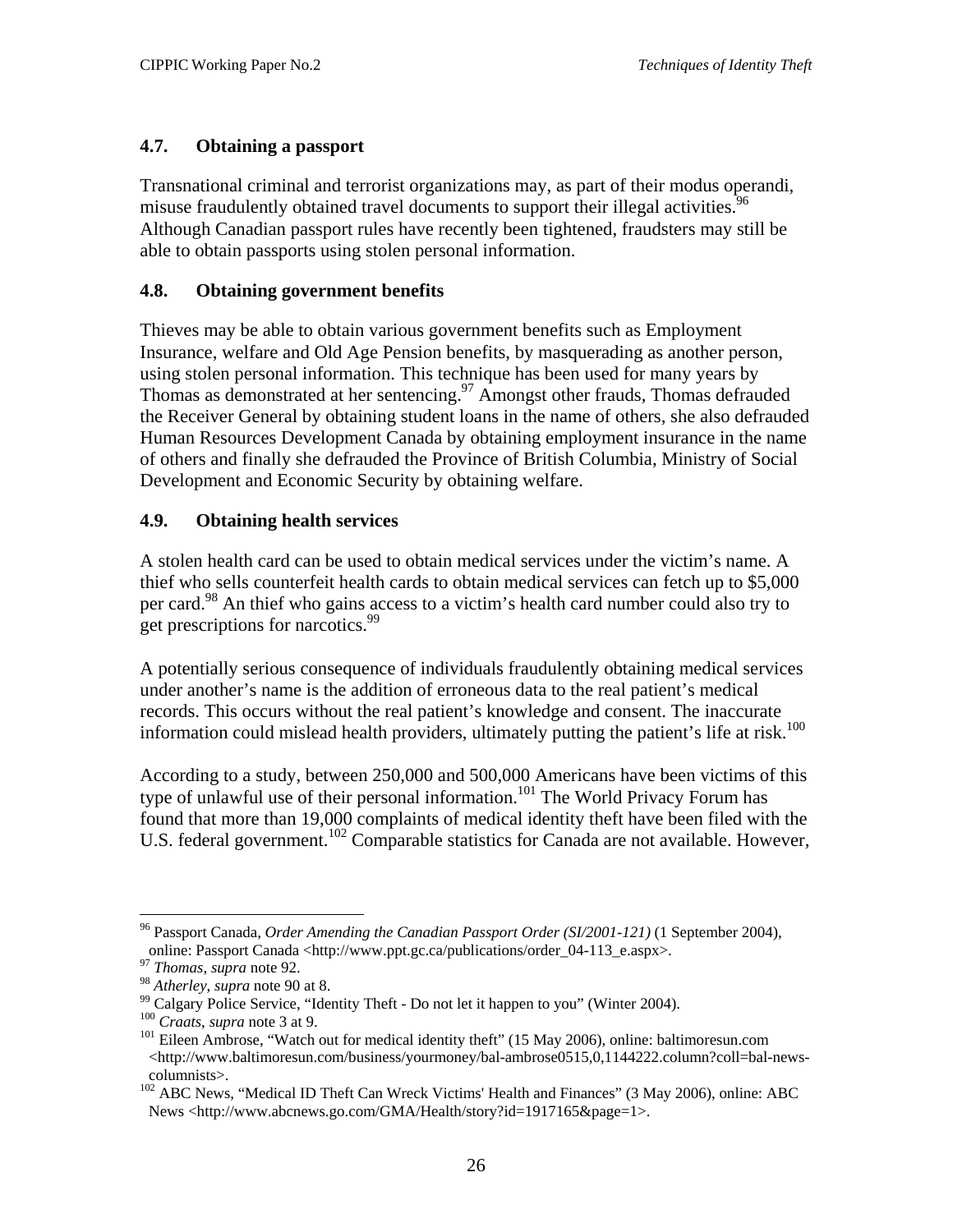<span id="page-32-0"></span>the Ontario Ministry of Health and Long-Term Care website makes mention of identity theft as a source of health care fraud in the province.<sup>103</sup>

#### **4.10. Hijacking email accounts**

Service account hijacking, a form of computer fraud, involves taking over the victim's email address, domain name, chat account or other computer based identifiers, and sending messages to others in the name of the victim. Usually this type of identity theft is related more to defamation than to fraud for economic gain, although it can be used for the latter. Another common purpose for hijacking internet accounts is to send spam.

#### **4.11. Making long distance calls**

This technique involves using an existing calling card or acquiring a new calling card using the personally identifiable information of the victim. The card is then used to make long distance calls. In some cases, the thieves use the cards to sell cheap long distance calls to newly arrived immigrants.

#### **4.12. Concealing one's true identity**

When using personal information for concealment, the offender assumes another's name to cover up past crimes and avoid capture, sometimes over many years. The offender can also use another's name and identification to avoid arrest. The September 11 hijackers, for example, all used some form of false identity, which resulted in the subsequent arrest of the identity theft victims.

CALPIRG's research has shown that in 15% of cases, the thief continues to impersonate their victim when arrested, providing the victim's personal information to the police.<sup>104</sup> In St. Louis, a woman was convicted for a drug crime and even served time in prison under a relative's name. The victim only found out about the crime when she discovered she had a felony record.<sup>105</sup> Our review of Canadian caselaw related to identity theft has revealed that in many cases, the identity thief provided a victim's name when arrested.

The personal information of another person may also be used to cover a criminal's tracks when committing other crimes<sup>106</sup>. This dramatically increases the difficulties faced by law enforcement in investigating other crimes. As well, this type of concealment can be devastating for victims. A routine traffic check may result in the identity theft victim being handcuffed and taken into custody.

<span id="page-32-1"></span> $\overline{a}$ 103 Ontario Ministry of Health and Long-term Care, *Health Card Fraud*, online: Ontario Ministry of Health and Long-term Care <http://www.health.gov.on.ca/english/public/pub/ohip/card\_fraud.html>.<br><sup>104</sup> CALPIRG, supra note 16 at 8.<br><sup>105</sup> Peter Shinkle, "Frequent culprits in ID theft are friends, family" *St. Louis Post* (15 Mar

<span id="page-32-2"></span>

<span id="page-32-3"></span>Operation Restore Trust of Iowa

<sup>&</sup>lt;http://www.stopmedicarescams.org/press\_room/?page=releases&view=53>. 106 *CALPIRG*, *supra* note 16 at 8.

<span id="page-32-4"></span>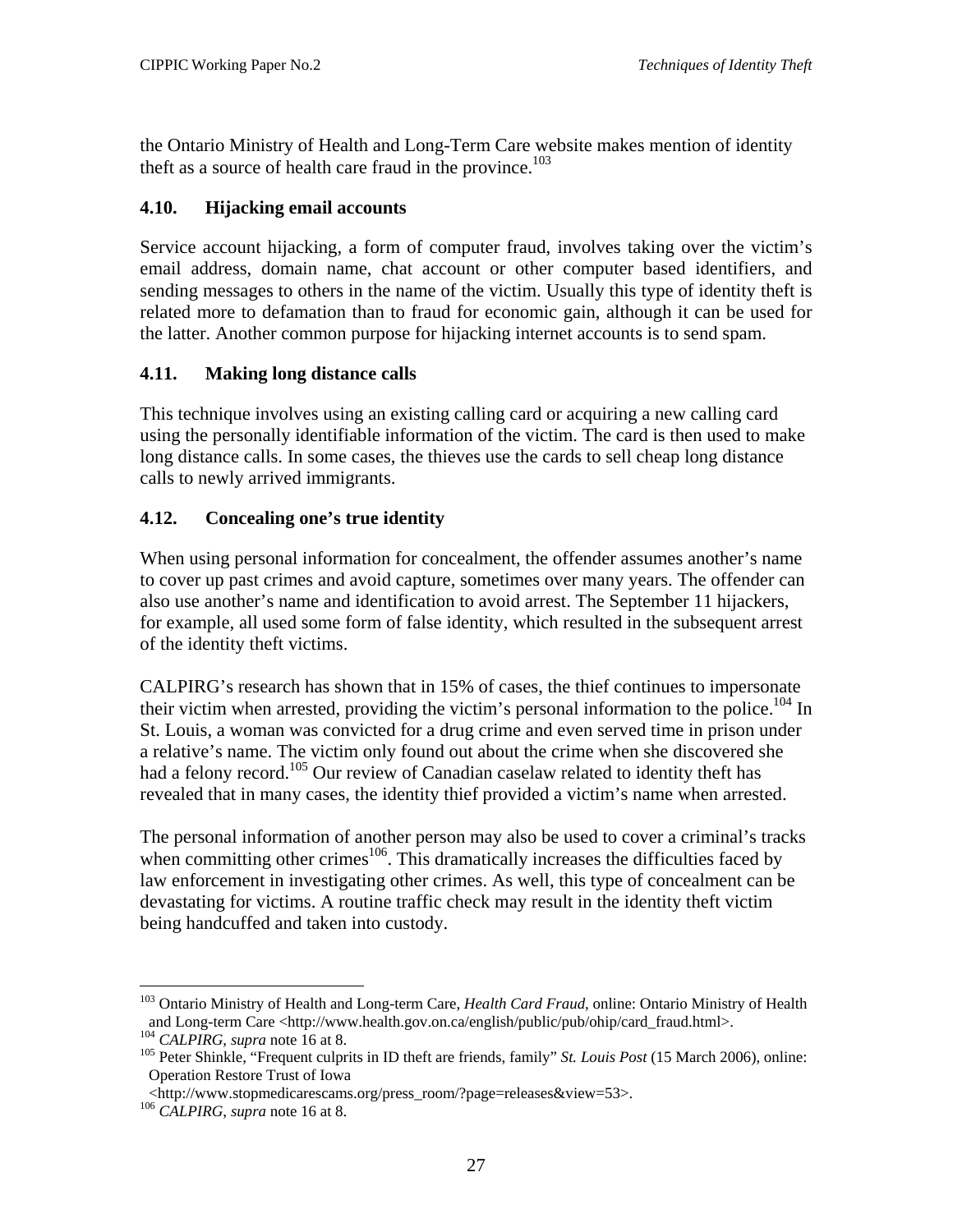<span id="page-33-0"></span>Once a person's name has been entered into crime databases used by law enforcement agencies, it can be very hard to get it removed. It is certainly the case in the  $U.S.<sup>107</sup>$  The problem is so common in California that the state has an identity theft victims registry which police can use to verify if a person claiming "you have the wrong person" is indeed an identity theft victim. In a similar vein, the state of Virginia now issues Identity Theft Passports to victims.<sup>[108](#page-33-2)</sup>

#### **4.13. Mortgage Fraud**

An unusual and disturbing form of identity theft involves homes and mortgages. There are increasing incidences of mortgage fraudsters taking over homeowners' names in order to sell their houses or take out mortgages in their names. In the U.S., mortgage fraud grew five-fold between 2001 and 2004, from 4000 to 17,000 cases.<sup>109</sup> In Canada, mortgage fraud is estimated to cost up to \$1.5 million annually.<sup>[110](#page-33-4)</sup>

Generally, mortgage fraud occurs when fraudulent information, such as false employment records, is provided to a lender in order to obtain a mortgage. Title fraud, another variant of real estate fraud, involves an individual falsely assuming the identity of another property owner. This false identity is then used by the criminal to assume the title or sell or obtain other mortgages based on that property, using the identity of the true owner.<sup>[111](#page-33-5)</sup>

In Canada, a criminal registered a lien against a property in connection with a purported debt. He then forged the owner's signature on a document offering the home for sale as payment of the debt. The owner learned this when a "For Sale" sign appeared on his lawn. The criminal was charged with fraud and was ordered to pay restitution. It took considerable time and money for the owner to regain title to his home.<sup>112</sup>

Fraud also occurs when thieves file transfer of ownership papers, counting on the land titles office not to cross-reference the signature. The properties of an Ontario resident were sold in this manner. The perpetrators were found to have identity documents bearing the name, date of birth and SIN of the owner, but with a different photograph. They were charged with stealing identity to acquire mortgage money, but the evidence was considered to be insufficient to prove that the thieves had been acting fraudulently by claiming to be the owner. $^{113}$  $^{113}$  $^{113}$ 

A recent law enforcement investigation uncovered an allegedly elaborate mortgage fraud scheme in British Columbia that involved obtaining mortgages using false employment

<span id="page-33-1"></span> $107$  Sullivan, supra note 64 at 41-42.

<span id="page-33-2"></span>

<span id="page-33-3"></span>

<span id="page-33-5"></span><span id="page-33-4"></span>

<sup>&</sup>lt;sup>109</sup> *Ibid.*<br>
<sup>109</sup> *Craats, supra* note 3 at 113.<br>
<sup>109</sup> CBC News (25 April 2006).<br>
<sup>110</sup> CHC News (25 April 2006).<br>
<sup>111</sup> Criminal Intelligence Service Canada, *Identity Theft* (8 August 2005), online: Criminal Intellig Service Canada <http://www.cisc.gc.ca/annual\_reports/annual\_report2005/identity\_theft\_2005\_e.htm>. <sup>112</sup> *Craats*, *supra* note 3 at 109. <sup>113</sup> *Ibid.* at 111.

<span id="page-33-6"></span>

<span id="page-33-7"></span>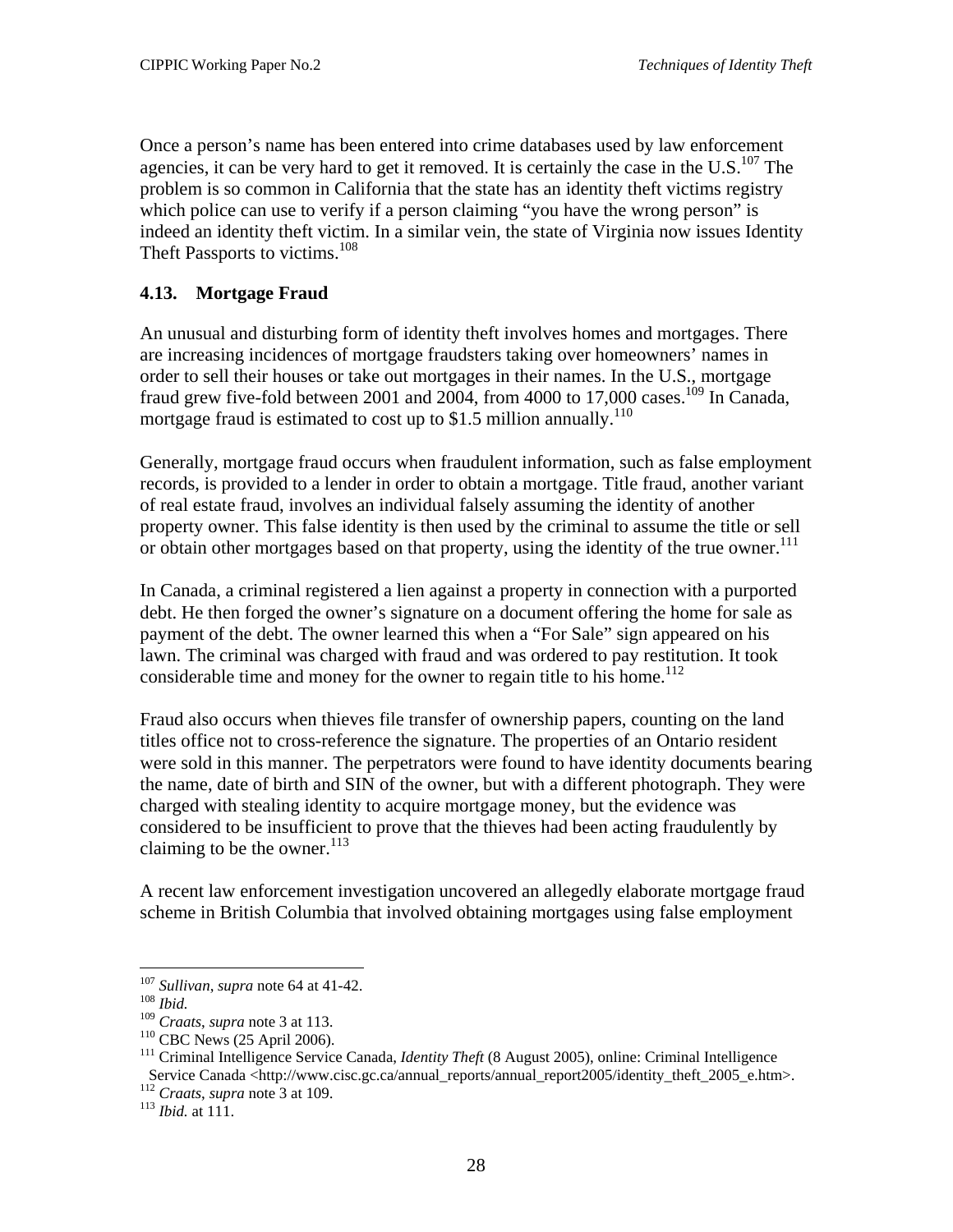<span id="page-34-0"></span>records and banking documents.<sup>114</sup> In April 2006, a Surrey B.C. woman pleaded guilty to mortgage fraud after posing as the owner of a vacant lot and taking out a \$170,000 mortgage on the property. The mortgage was arranged through a mortgage broker; fortunately, a different broker identified the scam and alerted police.<sup>115</sup>

According to the Ottawa Police Service, drug traffickers commit identity theft and mortgage fraud to obtain properties, usually houses, which are converted into indoor marijuana growing operations (grow ops).<sup>116</sup> Such grow ops have been discovered in all types of neighbourhoods.

In the 2002, about 10,000 individuals reported to the Federal Trade Commission that some kind of home loan had been taken out in their name. These loans occasioned losses of at least \$300 million. The actual number is probably higher, as some victims likely did not report it. $^{117}$  $^{117}$  $^{117}$ 

#### **4.14. Taking over insurance policies**

The identity thief may make a change of address on the car insurance policy of a person whose personal information has been stolen. The thief will then make false claims for "pain and suffering" suffered from auto accidents.

#### **4.15. Submitting fraudulent tax returns**

A thief may submit a fraudulent income tax return using the victim's identity. The thief will invent numbers that result in a tax refund and then collect the refund.

#### **4.16. Filing for bankruptcy**

Thieves may file for bankruptcy under a victim's name to avoid paying debts they have incurred under the victim's name, or to avoid eviction.<sup>118</sup> When a thief files for bankruptcy, this leaves false public records. According to CALPIRG's data, clarifying these false records is a growing problem for victims.<sup>119</sup>

<span id="page-34-2"></span><span id="page-34-1"></span>

<sup>&</sup>lt;sup>114</sup> *Criminal Intelligence Service Canada, supra* note 111.<br><sup>115</sup> Wendy McLellan, "Hot market fuels mortgage fraud" *CanWest News Service* (1 May 2006), online: canada.com

 $\langle$ http://www.canada.com/reginaleaderpost/news/business\_agriculture/story.html?id=713e4985-0e75-

<span id="page-34-3"></span><sup>40</sup>f4-8bdd-9100fa3155c8>. 116 Thomas Legault, Meeting with fraud investigators from the Ottawa Police Service (25 September 2006) [unpublished, archived at Canadian Internet Policy and Public Interest Clinic).<br><sup>117</sup> Sullivan, supra note 64 at 54.<br><sup>118</sup> University of Oklahoma Police Department, *Identity Theft - Part 1 - Introduction to Identity Theft* 

<span id="page-34-4"></span>

<span id="page-34-5"></span>*Police Notebook*, online: The University of Oklahoma <http://www.ou.edu/oupd/idtheft.htm>. 119 *CALPIRG*, *supra* note 16 at 8.

<span id="page-34-6"></span>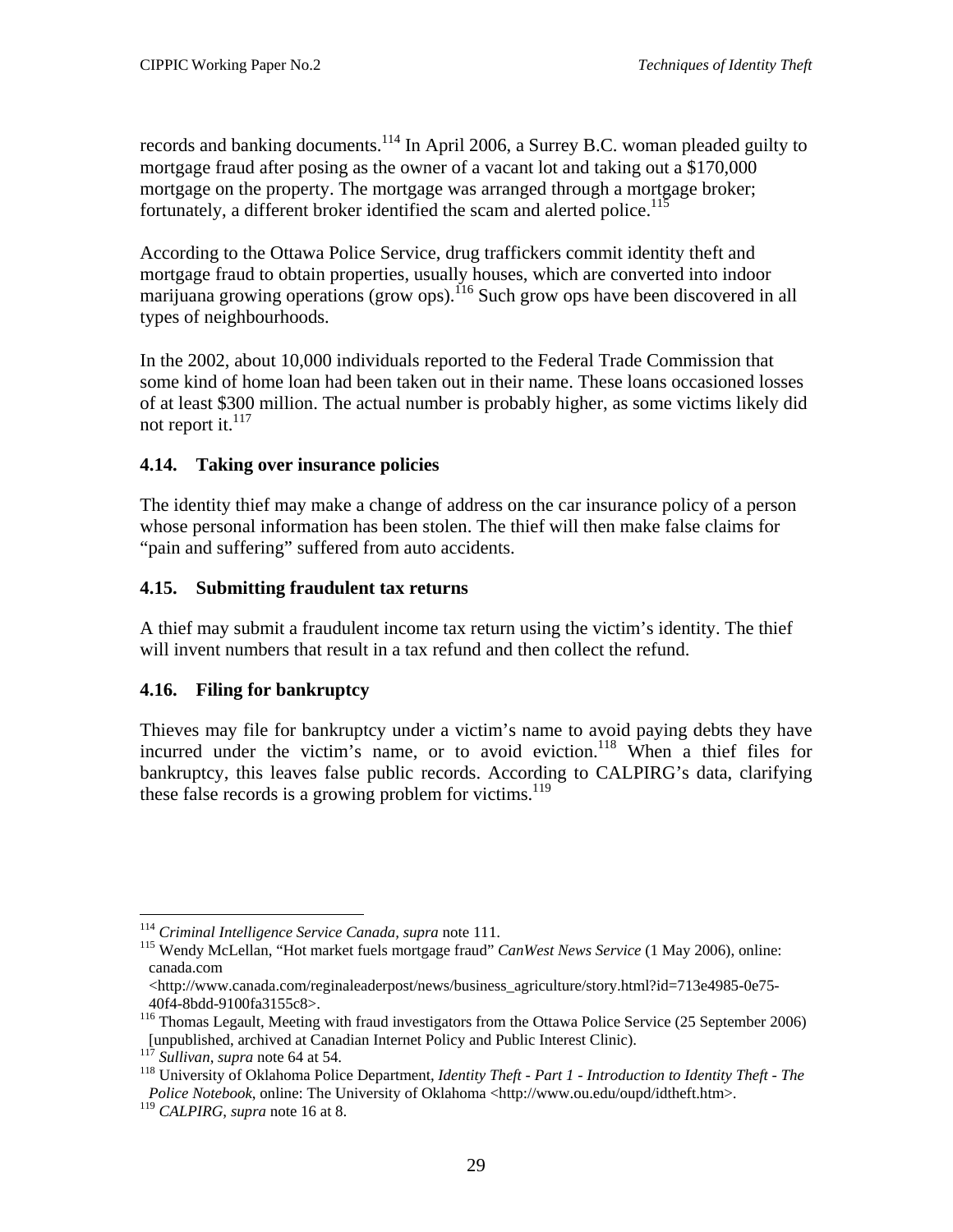#### <span id="page-35-0"></span>**4.17. Selling stolen goods**

Identity thieves can obtain personal information of the owner of a vehicle of the same model as the one they have stolen. They can then obtain replacement vehicle registration documents. Using the replacement documents they can sell the stolen vehicle to unsuspecting victims. This particular situation has occurred in Australia.<sup>[120](#page-35-2)</sup>

# **5. DETECTING IDENTITY THEFT**

Theft of personal information is often very hard to detect and there may be a significant lag time between the theft and detection. The theft will usually not be detected until the victim discovers unauthorized activity in accounts, is contacted by a financial institution or debt collectors, or is denied credit.

Individuals might not be able to do much to prevent identity theft from happening to them, but they can play a significant role in its early detection and mitigation of its consequences, on both themselves and with respect to other stakeholders, such as credit card issuers and banks. The CIPPIC website contains a number of Frequently Asked Questions about identity theft, which provides guidance to individuals for preventing, detecting and mitigating the effects of identity theft.

#### **5.1. Canada**

 $\overline{a}$ 

According to an October 2005 Ipsos-Reid poll, many Canadians have discovered that they had been victimized by using self-detection methods. It also seems that account monitoring conducted by banks and credit card issuers is beneficial in the detection of identity theft crimes. The results of the survey are shown graphically in Figure  $5.1^{121}$  $5.1^{121}$  $5.1^{121}$ 



<span id="page-35-1"></span>How identity theft is detected

**Figure 5.1 - How identity theft is detected in Canada**

<span id="page-35-2"></span><sup>120</sup> Government of South Australia, Office of Consumer and Business Affairs, *Case Studies* (13 June 2006), online: Government of South Australia, Office of Consumer and Business Affairs

<span id="page-35-3"></span><sup>&</sup>lt;http://www.ocba.sa.gov.au/consumeradvice/protection/idtheft/studies.html>. 121 Ipsos-Reid, Concern over Identity Theft on the Rise (16 October 2005).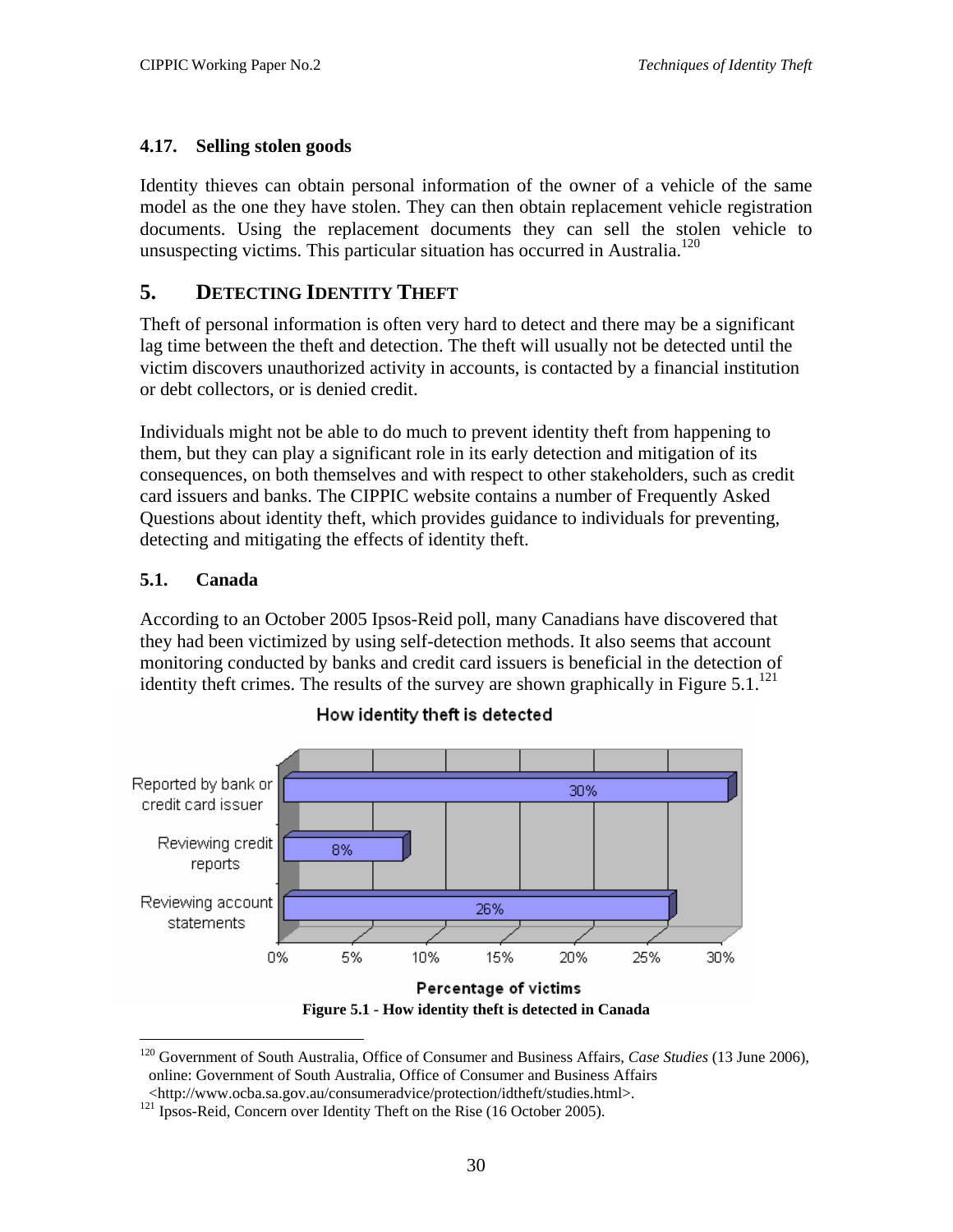#### <span id="page-36-0"></span>**5.2. United-States**

In a 2006 survey conducted by the Better Business Bureau shows that American victims seem to have better success in detecting identity theft than Canadian victims, though the percentages are quite low in the U.S. also. Only about 47% of victims could identify the source of the compromise of their personal information and only 36% could identify the person who misused their information.<sup>122</sup>

The 2005 Javelin Identity Fraud Survey Report found that 47% of victims found out they had been victimized by using self-detection methods, such as the monitoring of statements and credit reports.<sup>123</sup> In 2005, 44% of these self-detections occurred through the monitoring of electronic or paper statements.<sup>[124](#page-36-3)</sup>

Another finding was the effect of early detection by the victim. Self detection, particularly using electronic statements, has three main advantages: 1) early detection; 2) smaller fraud amounts; and 3) smaller cost to the individual. Presumably, early detection also reduces the time it takes for victims to repair the damage done to their reputation and credit history.

It took an average of 67 days to detect the crime when victims detected it versus 101 days when someone else detected it.<sup>125</sup> The Javelin survey also found that self-detection resulted in lower fraud amounts (\$4,431 vs. \$8,466) and reduced costs for individuals (\$347 vs. \$538). It showed that, on average, those who detected the crime using electronic means suffered a fraud of \$550 versus a loss of \$4,500 for those monitoring paper statements.<sup>126</sup>

# **6. CONCLUSION**

Criminals use various techniques to acquire and use personal information. The acquisition techniques used reflect their level of expertise and commitment. The techniques used also vary depending on their motive, which is usually either financial gain or concealment.

The techniques used by identity thieves cover a wide spectrum of sophistication. Some of them are elaborate schemes, conducted online, which require specialized knowledge of the inner workings of the internet. Some techniques involve tricking unsuspecting and trusting information custodians into releasing personal information. At the other end of

<span id="page-36-1"></span><sup>&</sup>lt;sup>122</sup> Better Business Bureau, "New Research Shows Identity Fraud Growth Is Contained and Consumers Have More Control Than They Think" (31 January 2006), online: Better Business Bureau

<span id="page-36-2"></span><sup>&</sup>lt;http://www.bbb.org/alerts/article.asp?ID=651>. 123 BBBOnLine, Special Report - BBB/Javelin Strategy 2005 Identity Fraud Survey (January 2005) vol.5 no. 1, online: BBBOnLine <http://www.bbbonline.org/update/issue.asp?ID=48>. 124 *Ibid.* <sup>125</sup> *Ibid.* <sup>126</sup> *Ibid.*

<span id="page-36-3"></span>

<span id="page-36-4"></span>

<span id="page-36-5"></span>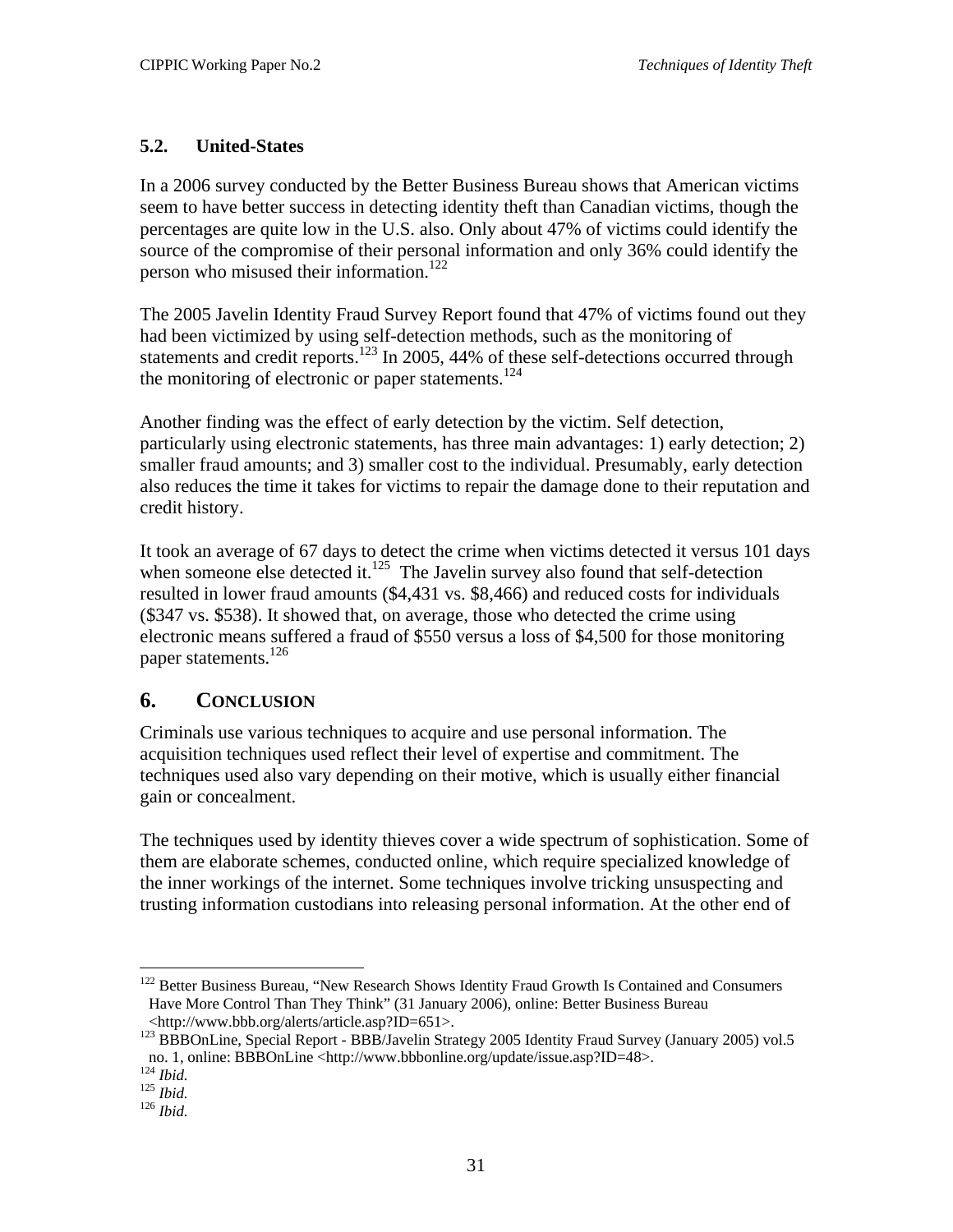the spectrum, identity theft can be as simple as sifting through an organization's or an individual's trash to find discarded documents containing valuable personal information.

An important aspect of identity theft techniques is that they almost always provide anonymity to the thief. That is one of the main reasons why the crime is so popular and often so rewarding to the perpetrator.

Identity thieves are always discovering new techniques.. In the future, as it gets tougher to commit fraud in the classic sense, we can expect to see a migration towards new forms of computerized identity theft. Identity thieves have been quick to realize the benefits of operating in this fashion. This creates further exposure for individuals and a real challenge for law enforcement officials and legislators.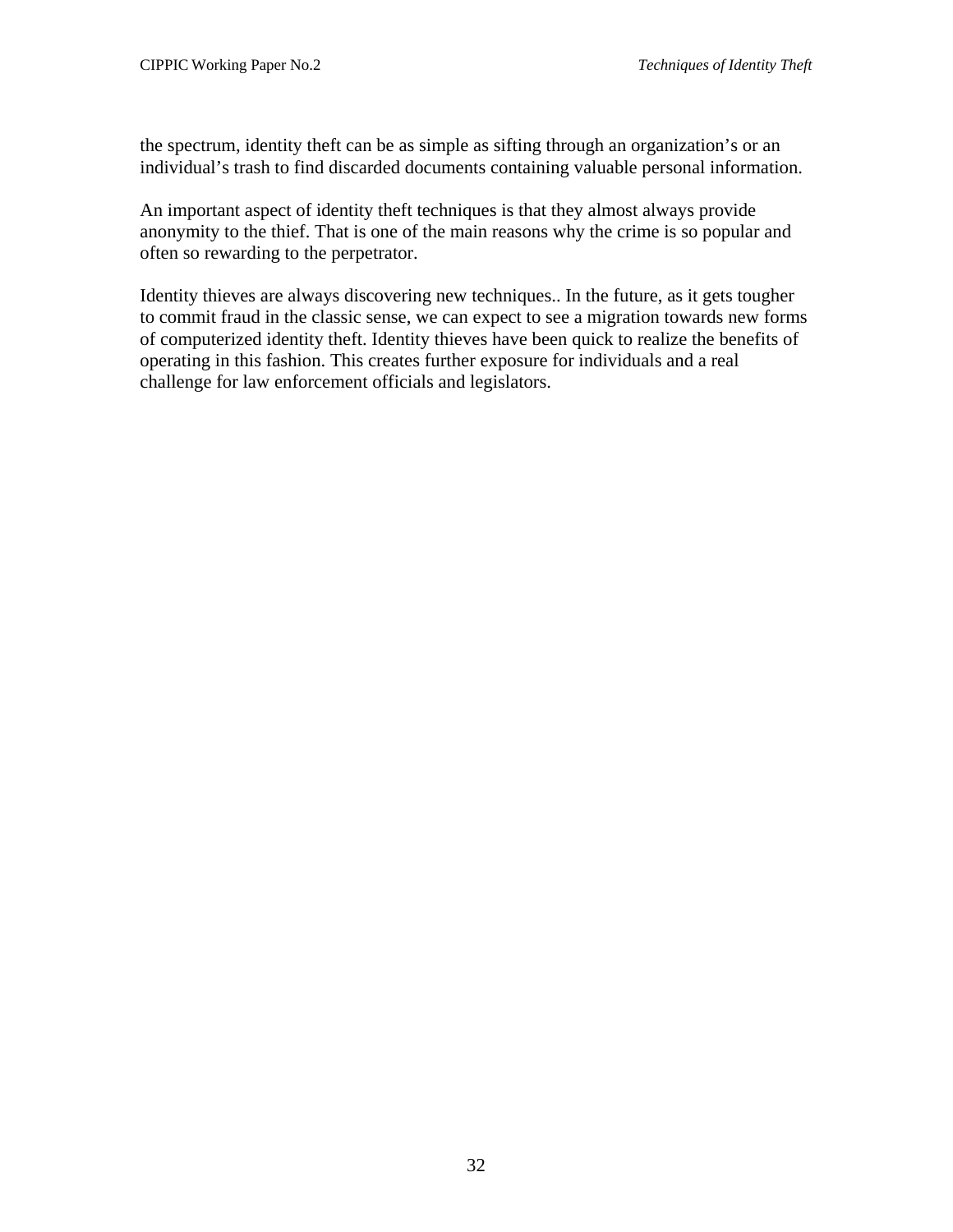## **APPENDIX A – EXAMPLES OF PHISHING EMAILS**

<span id="page-38-0"></span>

<span id="page-38-1"></span><sup>&</sup>lt;sup>127</sup> CBC Marketplace, "What is 'phishing'?", online: CBC.CA

<sup>&</sup>lt;http://www.cbc.ca/consumers/market/files/scams/phishing/phishingdefined.html>.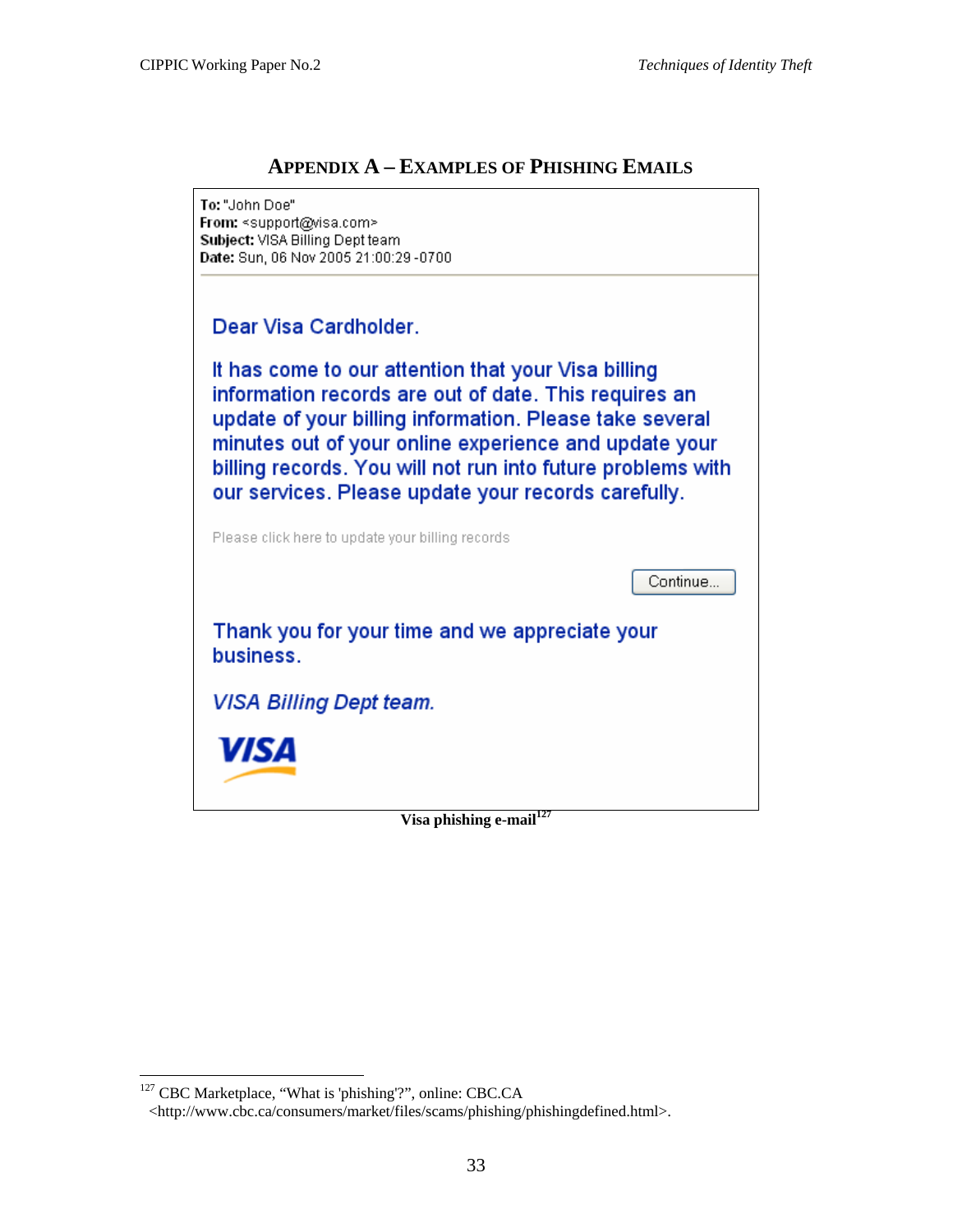To: "John Doe" From: security@scotiabank.com Subiect: Secure Server Update Date: Sun, 06 Nov 2005 14:54:07 -0700

# The simplicity of one mutual fund...

#### Dear Valued Customer,

- Our new security system will help you to avoid frequently fraud transactions and to keep your investments in safety.

- Due to technical update we recommend you to reactivate your account.

#### Click on the link below to login and begin using your updated scotiabank account.

To log into your account, please visit the scotiabank website at http://www.scotiabank.com

To review your statement, log into your scotiabank account and click the eStatements & eNotices button in the left navigation of your Account Summary page.

Your new statement is listed in the left navigation of the page.

If you have questions about your online statement, please send us a Bank Mail or call us at 1300 651 656, International dial +61-3-8641-9886, 8:00am - 12:00am (EST), 7 days a week.

#### We appreciate your business. It's truly our pleasure to serve you.

Sincerely, Scotiabank Customer Care

This email is for notification only. To contact us, please log into your account and send a Bank Mail. **Scotiabank phishing email[128](#page-39-0)**

#### **Step by step phishing**

1

The identity thief downloads a copy of the organization's site;

1. The identity thief registers a domain name very similar to the one being spoofed and sets up a fake website using the copy acquired in step 1. The site will be modified to add a section where the users can enter the requested information;

<span id="page-39-0"></span><sup>&</sup>lt;sup>128</sup> CBC Marketplace, "Sc@mmed: Inside the world of online identity theft" (6 November 2005), online: CBC.CA <http://www.cbc.ca/consumers/market/files/scams/phishing/quiz/example\_scotiabank.html>.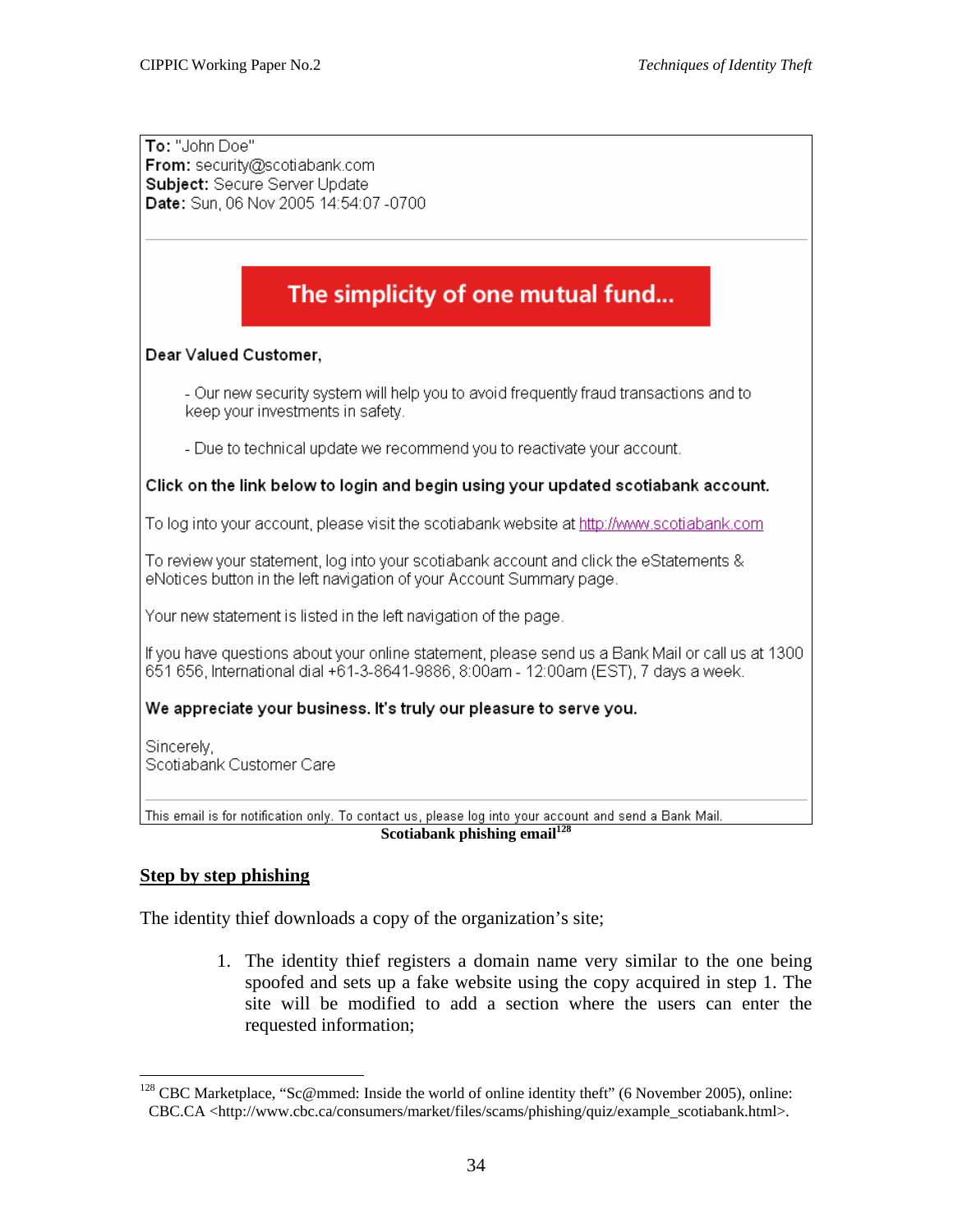- 2. The identity thief sends an e-mail to the potential victims;
- 3. The e-mail is sent to the victim;
- 4. The victim follows the link provided in the fake e-mail and accesses the spoofed website to provide the information;
- 5. Using the information, the identity thief accesses the victim's bank accounts and transfers money to a mule's account or unlawfully uses the victim's personal information.

Steps 4 to 6 are repeated for each victim.

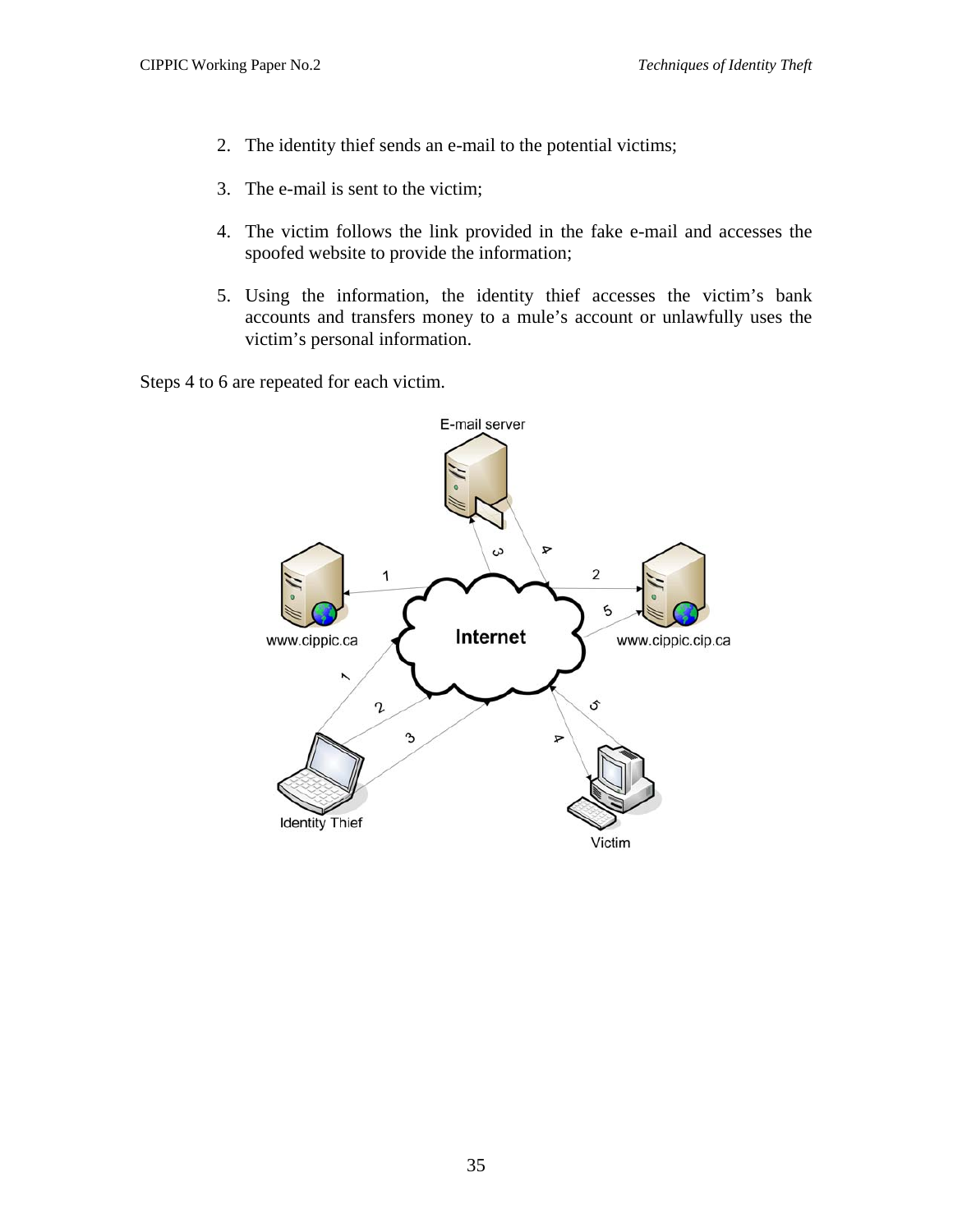## **APPENDIX B - PHARMING**

<span id="page-41-0"></span>The following figure illustrates the different steps involved in establishing a pharming scam using DNS poisoning.

- 1. The identity thief downloads a copy of the organization's site;
- 2. The identity thief obtains an internet protocol (IP) address and sets up a fake website using the copy acquired in step 1. The site will be modified to add a section where the users can enter the requested information;
- 3. The identity thief poisons the DNS record by modifying the IP address associated with the targeted domain name. In this example, the IP address for the cippic.ca domain name is changed from 1.2.3.4 to 5.6.7.8;
- 4. The victim enters www.cippic.ca in his browser. The browser will contact the DNS server to get the IP address associated with the cippic.ca domain name;
- 5. The victim is transparently sent to the fake website with the IP 5.6.7.8. The address appearing in the browser window will be exactly the one entered, i.e. www.cippic.ca.

Steps 4 and 5 are repeated for each victim.

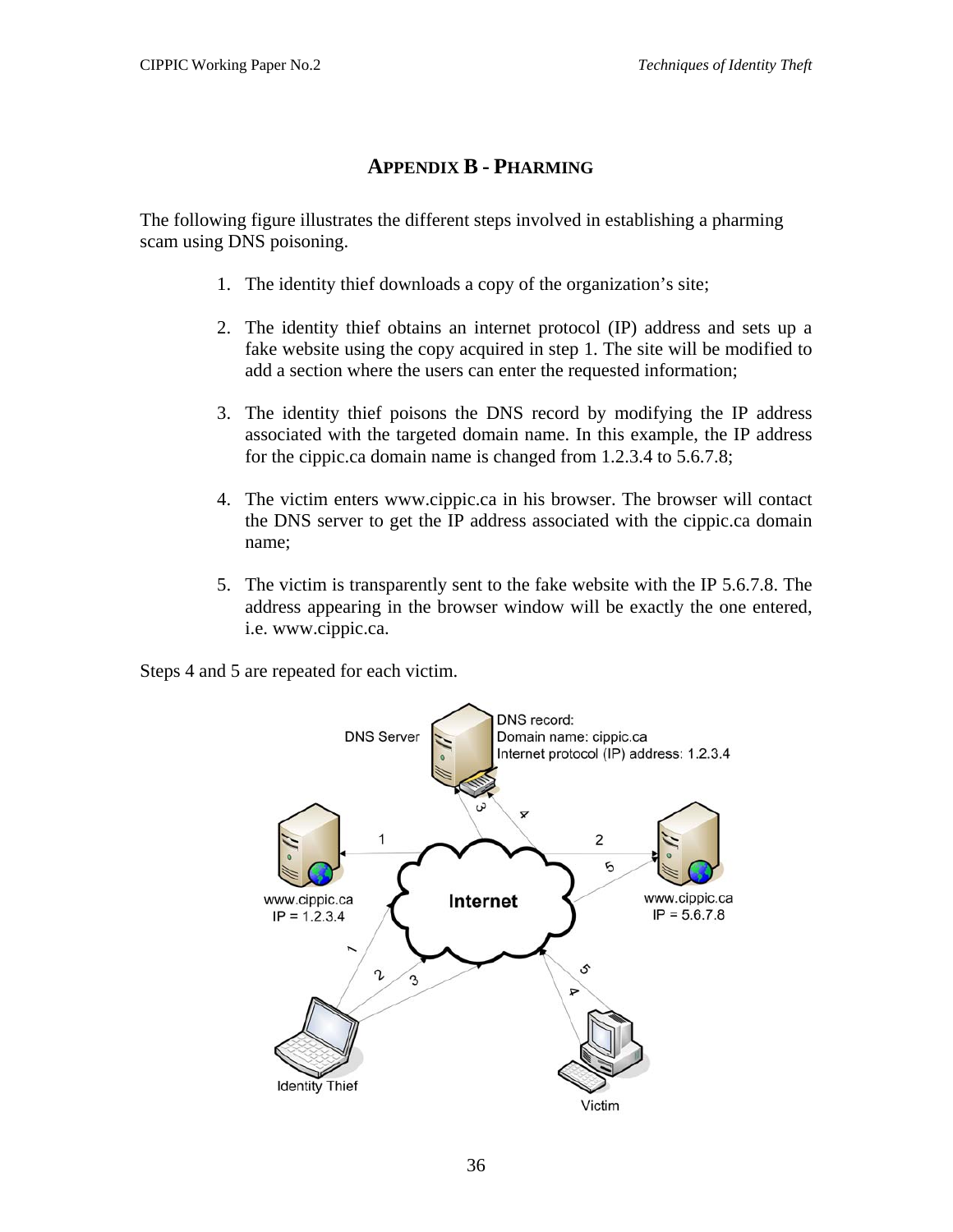<span id="page-42-0"></span>

| <b>Term</b>             | <b>Definition</b>                                                                                                                                                                                                                                                                                                                                                               |
|-------------------------|---------------------------------------------------------------------------------------------------------------------------------------------------------------------------------------------------------------------------------------------------------------------------------------------------------------------------------------------------------------------------------|
| personal identification | A number usually composed of three or more digits which                                                                                                                                                                                                                                                                                                                         |
| number (PIN)            | is required to complete transactions using a debit or                                                                                                                                                                                                                                                                                                                           |
|                         | calling card.                                                                                                                                                                                                                                                                                                                                                                   |
| Spoofing                | The act of portraying a fake electronic communication as<br>an official communication. Spoofing will usually consist<br>of replicating the visual aspect and "tone" of official<br>electronic communications. Spoofing can occur in all sorts<br>of electronic communications.                                                                                                  |
|                         | Spoofed emails<br>For example, in emails, the originating address will<br>usually be faked to make the email look like it comes from<br>an official source.                                                                                                                                                                                                                     |
|                         | Spoofed websites<br>An identity thief could setup a website with the domain<br>name www.td-server.ca and make a copy of the TD<br>Canada Trust website, which is normally found at<br>www.tdcanadatrust.com. The distinction between both<br>sites is virtually impossible to distinguish. The only<br>apparent difference is the websites address displayed in<br>the browser. |
|                         | Spoofed instant messages<br>Spoofing can also occur in instant messaging or other chat<br>rooms. A thief would masquerade as an agent of the<br>service provider.                                                                                                                                                                                                               |
| domain name             | A textual identifier (such as xyz.com) used to resolve the<br>numerical address of a specific website.                                                                                                                                                                                                                                                                          |
| social engineering      | Social engineering involves exploiting the natural<br>tendency of a person to trust others, especially people with<br>whom they have some sort of relationship. This trust can<br>be exploited by identity thieves, using a variety of<br>techniques, to acquire personal information.                                                                                          |
|                         | It is generally agreed upon that "users are the weak link"<br>in security and this principle is what makes social<br>engineering possible.                                                                                                                                                                                                                                      |
| <b>WHOIS</b> database   | WHOIS is a TCP-based query/response protocol which is<br>widely used for querying a database in order to determine                                                                                                                                                                                                                                                              |

# **APPENDIX C– GLOSSARY OF TERMS**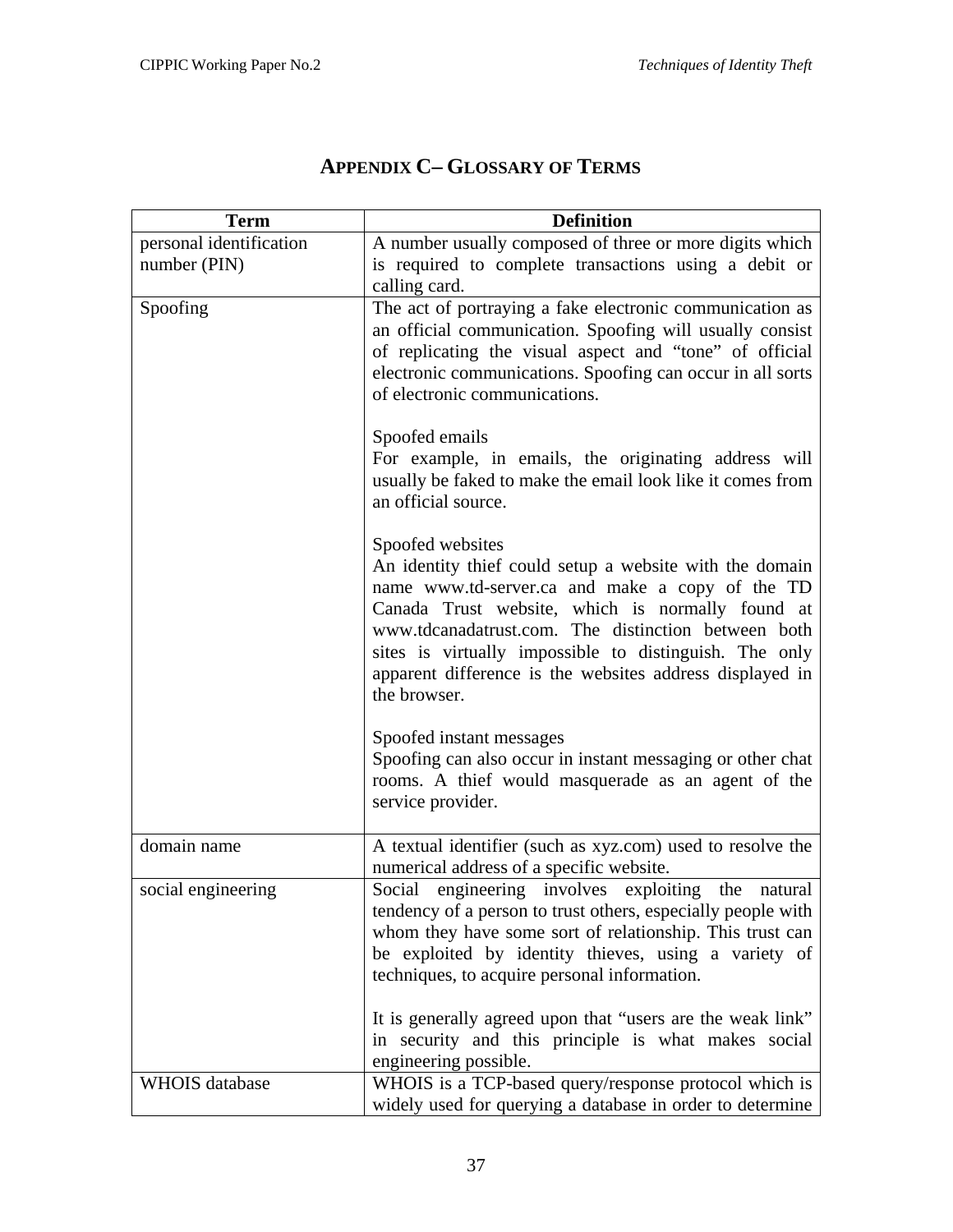| <b>Term</b>              | <b>Definition</b>                                                                                                       |
|--------------------------|-------------------------------------------------------------------------------------------------------------------------|
|                          | the owner of a domain name, an IP address, or an                                                                        |
|                          | autonomous system number on the internet.                                                                               |
| <b>DNS</b> Server        | DNS servers are the machines responsible for resolving                                                                  |
|                          | internet domain names into their real addresses — the                                                                   |
|                          | "signposts" of the internet.                                                                                            |
| spyware                  | In the field of computing, the term spyware refers to a                                                                 |
|                          | broad category of malicious software designed to intercept                                                              |
|                          | or take partial control of a computer's operation without                                                               |
|                          | the informed consent of that machine's owner or                                                                         |
|                          | legitimate user. While the term taken literally suggests                                                                |
|                          | software that surreptitiously monitors the user, it has come                                                            |
|                          | to refer more broadly to software that subverts the                                                                     |
|                          | computer's operation for the benefit of a third party. See                                                              |
|                          | also "Malware".                                                                                                         |
| <b>SIN</b>               | The Social Insurance Number (SIN) is a nine-digit number                                                                |
|                          | administration of various Canadian<br>the<br>used in                                                                    |
|                          | government programs. It's required to work in Canada or                                                                 |
|                          | to receive government benefits.                                                                                         |
| Trojan Horse application | In the context of computer software, a Trojan horse is a<br>malicious program that is disguised as legitimate software. |
|                          | The term is derived from the classical myth of the Trojan                                                               |
|                          | Horse. They may look useful or interesting (or at the very                                                              |
|                          | least harmless) to an unsuspecting user, but are actually                                                               |
|                          | harmful when executed. They are programs<br>that                                                                        |
|                          | masquerade as something else, like a game or image file,                                                                |
|                          | in order to trick the user into some misdirected complicity                                                             |
|                          | that is needed to carry out the program's objectives. Trojan                                                            |
|                          | Horse programs cannot operate autonomously, in contrast                                                                 |
|                          | to some other types of malware, like viruses or worms.                                                                  |
|                          |                                                                                                                         |
| malware                  | Malware is software designed to infiltrate or damage a                                                                  |
|                          | computer system, without the owner's consent. See also                                                                  |
|                          | "Spyware".                                                                                                              |
| shoulder surfing         | Shoulder surfing can be accomplished in two ways, either                                                                |
|                          | by standing in a particular position where it is possible to                                                            |
|                          | see someone enter their PIN number in a terminal or by                                                                  |
|                          | placing a camera in such a position.                                                                                    |
| cracker                  | A cracker is a malicious or criminal hacker.                                                                            |
| hacker                   | and/or gain<br><b>Hackers</b><br>are able to exploit systems                                                            |
|                          | unauthorized access through skills, tactics and detailed                                                                |
|                          | knowledge.                                                                                                              |
| backdoor                 | A backdoor in a computer system (or cryptosystem or                                                                     |
|                          | algorithm) is a method of bypassing normal authentication                                                               |
|                          | or securing remote access to a computer, while attempting                                                               |